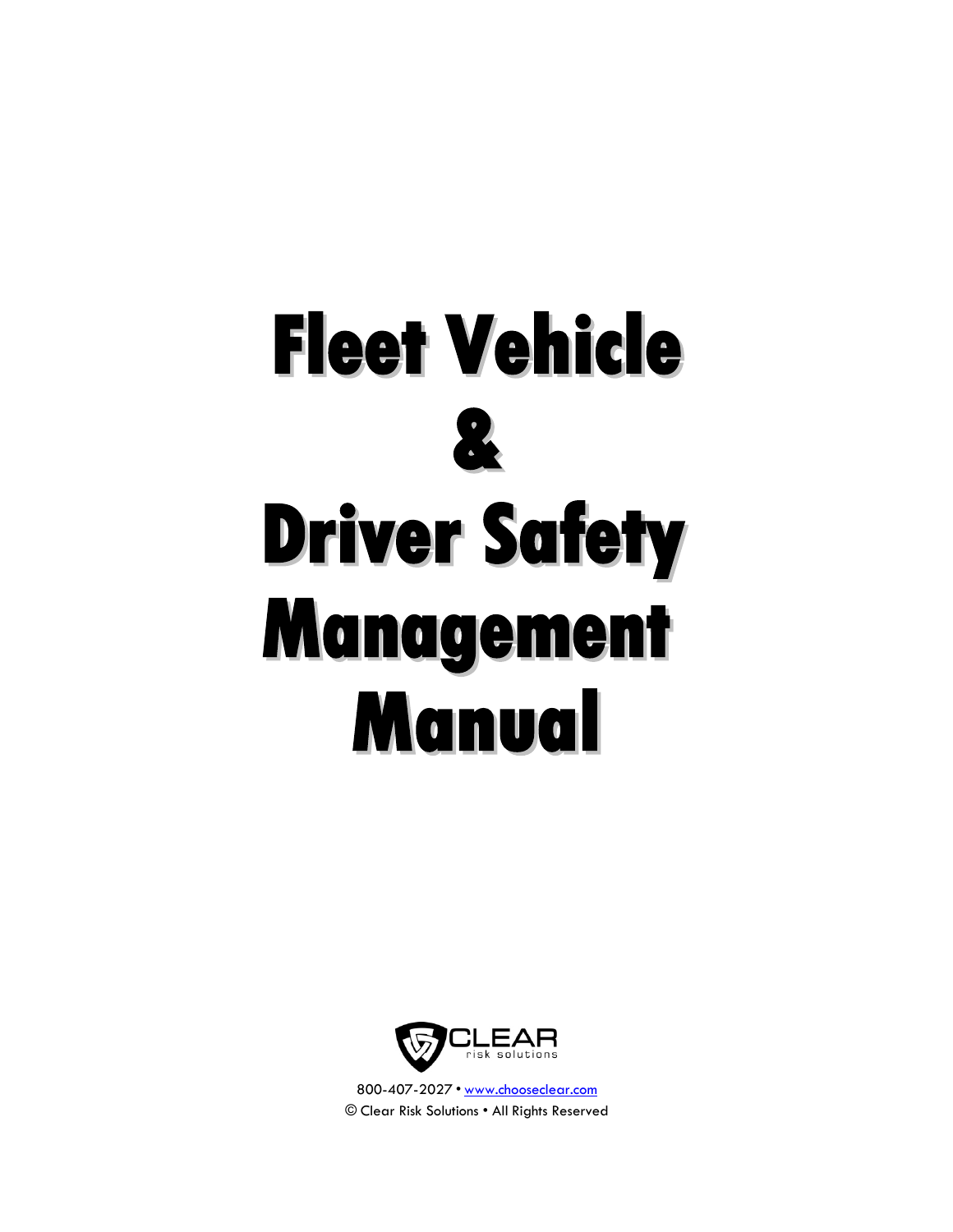

### **TABLE OF CONTENTS**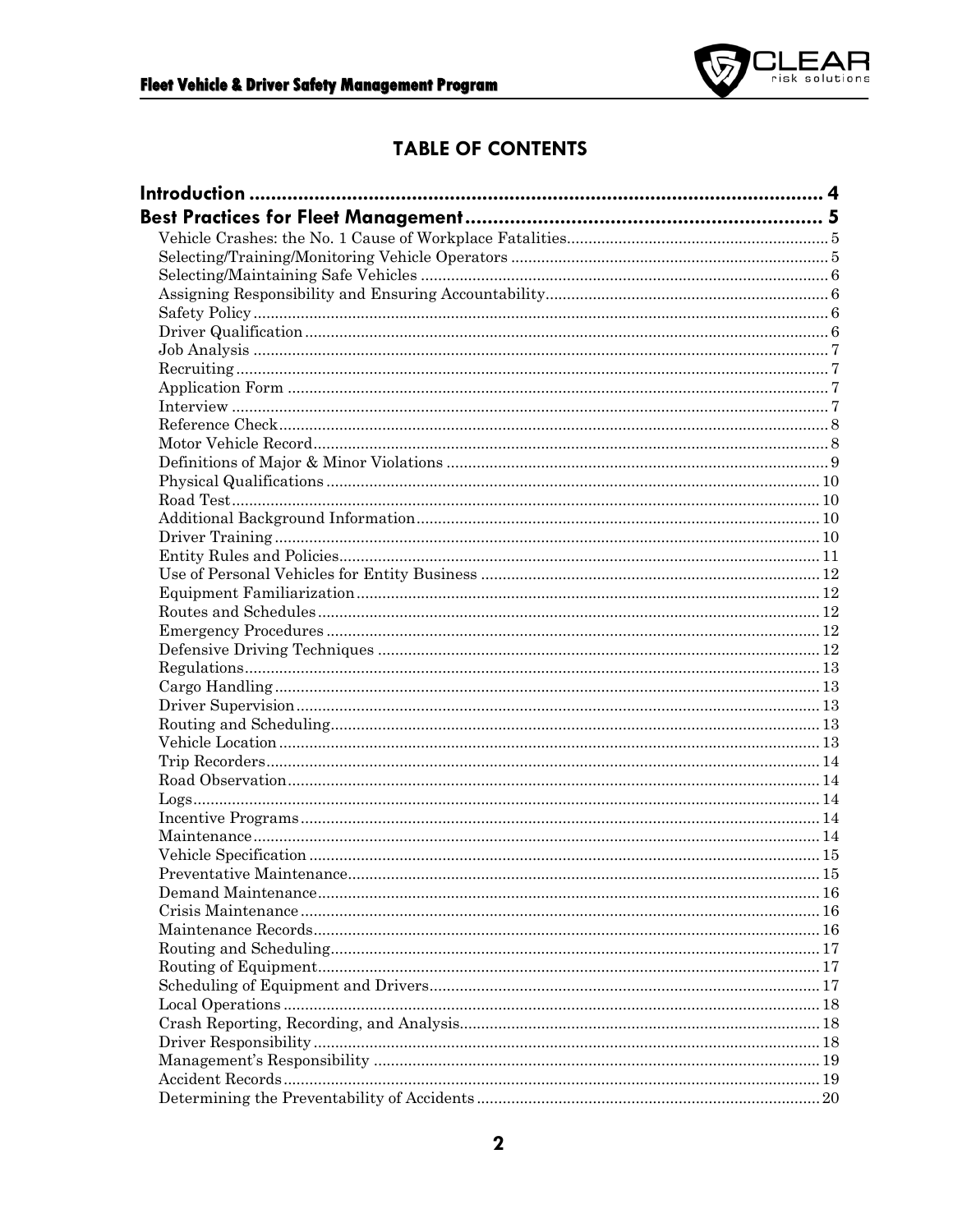### Fleet Vehicle & Driver Safety Management Program



| Sample Policy Template: Fleet Management Program  30               |
|--------------------------------------------------------------------|
|                                                                    |
|                                                                    |
|                                                                    |
| LIST OF ELIGIBILITY REQUIREMENTS FOR NEW FLEET DRIVERS  40         |
|                                                                    |
| EMPLOYEE/VOLUNTEER VEHICULAR TRAVEL ON ENTITY BUSINESS  41         |
|                                                                    |
|                                                                    |
|                                                                    |
|                                                                    |
|                                                                    |
|                                                                    |
|                                                                    |
|                                                                    |
|                                                                    |
|                                                                    |
|                                                                    |
|                                                                    |
| 12,000 MILE SAFETY INSPECTION AND PREVENTATIVE MAINTENANCE SERVICE |
|                                                                    |
|                                                                    |
|                                                                    |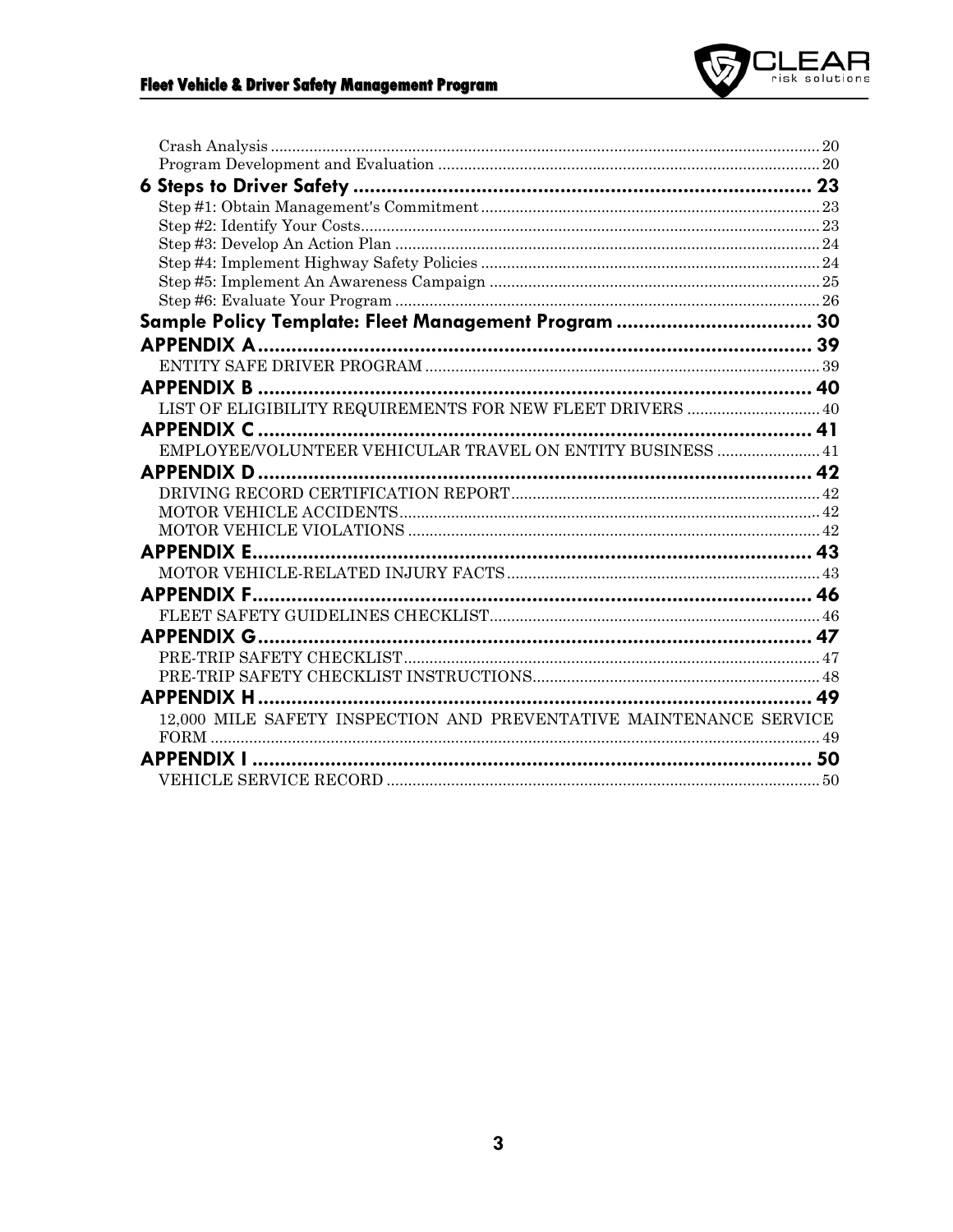

# **Introduction**

<span id="page-3-0"></span>This publication is designed to assist fleet operators in controlling economic loss resulting from the improper operation and use of entity vehicles. Only the driver and vehicle aspects of fleet crash control are considered here. Industrial safety factors must be considered at the facility and personal injury protection to the driver is not included. Clear Risk Solutions is able to provide guidance in establishing a general safety program.

Because of the many different types of fleets with varying operations, it would be impossible to cover all aspects of a Motor Vehicle Fleet Accident Control Program in a short outline. Therefore, only areas, which are common to all fleets, are dealt with in this publication.

Without the full support and active participation of management, there is little chance the program will produce the desired results. Safe operations are just one of the important aspects in the overall control of the fleet, but nonetheless it plays a significant role in the success or failure of the operation. It requires the coordinated efforts of everyone in the organization to make it effective and constant evaluation to keep it effective.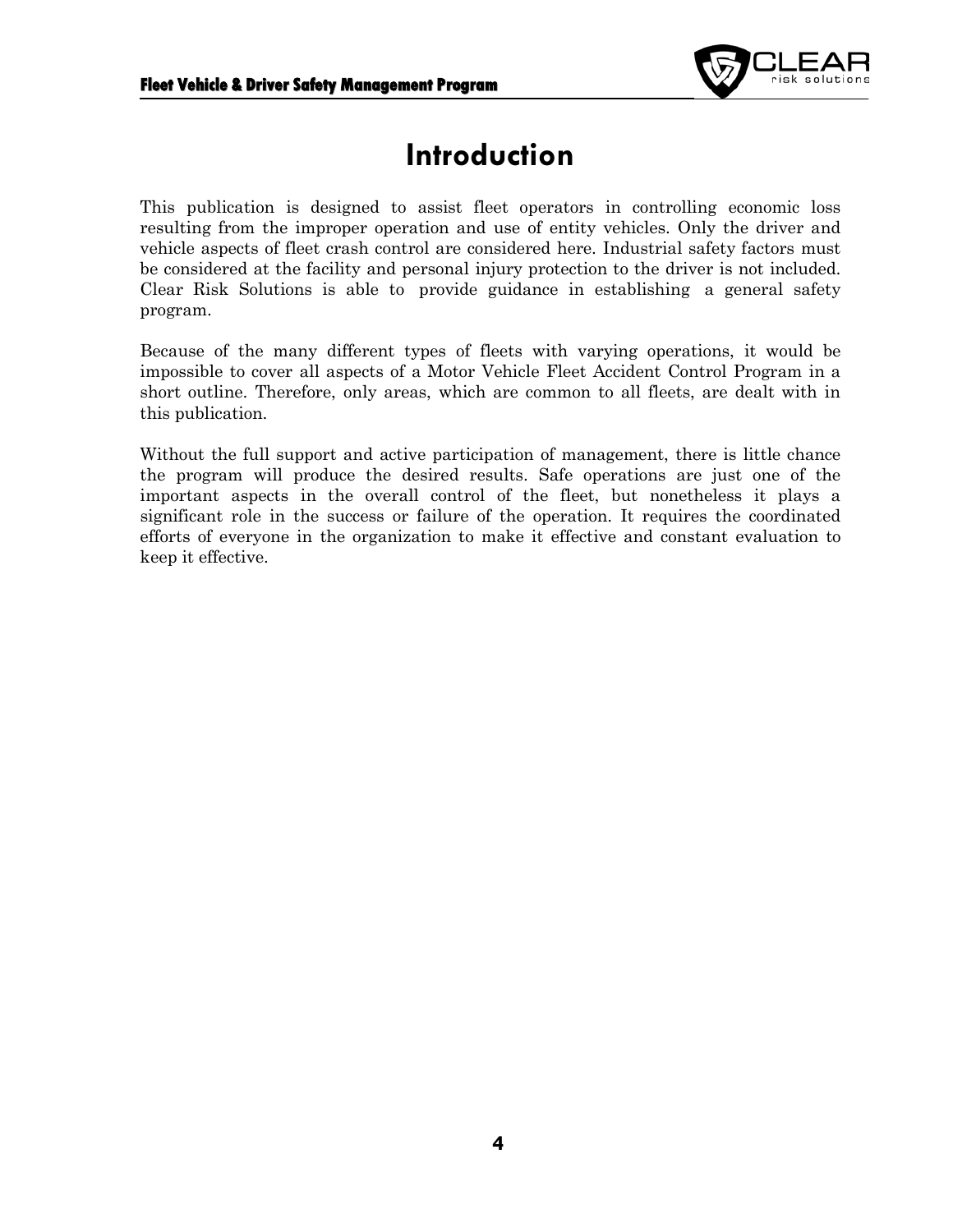

# **Best Practices for Fleet Management**

## <span id="page-4-1"></span><span id="page-4-0"></span>**Vehicle Crashes: the No. 1 Cause of Workplace Fatalities**

More people are fatally injured on the job due to vehicle crashes than any other single cause<sup>1</sup>. From 1995 – 1999, there were an average of 6,163 fatalities each year, of which 43% were vehicle related, including a variety of highway and moving crashes. The injury costs associated with employee vehicle crashes are generally three times the cost of other workplace injuries.

An effective fleet management program not only reduces your auto liability exposure, but also helps protect the safety and welfare of your employees. On-the-job injury reduction programs must include fleet safety in order to effectively cover all aspects of employee safety. This includes employees driving entity vehicles, as well as employees driving their personal vehicles for job-related business.

The purposes of a fleet management program are:

- Reduce Crashes
- Reduce Injuries
- Protect the Public
- Decrease Losses

To be effective, a fleet must be:

- *Reliable –* All trips must be completed as scheduled, without harm to passengers or cargo.
- $Safe Few$ , if any, crashes.
- *Efficient* It must operate at an acceptable cost.
- *Lawful* The fleet must not incur liabilities, either for crashes or for violating civil/criminal laws, for either the owner of the fleet or any of its operators.

There are three overall considerations to every effective fleet management program:

- Selecting/Training/Monitoring Vehicle Operators
- Selecting/Maintaining Safe Vehicles
- Assigning Responsibility and Ensuring Accountability

# <span id="page-4-2"></span>**Selecting/Training/Monitoring Vehicle Operators**

Selecting/Training/Monitoring vehicle operators involves the initial selection of the employee; obtaining motor vehicle reports/driver's abstracts; interpreting those motor vehicle reports/driver's abstracts; training your employees to operate vehicles safely;

<span id="page-4-3"></span>*<sup>1</sup> National Safety Council*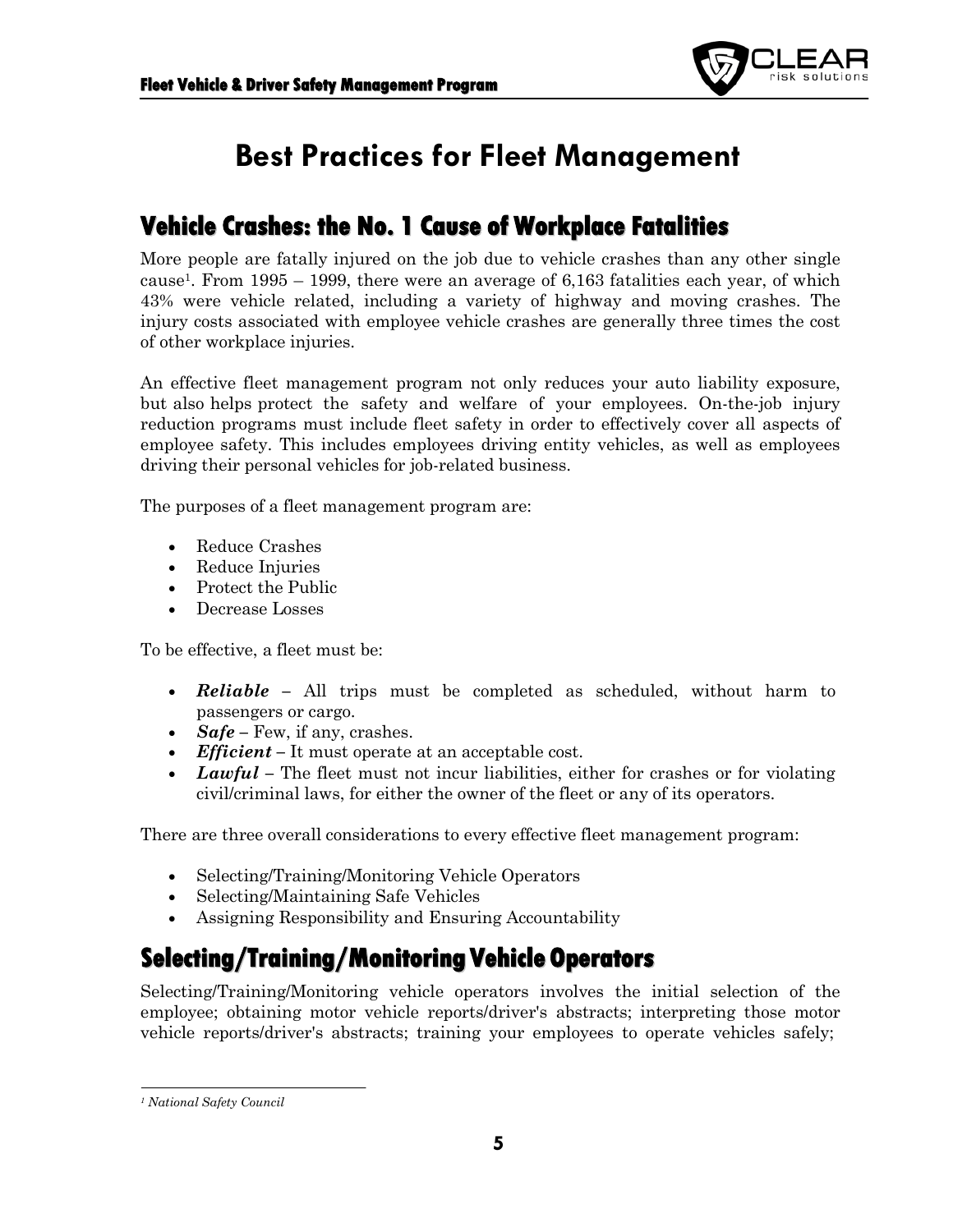

correcting inappropriate driving habits; counseling employees; and monitoring each employee's training and progress.

# <span id="page-5-0"></span>**Selecting/Maintaining Safe Vehicles**

Selecting/Maintaining safe vehicles involves the initial selection of the vehicle you are supplying; ensuring daily checks are made of the vehicle's equipment; creating a maintenance schedule and file for each entity vehicle; delegating some individual with the responsibility of ensuring your entity vehicles are maintained in good working order; and ensuring all certificates and legal requirements are satisfied for each vehicle in your fleet.

### <span id="page-5-1"></span>**Assigning Responsibility and Ensuring Accountability**

Assigning responsibility and ensuring accountability are the cornerstones of every management program. Just as you set goals for your employees for the overall operation of your entity, you must set the goals you want them to achieve in terms of the safe operation of your fleet. Every fleet management program must start with a firm, clear commitment from you, the entity administration, which tells your employees you value the asset of your entity's fleet; you intend to do everything within your power to protect asset from abuse and unnecessary damage; you expect them to operate your entity's vehicles in a manner which will fulfill your expectations, and; if they don't, you will hold employees accountable for their actions.

# <span id="page-5-2"></span>**Safety Policy**

Irrespective of the size of the operation, it is essential for management to make their employees aware a safe operation is of paramount importance. More commonly this directive takes the form of a safety policy. This may be addressed to all employees, but should not leave the impression when the driver is on the road the responsibility is lessened.

The safety policy should state management's concern with safety, including vehicular safety, employee cooperation is expected, and employees will be held accountable for deviations in safe practices. The policy statement should be signed by the owner/president of the entity and well publicized throughout the organization. As management sets the example for the employees, it is imperative everyone adheres to the safety policy at all times.

## <span id="page-5-3"></span>**Driver Qualification**

The establishment of a meaningful and realistic driver qualification program is vitally important to the successful operation of any fleet, whether it be a coast to coast interstate operation or an incidental fleet where the primary operation is other than the transportation of freight. Sufficient emphasis on selecting the best available driver will avoid many future problems for management. No business or entity can justify the financial losses resulting from crashes and abuse of equipment.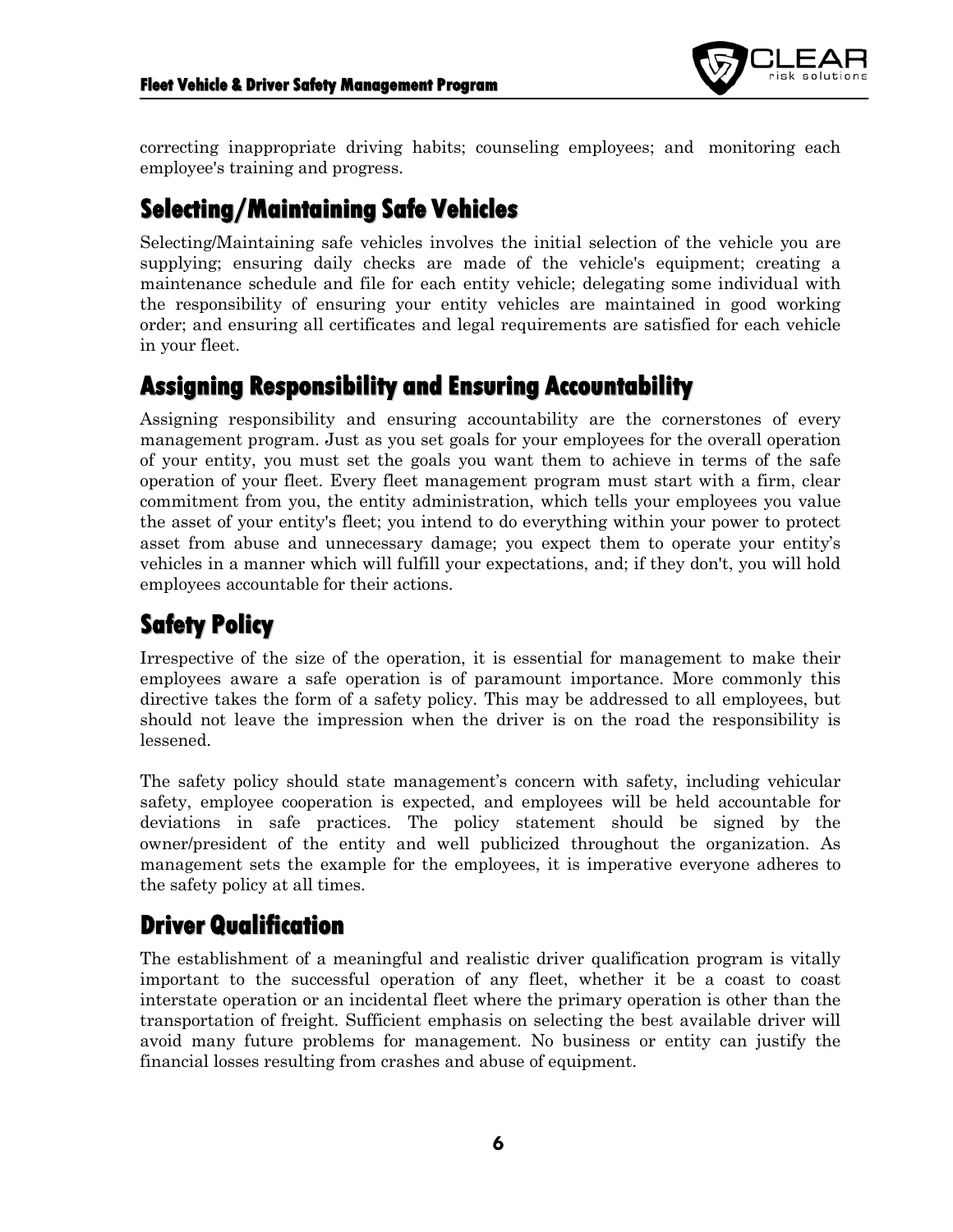

The opportunity to select the right person for the position will largely depend on management's ability to develop job standards which reflect the prerequisites and skills necessary for satisfactory job performance. Driver selection is a one-time process; assuring the driver remains qualified should be an ongoing process. Driver qualification files should be maintained to facilitate review of the driver's record and provide future reference to the driver's qualifications.

Drivers who meet well-established qualifications will usually have the ability to work and drive safely. In order to achieve a program which is effective and still practical for their operation, management must decide the degree of emphasis in the areas outlined below.

# <span id="page-6-0"></span>**Job Analysis**

The first task in any employee selection process is to determine the specific requirements of the job. The employer must determine exactly what the employee must do, how it must be accomplished, and what skills are required. Once these facts are known, management can establish standards which will reflect the specific nature of the position and make it possible to recognize the best applicant. These standards can be physical such as height, weight, hearing, vision, age, etc; degrees of experience; or skills required. It is imperative these standards be applied equally to all applicants for the position.

# <span id="page-6-1"></span>**Recruiting**

Having a firm idea of what type of employee you need will make recruiting much easier. Sources of applicants include upgrading present employees, walk-ins, advertisements, and recommendations from good employees, trade school, driver training schools, or union halls. Providing a brief job description with minimum requirements in an ad or notice will screen out many potential applicants who are unqualified.

# <span id="page-6-2"></span>**Application Form**

The application form should provide information on the applicant's driver license(s); driving experience; crash record and traffic violation convictions and forfeitures for the past 3 years; past employment (previous 3 years); education; and physical history. The only questions which should appear on the application form are those which pertain to the driver's potential ability to satisfactorily perform the job. Motor carriers subject to the Federal Motor Carrier Safety Regulations are required to obtain specific information on the application form (see Code of Federal Regulations, Title 49, Transportation, Parts 390-397).

### <span id="page-6-3"></span>**Interview**

The purpose of the interview is to develop more detailed information as to the applicant's qualifications and experience as well as his or her general suitability as an employee. A standard interview pattern should be followed for a given job classification in order to obtain all desired information and to afford a means of comparison between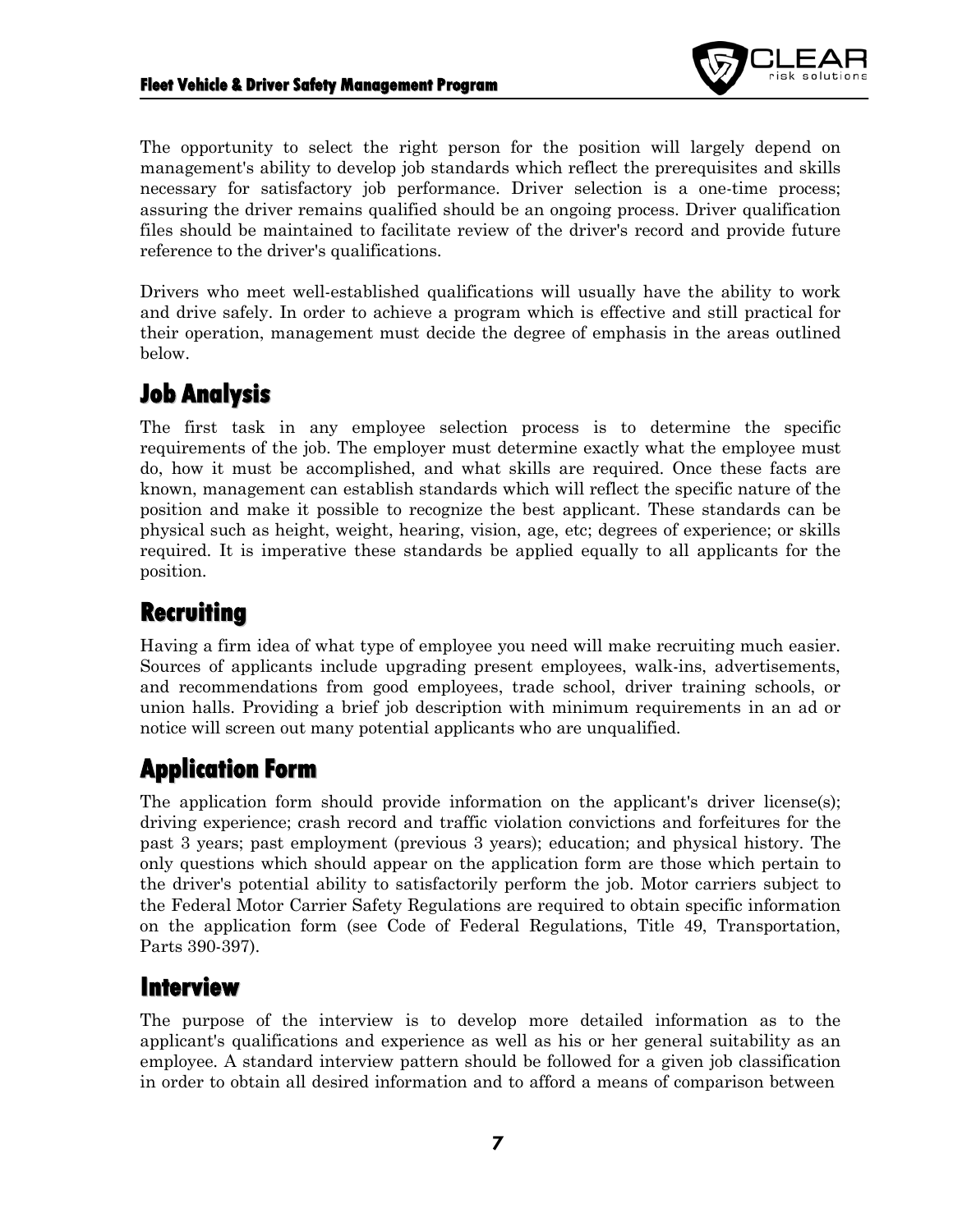

applicants. The interview should be used to resolve any questions regarding the information obtained or omitted on the application form. A visual check of the driver's license should be made to ascertain the driver has the proper class of license.

## <span id="page-7-0"></span>**Reference Check**

A check should be made with previous employers to develop information about the driver's general character and professional ability. Factors such as length of employment; job performed, including operation of vehicles; accident record; ability to get along with others; and whether the previous employer would re-hire the individual should be included. A telephone interview, a letter, or a personal visit can accomplish this check. The driver's file should verify these checks were made and record the response received. Motor carriers subject to the Federal Motor Carrier Safety Regulations are required to investigate the Driver's employment record during the preceding 3 years.

## <span id="page-7-1"></span>**Motor Vehicle Record**

A copy of the Motor Vehicle Record (MVR) should be obtained from each State where a driver holds a license to ascertain the applicant has a valid license and to review the driver's past record. A driver with a history of crashes and moving traffic violations is likely to continue in that mode. The MVR should be obtained periodically for all drivers and reviewed to determine if remedial training is necessary. It also should be reviewed with the driver and made part of the driver's file. This review may give the supervisor insight as to the driver's attitude regarding traffic rules and regulations. Motor carriers subject to the Federal Motor Carrier Safety Regulations are required, at least once every 12 months, to have each driver submit a list of all violations of motor vehicle traffic laws and ordinances (other than parking) of which the driver has been convicted or on account of which the driver has forfeited bond or collateral during the preceding 12 months.

An acceptable diving record is one which does not have any DUI, DWI, or similar alcohol or drug-related offenses within the past 5 years. Other serious offenses that should not be on the driving record within the past 3 years include:

- Reckless driving/speed contest
- Careless driving
- Speeding over 15-mph above the speed limit
- Fleeing or eluding a police officer
- Chemical test refusal
- Leaving the scene of an accident
- Failing to report an accident
- Driving after suspension or revocation of license
- Passing a stopped school bus
- Making a false accident report

• Homicide, manslaughter or assault arising from the use of a motor vehicle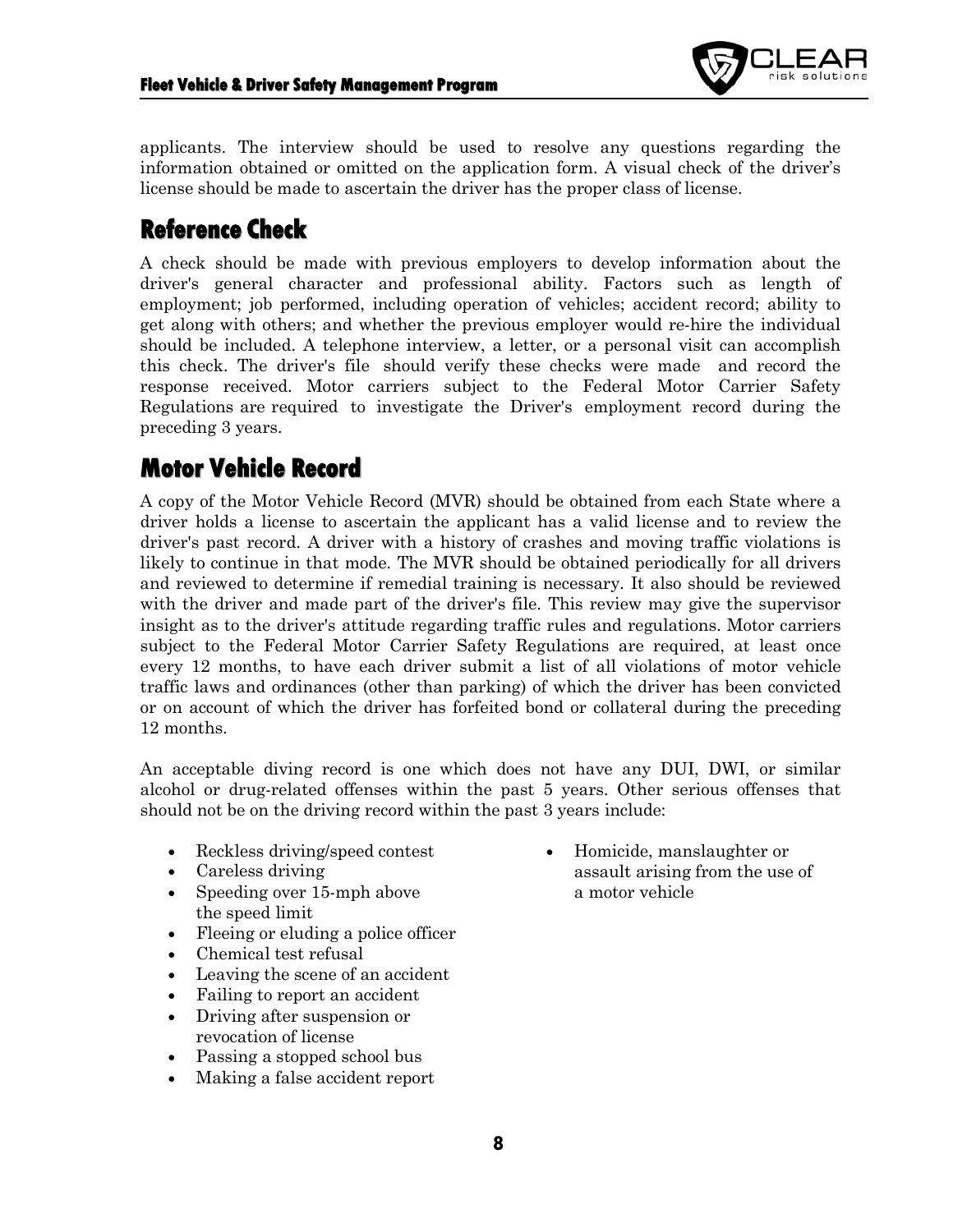

The chart below provides a suggested guideline to determine acceptable driving records. Any serious violation should automatically be considered *"poor". "Clear"* and *"acceptable"* MVRs should be reviewed at least annually. *"Borderline"* MVRs should be reviewed at least every six months.

| <b>NUMBER OF</b><br><b>VIOLATIONS</b> | <b>NUMBER OF PREVENTABLE CRASHES</b> |                   |                   |             |
|---------------------------------------|--------------------------------------|-------------------|-------------------|-------------|
|                                       |                                      |                   |                   |             |
|                                       | <b>CLEAR</b>                         | <b>ACCEPTABLE</b> | <b>BORDERLINE</b> | <b>POOR</b> |
|                                       | <b>ACCEPTABLE</b>                    | <b>BORDERLINE</b> | <b>BORDERLINE</b> | <b>POOR</b> |
|                                       | <b>ACCEPTABLE</b>                    | <b>BORDERLINE</b> | <b>POOR</b>       | <b>POOR</b> |
|                                       | <b>BORDERLINE</b>                    | <b>POOR</b>       | <b>POOR</b>       | <b>POOR</b> |
|                                       | <b>POOR</b>                          | <b>POOR</b>       | <b>POOR</b>       | <b>POOR</b> |

### **Unacceptable operators/drivers**

Drivers/operators with any combination of the following in the preceding 36 months shall be considered unacceptable to operate entity vehicles:

- DWI or DUI citation or conviction
- 2 (two) major violations
- 3 (three) minor violations
- 2 (two) at-fault collisions

Drivers/operators with any combination of the following in the preceding 12 months shall be considered unacceptable to operate entity vehicles:

- More than 1 (one) collision
- More than 1 (one) moving violation
- More than 1 (one) collision and 1 (one) moving violation, unless resulting from the same incident

### <span id="page-8-0"></span>**Definitions of Major & Minor Violations**

Major violations

- Leaving the scene of an accident
- Homicide involving a vehicle
- Eluding a police office
- Hit and run
- Driving with a suspended or revoked license
- Vehicular manslaughter
- Felony with a vehicle
- Racing, drag racing
- Fraudulent use of a driver's license
- Careless or reckless driving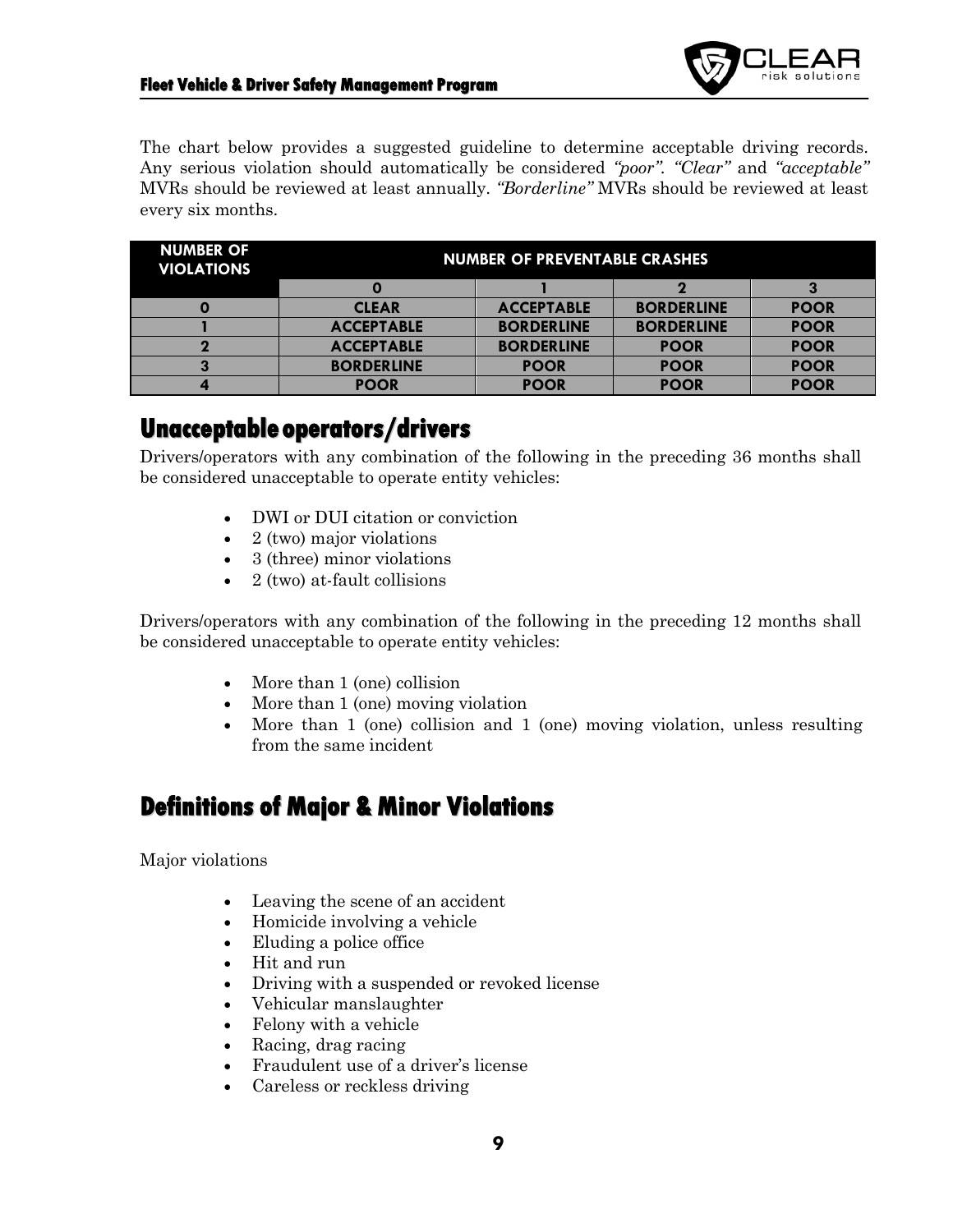

- DUI, DWI or possession of a controlled substance
- Permitting an unlicensed person to drive
- Speed 20 MPH or over the posted speed limit

Minor violation

- Any moving violation other than those set forth in the preceding section
- Speeding less than 20 MPH over posted speed limit
- Following too close
- Failure to stop (red light or stop sign)
- Failure to yield right-of-way

# <span id="page-9-0"></span>**Physical Qualifications**

The physical fitness of the driver must be considered before hiring. The motor carrier should arrange for physical examinations with individual physicians or industrial clinics. The examining physician should be aware of the physical and emotional demands placed on the driver and should be aware of the requirements of the job so it can be determined if the applicant is qualified for the position. In addition to checking a driver's physical condition before hiring, periodic physical examination should be required and arranged by the motor carrier.

Reexaminations may indicate the onset of a problem and allow appropriate corrective measures to be taken. Drivers subject to the Federal Motor Carrier Safety Regulations are required to be reexamined every 24 months.

## <span id="page-9-1"></span>**Road Test**

A road test is one of the ways to find out if drivers can do the job expected of them. The same type of equipment will be assigned to the driver should be used in the test and the test should be sufficiently long to cover a variety of situations. This test should not establish a passing or failing grade, but should indicate the driver's competent areas and weak points. This will allow the employer to provide needed training prior to dispatching the driver. The person who has successfully completed the road test should be given a certificate of completion. Motor carriers subject to the Federal Motor Carrier Safety Regulations are required to verify each driver has been given a road test.

# <span id="page-9-2"></span>**Additional Background Information**

Additional background information may be generated through checks with credit bureaus, police departments (where permissible), and through the use of professional investigative agencies.

## <span id="page-9-3"></span>**Driver Training**

Training must supplement the driver selection program, as individuals cannot always be selected who have all the knowledge and skills necessary to perform the job in the manner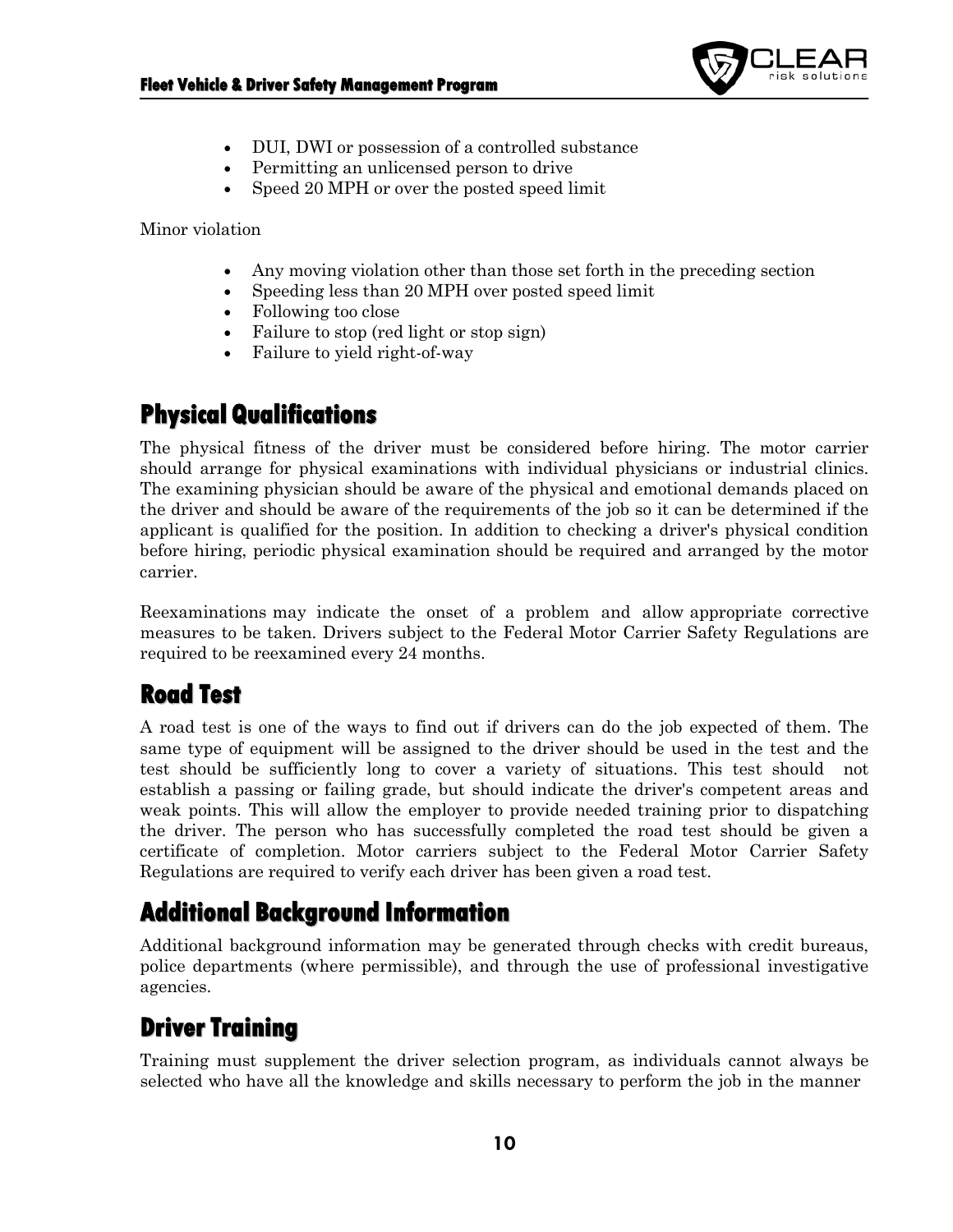

expected. The amount of training which is needed varies directly with the complexity of the job as well as with the knowledge and experience of the new employee. An effective training program recognizes the knowledge and skills necessary for an employee to perform in a satisfactory and safe manner and attempts to bridge the gap between the employee's existing level of knowledge and the level required. Proper training reduces operational disruptions and minimizes unnecessary costs from crashes and equipment abuse.

"Initial" training should be give to new personnel to get the employee properly indoctrinated prior to starting work. Even drivers with many years of experience have a need for orientation due to differences in types of cargo, vehicles and operations. "Refresher" training can be very useful for regular drivers to update information on operational changes, new routes, cargo, equipment, government regulations, etc. "Remedial" training may be useful when there is a problem of substandard performance which may be alleviated through corrective training. The need for remedial training may be identified by customer complaints, complaints from the public, crash involvement, moving traffic violations or reports of vehicle misuse or abuse. Drivers must be shown the critical relationship between their actions and the success of the enterprise. Effective training is the key to developing proper driver attitude.

There are two general approaches to training: classroom and in-vehicle. Classroom training can be accomplished using either a one-on-one or group approach. This method is useful for entity rules and regulations, federal and state regulations, routes and schedules, crash and emergency procedures, basic cargo handling methods and basic defensive driving techniques. In-vehicle training is most effective for equipment familiarization, vehicle inspections, cargo handling and defensive driving. In-vehicle training provides one of the best methods of giving practical instruction to a driver under closely controlled conditions.

Designation of a driver trainer is worthy of consideration even in the smaller fleet. Such an individual should be one who commands the respect of the other drivers has a good driving record and has the ability to pass on the proper knowledge and skill in a stimulating manner.

The use of driver trainers tends to make instruction more uniform and consistent. It is not necessary to have a full time driver trainer; many fleets train a driver trainer from someone in an existing position in the terminal and use them part time as a trainer.

## <span id="page-10-0"></span>**Entity Rules and Policies**

Entity rules and policies should be defined and committed to writing. Smaller operations will want to provide photocopies of this information for each new driver, while larger companies may desire to prepare written booklets. In either case, whoever deals with new personnel should review the more important aspects with a new driver.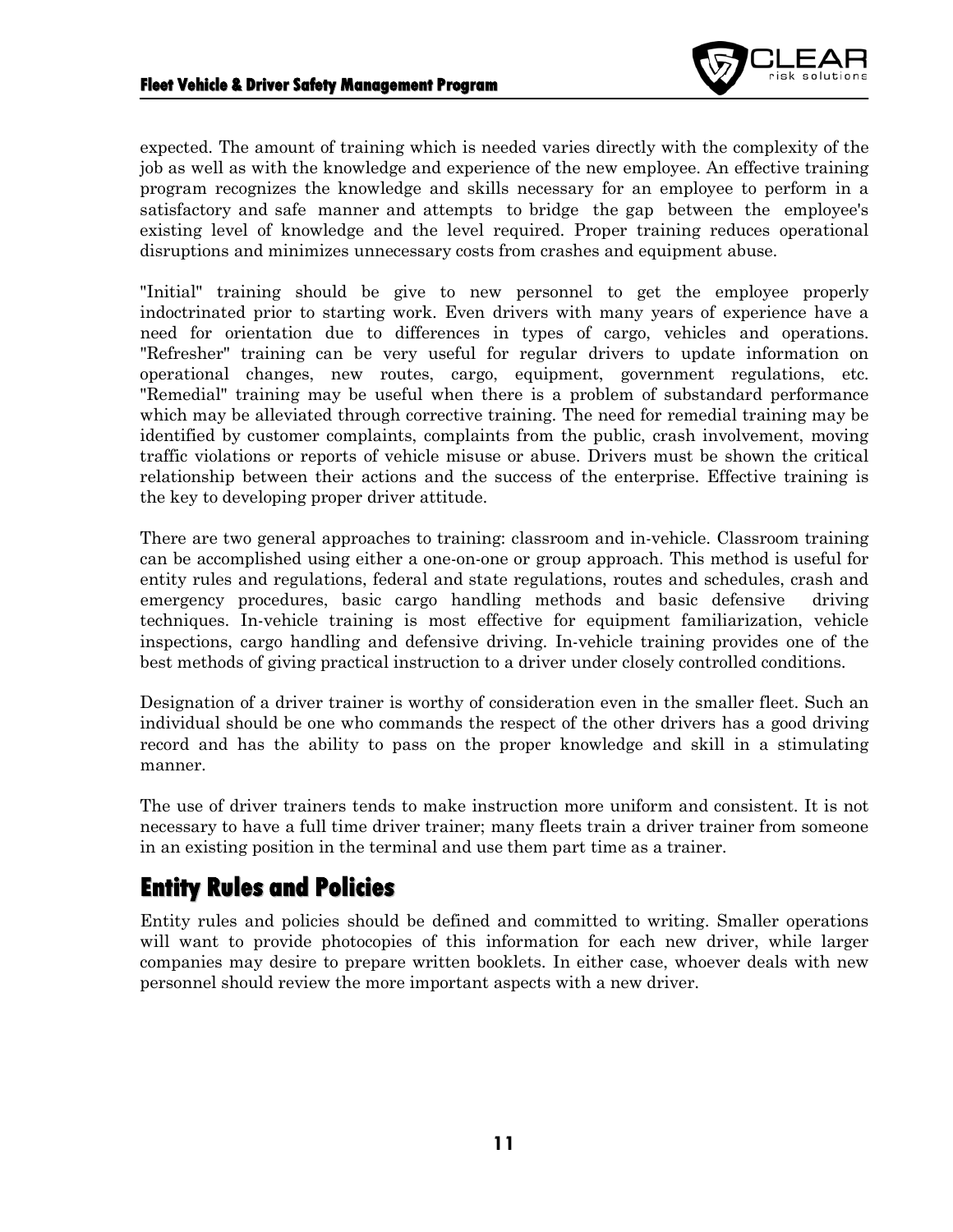

### <span id="page-11-0"></span>**Use of Personal Vehicles for Entity Business**

The following practices are suggested for use of non-owned vehicles for company business:

- Anyone who uses his/her personal vehicle for entity business should be on an approved driver list. All those who use their personal vehicle for entity business must observe the same polices governing the use of entity-owned vehicles. This includes ordering and reviewing the Motor Vehicle Record (MVR) of these drivers.
- The driver should provide a certificate of insurance which shows liability limits of at least \$100,000/\$300,000/\$50,000. This policy should not exclude business use.
- A personal vehicle used for company business should be inspected by the fleet manager at least once every three months.

### <span id="page-11-1"></span>**Equipment Familiarization**

Equipment familiarization is necessary to minimize unintentional equipment misuse and abuse. With the large variety of combinations of engines, transmissions and rear ends, it makes good operating sense to show a new driver the proper way to operate the individual equipment for maximum efficiency and minimum maintenance. Special controls, as well as loading and unloading devices, should be demonstrated to new employees. The driver should also be instructed on how to make a proper vehicle inspection.

## <span id="page-11-2"></span>**Routes and Schedules**

Routes and schedules should be explained. This could be included in the material given to drivers dealing with entity rules and policies. Routing may be established to avoid congested areas, poor road conditions, high crash frequency areas, and roads with restrictive conditions, such as low or narrow overpasses or bridges with restricted weight limits.

## <span id="page-11-3"></span>**Emergency Procedures**

Emergency procedures should be established which deal with crashes and mechanical breakdown. Drivers should be instructed in the proper procedures to be followed if they are involved in a crash. Each vehicle or driver should have an accident report packet with which drivers can record the necessary information. The driver should know how to safeguard the scene to prevent others from being involved. Procedures should be established for the completion of a formal accident report as soon as practical. In the case of mechanical problems, drivers should know what to do with the disabled unit and who to contact regarding repairs.

## <span id="page-11-4"></span>**Defensive Driving Techniques**

Defensive driving means driving so as to prevent crashes in spite of the actions of others or the presence of adverse driving conditions. When giving a prospective driver a preemployment road test, defensive driving techniques should be evaluated. Any bad driving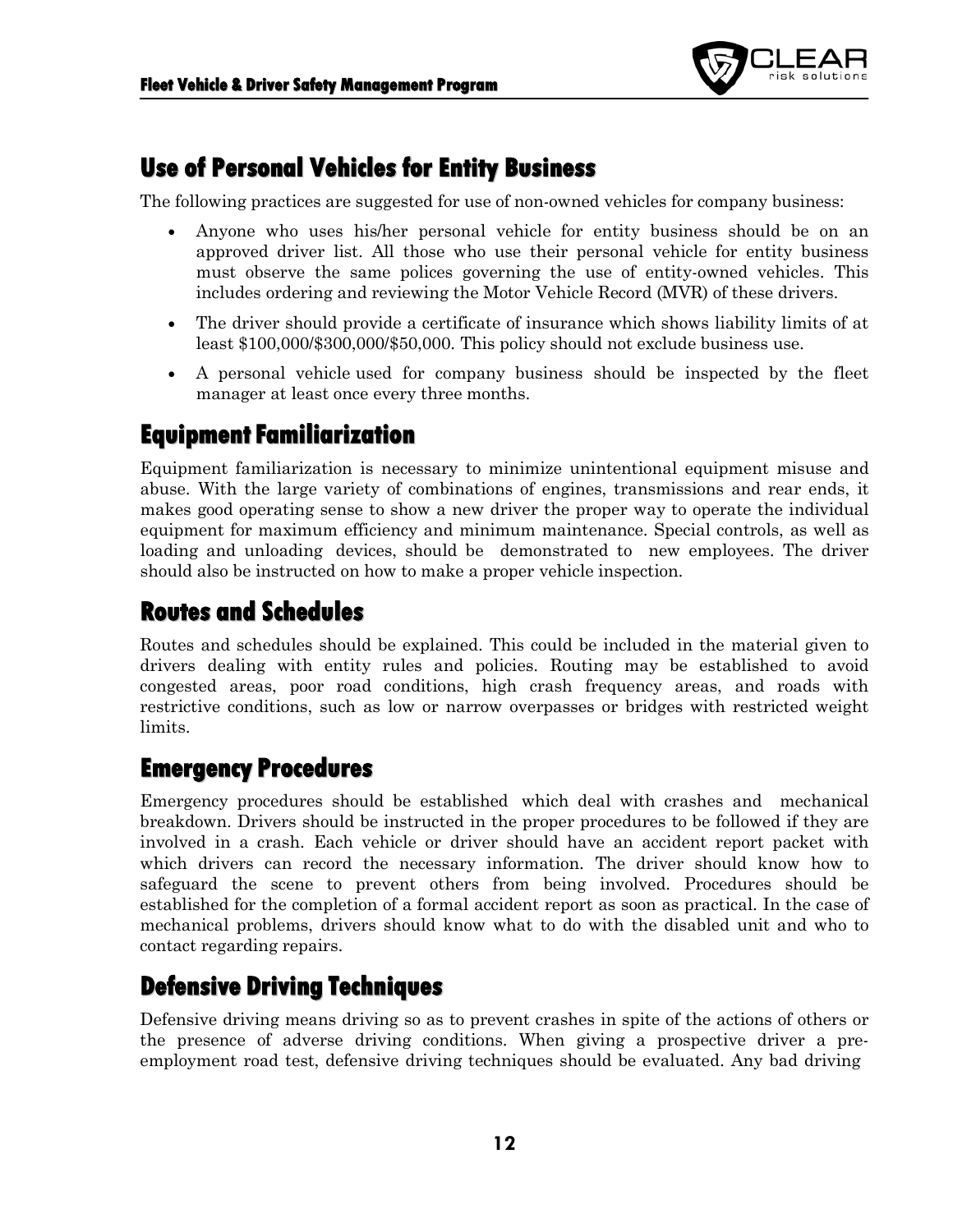

habits should be corrected prior to a driver's first trip. In order to effectively achieve a change in a driver's habits or attitude it is essential to have in-vehicle training.

# <span id="page-12-0"></span>**Regulations**

Traffic regulations and State and Federal Department of Transportation safety regulations should be explained to the new driver with specific emphasis on those regulations peculiar to each entity's own operation.

# <span id="page-12-1"></span>**Cargo Handling**

Various cargos require different skills to load, transport, and unload. Dump trucks and trailers, liquid and dry bulk tanks, new car carriers, hazardous materials and "over-size" loads all require specialized knowledge which a driver may not have acquired in his prior experiences. In order to minimize cargo losses, equipment damage and third party claims, it is essential new drivers are made aware of specific hazards and how to deal with them.

# <span id="page-12-2"></span>**Driver Supervision**

The realization driver selection and training is vitally important may not be obvious until one has to supervise a motor vehicle fleet. The inherent nature of a fleet operation leaves drivers under their own supervision for a substantial portion of the workday.

A key to success in the supervision of drivers is the supervisor's ability to enhance the development of proper driver attitudes. As attitudes heavily influence the manner in which a job is accomplished, the supervisor must see they receive positive reinforcement and undesirable influences are recognized and counteracted. Each fleet must tailor its own program to suit its particular needs. Some of the more widely recognized segments of programs are outlined below.

# <span id="page-12-3"></span>**Routing and Scheduling**

Most operations will have a fairly good idea of factors such as route or area the vehicle will be using, number of miles for the trip, average time required to complete the trip, loading arrangements, etc. These items can be supervised to a limited degree through random checks to verify the driver is actually following the prescribed schedule. Close control of routing and scheduling will make this supervision task less difficult.

# <span id="page-12-4"></span>**Vehicle Location**

Depending on type of operation or commodity value, the supervisor may wish to establish certain procedures for verifying the location of the vehicle. This may be accomplished by two-way radio or telephone contact, or designated check-in stations (the arrival and departure times may be recorded by requiring the driver to punch a time clock, where available, or by making an entry in a log book kept at the check-in station).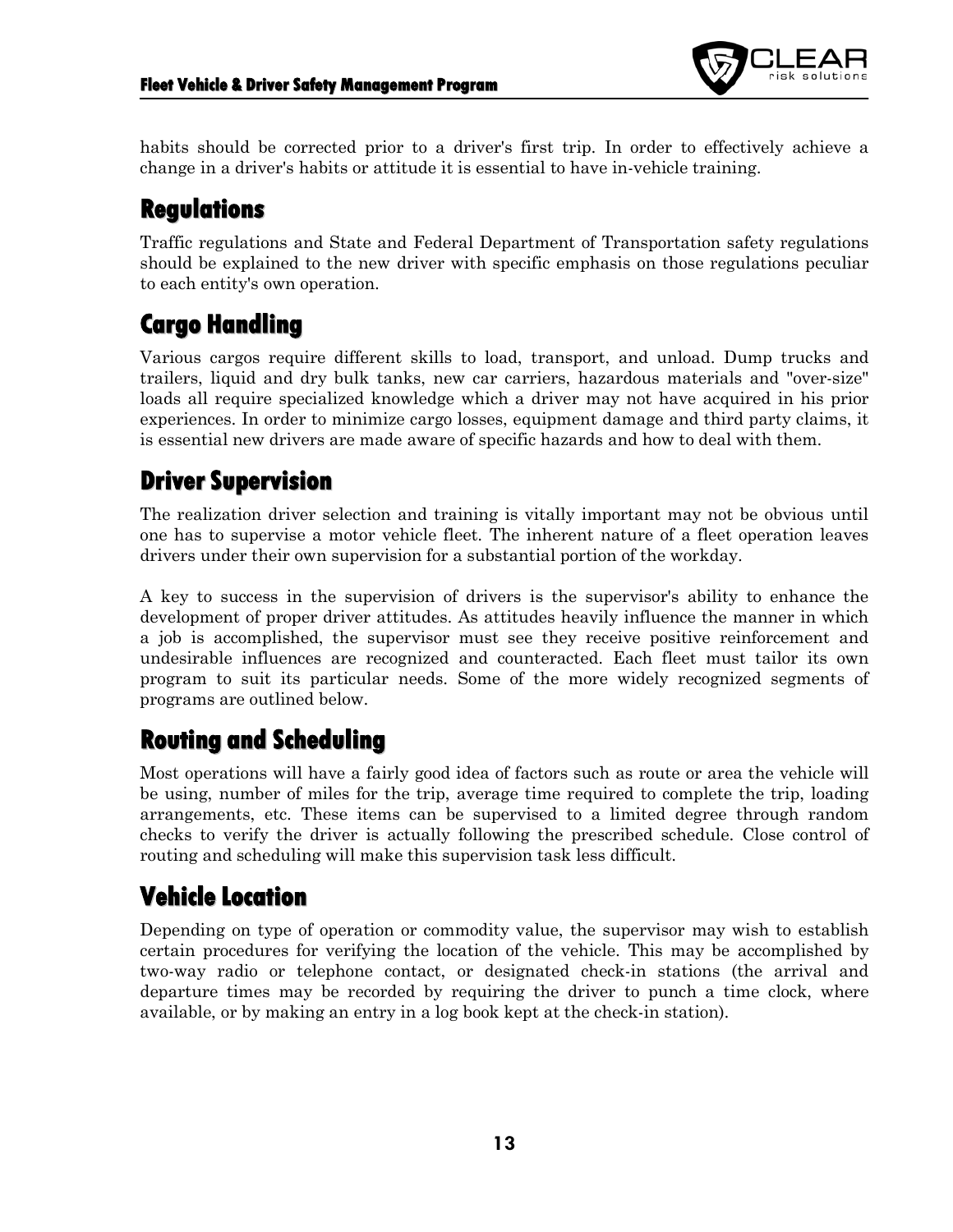

# <span id="page-13-0"></span>**Trip Recorders**

Various mechanical and electrical trip-recording devices are available to aid fleet management with driver monitoring. These include service records, which indicate vehicle movement; cacography, which provide a chart showing events such as when the motor started, idling time, vehicle speed and miles driven; and on-board computers. As with any other means of driver supervision, trip recorders are effective only to the extent the information obtained is used by management.

## <span id="page-13-1"></span>**Road Observation**

Road observation allows the observer to directly view the driver's handling of the equipment and thus detect driving faults and rules violations. This can be accomplished through periodic check rides with the driver or through use of a road patrol system. Road patrol may be done by the motor carrier itself, through cooperative efforts with other carriers, or by using organizations which specialize in this function.

### <span id="page-13-2"></span>**Logs**

Carriers required to use logs, by the US Department of Transportation, should also find them useful in the supervision of their drivers. These will require careful examination to detect problems.

Comparison with other documentation of the trip may prove helpful in determining the accuracy of log entries.

# <span id="page-13-3"></span>**Incentive Programs**

Some drivers will perform expertly for wages alone or the self-satisfaction in accomplishing the task, while others will require additional forms of stimulation. One motivation technique which has withstood the test of time in the motor carrier industry is the incentive program. Incentive programs can be used for crash free driving, fuel-efficient driving, or whatever else is suitable for a particular operation. These programs can provide many different types of awards (pins, patches, belts buckles, etc.) and may provide a substantial return on investment if they are administered properly and stimulate the drivers' interest. The goal of any incentive program can only be reached if there are established rules and procedures to assure the drivers and supervisors alike understand the program and its operation, and complete and accurate records are maintained. Awards should be made promptly, preferably by top management, and before fellow employees. Publicity should be arranged (entity bulletins, local newspapers, etc.) whenever possible.

### <span id="page-13-4"></span>**Maintenance**

Well-managed maintenance programs are extremely important in any motor carrier operation. Reduced operational costs, reduced crashes from vehicle defects and improved public opinion are the direct results of a well-implemented maintenance policy. The maintenance of vehicles within a fleet often reflects management's general attitude and outlook. Every fleet can benefit from a review of its existing program and the degree to which it is being carried out on a daily basis.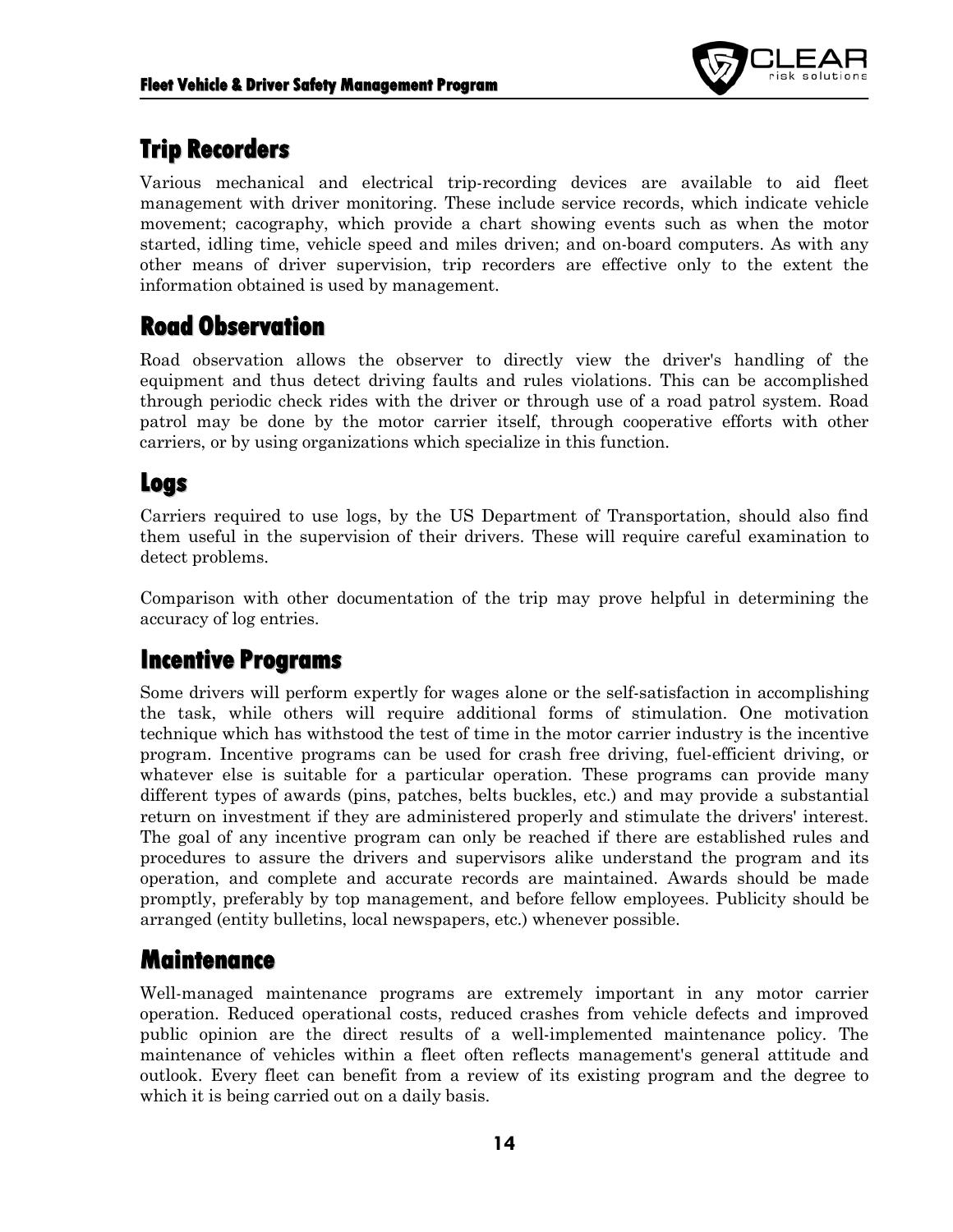

When a motor carrier performs its own maintenance, adequate maintenance facilities and equipment must be provided as well as thorough training and retraining of mechanics to keep them abreast of changes in equipment and repair procedures.

# <span id="page-14-0"></span>**Vehicle Specification**

A fleet's maintenance program must start with the ordering of vehicles. It is essential a fleet purchase or lease vehicles be designed for the specific job for which they are going to be used. This requires fleet management to analyze their transportation needs and determine what is expected of the vehicles in the fleet. If a vehicle is improperly "speced," it will reflect in the vehicle's performance and cost. One that is over-speced will cost too much initially and the additional cost probably will not return its proportionate share in reduced operating expense. If it is under-speced, management can anticipate shorter life, more breakdowns, and a higher overall maintenance cost.

Most fleets find the standardization of vehicles within their fleet is advantageous. Vehicle standardization can be by manufacturer and model type or by component within the vehicle. Advantages to standardization include reduced parts inventory, enhanced ability of mechanics to make repairs more efficiently and dependably due to their familiarity with the various components, reduction of inadvertent abuse of vehicles by drivers, and, if the fleet has many similar units, better appraisal of the suitability of equipment for the task.

While standardization has definite benefits, it also has some drawbacks must be recognized if management is to derive the maximum benefit when selecting equipment. If management restricts all buying to one supplier, they may not have the necessary leverage to obtain the most competitive price. This is one of the main reasons those who do standardize sometimes do so with two or three different suppliers.

### <span id="page-14-1"></span>**Preventative Maintenance**

For a vehicle to give the most economical service possible it is essential a fleet have a realistic preventative maintenance system. The groundwork for a good preventative maintenance system usually starts with the manufacturer's recommendations concerning necessary maintenance and the time or mileage at which it should be performed. This is then modified by the actual experience of the fleet. Careful consideration must be give to the maintenance, which must be performed in order not to void the manufacturer's warranty. Preventative maintenance allows a firm to schedule its repair work so it is not faced with large fluctuations in workflow.

Uniform workflow has the obvious advantage of stabilizing the work force needed. Preventative maintenance differs from demand or crisis maintenance in that it attempts to anticipate problems and plan for their correction before they become serious. Normally, preventative maintenance is performed on a mileage or a time basis. Typical jobs which are normally performed on a routine basis are oil and filter changes, lubrication, tightening of components, engine tune-ups, brake jobs, tire rotation, replacement of specific engine hoses, radiator maintenance, etc. The preventative maintenance interval will vary from one fleet to another depending on the initial vehicle specifications, type of operation the vehicle is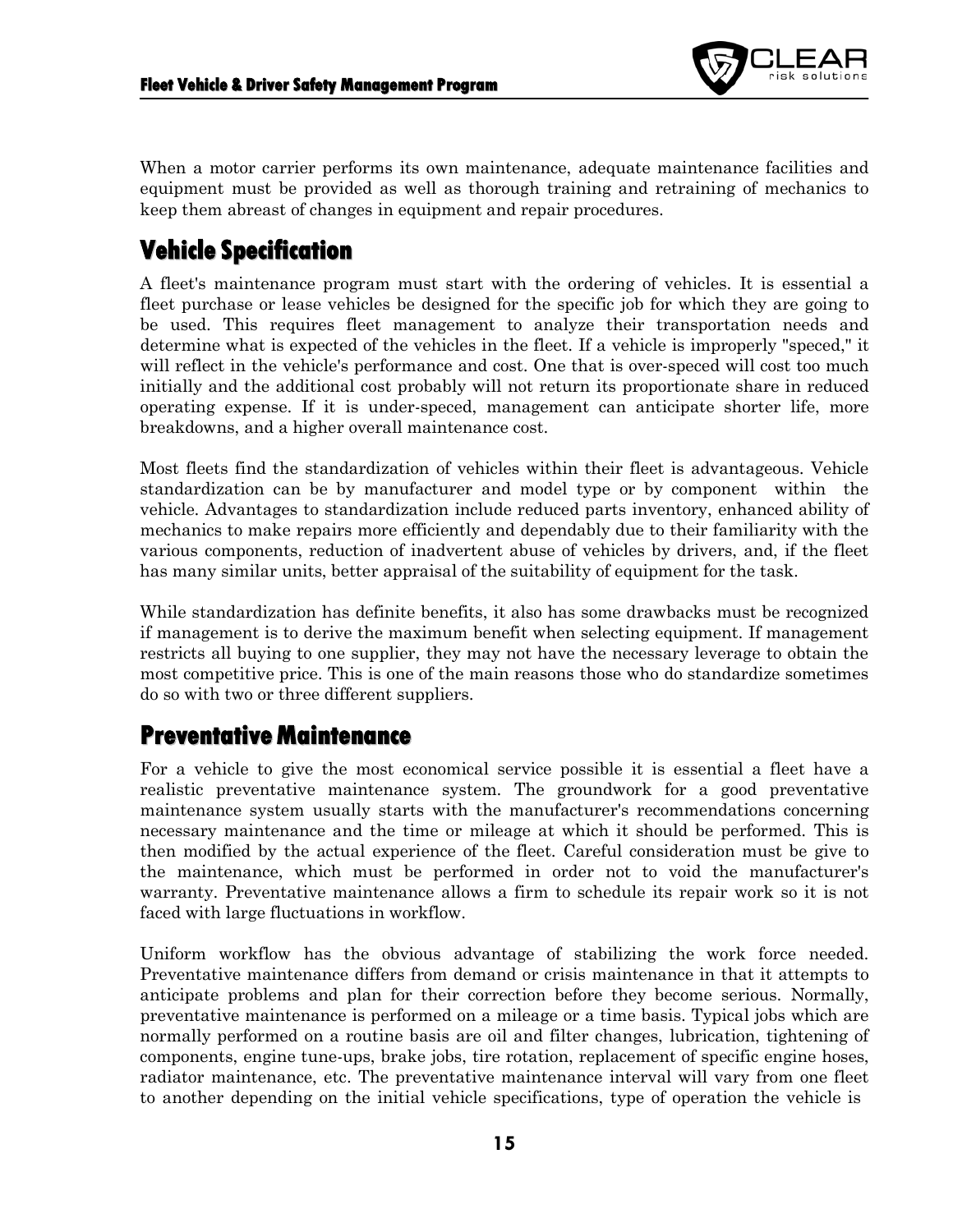

used in (as well as terrain covered) and management's appreciation and knowledge of operational costs.

A well-defined consistently applied preventative maintenance program will result in the lowest total maintenance cost.

## <span id="page-15-0"></span>**Demand Maintenance**

When maintenance is performed only when the need arises it is often referred to as demand maintenance.

Some vehicle parts are only replaced on a "when failed" basis (i.e., light bulbs, springs, window glass, wiper blades, air lines, wiring, gauges, seat cushions, etc.). Other parts will be replaced or repaired when they are worn and this wear is detected by periodic inspections (i.e., tires; engine, transmission and rear-end rebuilds; universal joints; bushings; batteries; fatigued, corroded or deteriorated structural members; etc.).

## <span id="page-15-1"></span>**Crisis Maintenance**

If preventative maintenance or demand maintenance is ignored or postponed, the inevitable result will be crisis maintenance when a vehicle has a breakdown on the road. Mechanics will have to be sent out to repair the vehicle or possibly another unit will have to be dispatched to replace the one having problems. In extreme cases the mechanical failure could cause, either directly or indirectly, a crash. Often times the failure of an item should have been detected and replaced will result in damaging other components parts.

Crisis maintenance is much more expensive than preventative or demand maintenance due to the cost of the driver's downtime, phone calls, supervisory time required to organize necessary repair procedures, mechanic's time traveling to and from the breakdown, transportation of the mechanic to and from the breakdown (or cost of having an outside garage make repairs), inefficiency of a mechanic working on the road versus working at a garage, and cost of any additional parts damaged.

### <span id="page-15-2"></span>**Maintenance Records**

A thorough, up-to-date, record-keeping program supports every good maintenance program. In times of high parts prices and tight budgets, management cannot afford the luxury of guessing about maintenance costs and past performance of vehicles or accessories.

To be useful, maintenance records must be kept current, must only record meaningful data, and must be reviewed on a periodic basis. One maintenance record every fleet should use is the driver's vehicle inspection report. This form gives the driver direction in inspecting the vehicle in a systematic manner so the driver does not inadvertently overlook any important areas. It also provides a convenient means for the driver to note vehicle deficiencies and report it to the maintenance department.

Vehicle inspection reports can be made out daily (required by the Federal Motor Carrier Safety Regulations) or can be completed on an exception basis that is, they are only filled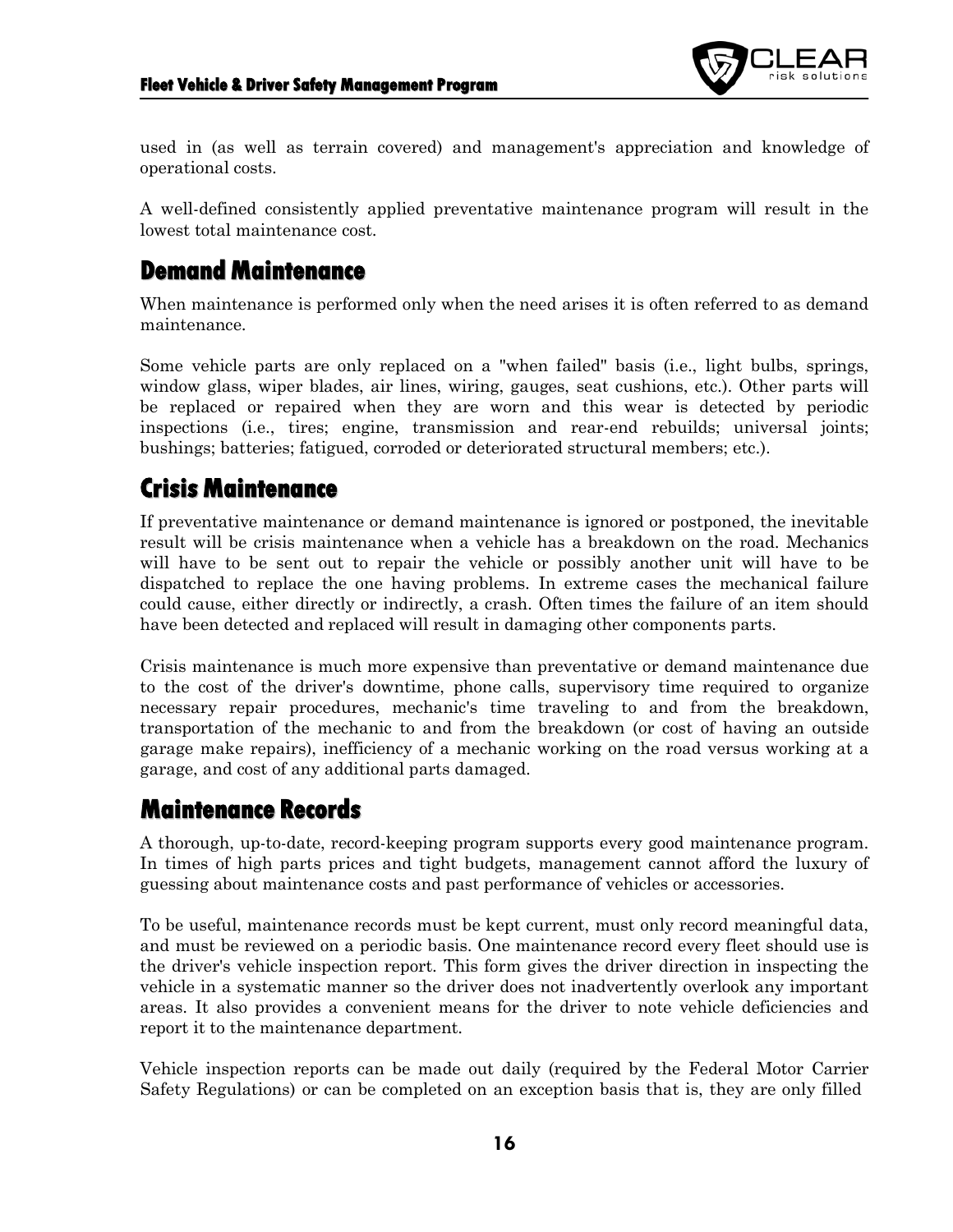

out and turned in when a deficiency is noted. By keeping a current copy of the report on the vehicle, the driver, mechanic or other interested parties can ascertain at a glance the known mechanical problems with the vehicle. Verbal reports are not recommended.

Every vehicle should have a record of all the preventative maintenance and repair work which has been performed. Such a record will allow management to develop needed cost data and review the past performance of a specific vehicle or group of vehicles. It allows management to analyze the maintenance work which has been performed on a vehicle to determine if additional work is necessary or can be expected. It also gives clues to problems which have been overlooked in routine maintenance.

As a vehicle's age and mileage increase the maintenance costs will increase. There is a "break even point" at which maintenance costs plus depreciation exceed the cost of a new vehicle. Accurate maintenance records will allow management to determine that point.

## <span id="page-16-0"></span>**Routing and Scheduling**

Routing and scheduling play a vital role in the overall control of the fleet. Whether it is a local or long haul operation, serious consideration must be given to optimizing the safe movement of freight.

## <span id="page-16-1"></span>**Routing of Equipment**

Whenever possible, routes should be defined with consideration of economical operation and minimum exposure to road hazards. Factors to be examined include type of road, condition of road, obstructions such as low or narrow underpasses and bridges, unusually hazardous intersections, railroad crossings, etc. Hazardous materials, oversize and weight loads warrant special consideration when planning routes. Without guidance, drivers will sometimes choose routes which are unacceptable due to size or weight limitations or the condition of the roadway. This may result in a drain on an entity's budget due to delays, equipment damage or crashes.

## <span id="page-16-2"></span>**Scheduling of Equipment and Drivers**

Scheduling means planning to make the most effective use of the vehicles and drivers at your disposal. It involves the assignment of vehicles in good operating condition to handle loads within their designed capacity and legal limitations, and for which they were designed, and the scheduling of drivers who are in good physical condition and well rested.

The ideal situation achieves prompt and efficient delivery by keeping the maximum payload on each unit, by avoiding idle hours on units and keeping deadheading to a minimum. Proper scheduling involves consideration of the best time a vehicle should reach its destination, the best time to make the trip and the required departure time necessary to accomplish this. Scheduling must also allow for proper maintenance between trips. Special consideration should be given to hazardous or high value commodities.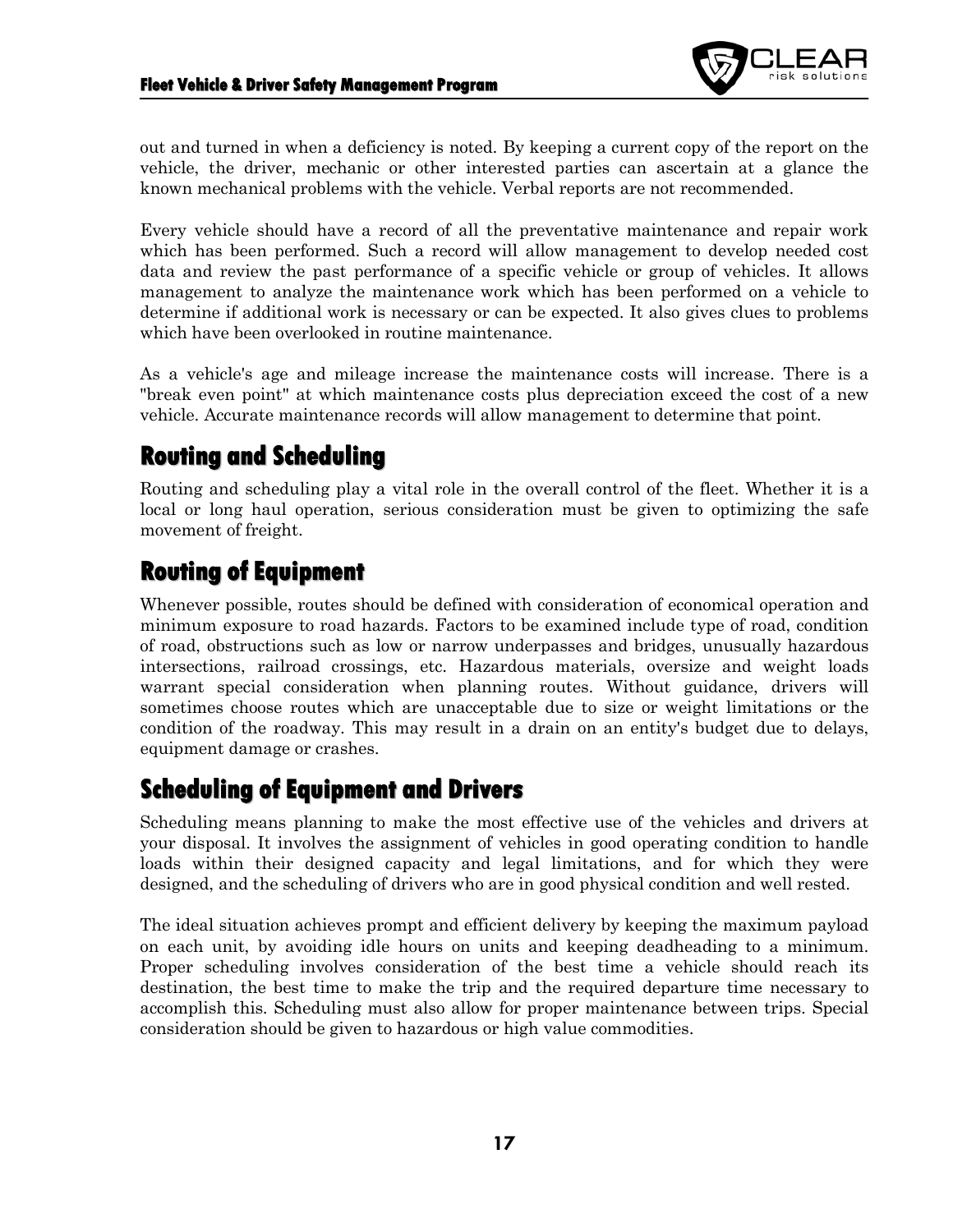

# <span id="page-17-0"></span>**Local Operations**

The basic principles of routing and scheduling apply to both long haul and local operations. In local operations, however, consideration must be given to rush-hour traffic, highly congested areas and peculiarities of the area being served.

Most major communities and many small municipalities have made studies of the traffic flow pattern at various hours of the day and night. Similarly, crash location maps are available to show areas of high crash frequency. Motor fleet executives should be able to obtain copies of such studies from police or traffic departments in order to determine areas to avoid at certain times. If published copies of such studies are not available, arrangements can certainly be made to examine such reports in the offices of the official agency having this information. It is a foregone conclusion municipal official responsible for traffic control will welcome the effort of fleet operators to route vehicles in such a way as to prevent street congestion.

## <span id="page-17-1"></span>**Crash Reporting, Recording, and Analysis**

As every crash results in a reduction of entity assets, either through lost time or money, the management of any motor vehicle fleet, irrespective of size or type, should consider the elimination of all crashes as a major goal.

In order to achieve this, a well-established system of reporting, recording and analyzing the facts surrounding vehicular crashes must be created. These procedures should be reviewed often to assure all those involved will know how to handle the situation in the event of a crash.

## <span id="page-17-2"></span>**Driver Responsibility**

As the driver will be the first person at the crash scene, the driver's initial actions are often critical to minimizing the end results of the crash. The driver may be under extreme stress at the time, thus the procedures to follow must be clear and concise, and thoroughly understood.

To help facilitate this, information packet containing instructions and forms for use in the event of a crash should be carried on the vehicle at all times.

Assuming the driver is capable, the first step in accident reporting is for the driver to complete a preliminary accident report to gather all pertinent information at the scene of the crash. Thoroughness in performing this task will be of great help in assessing the crash afterwards.

Once the driver has obtained the basic information on the preliminary crash report the motor carrier should be contacted.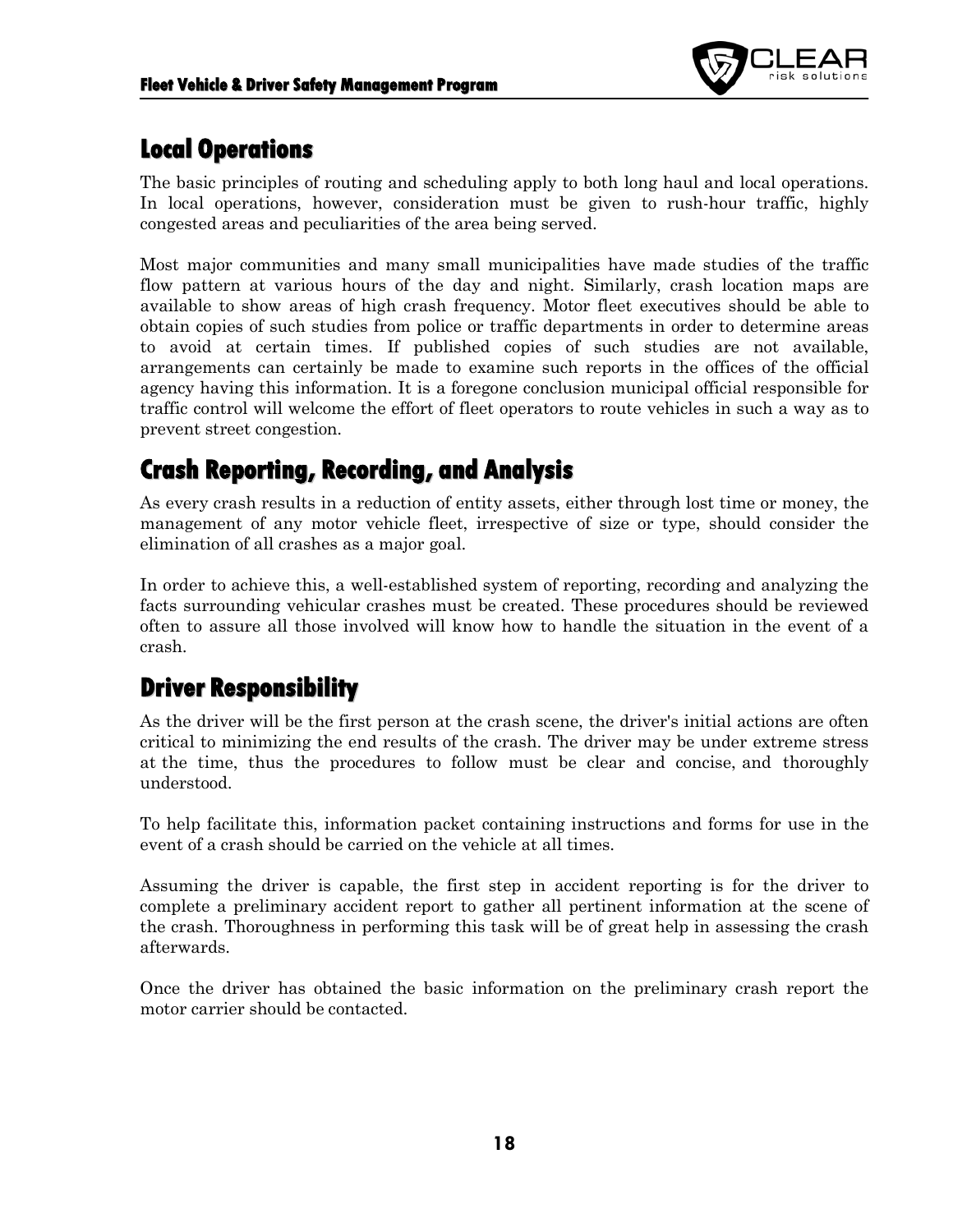

### <span id="page-18-0"></span>**Management's Responsibility**

When the driver calls the motor carrier to report the crash, the process is expedited if a checklist for recording crash data is available for the person receiving the information. This will aid in collecting all vital facts so it can be determined if someone should be immediately dispatched to the crash scene.

If there are any fatalities, multiple serious injuries or extensive property damage, it is normally considered desirable to send someone to the crash scene immediately to initiate the investigation. It is a foregone conclusion if the driver is injured or killed someone should be dispatched to the crash scene to represent the motor carrier.

All crashes should be investigated to some extent. Management needs to know exactly what happened and why it happened in order to determine what might be done to prevent a similar occurrence in the future. Key personnel should be trained in basic crash investigation and the investigation should be started as soon as possible, while people's memories are fresh and/or evidence is still available. The investigator should determine how the crash occurred, what physical evidence might be available, and any factors contributing to the crash. The investigator should be able to reconstruct the events leading to the crash and record those facts for future reference.

### <span id="page-18-1"></span>**Accident Records**

An entity representative should complete a formal accident report to be sent to the Clear Risk Solutions as soon as possible, as well as any state or Federal government reports which may be required. A permanent file should contain all the pertinent information concerning the crash including the preliminary crash report from the driver, copies of accident reports submitted to various agencies, crash investigation data, police records, and any other information which might be useful in evaluating the crash.

All vehicle crashes should be recorded, in chronological order, in a "crash register" to provide the motor carrier with an overall summary. Analyzing the crash register may indicate problem areas or trends which would not otherwise be obvious by reviewing crash reports separately. The crash register should include at least the following information:

- Date of Crash
- Name of Driver
- Vehicle Identification Number(s)
- Location of Crash
- Brief Description of Crash
- Fatalities
- Injuries
- Property Damage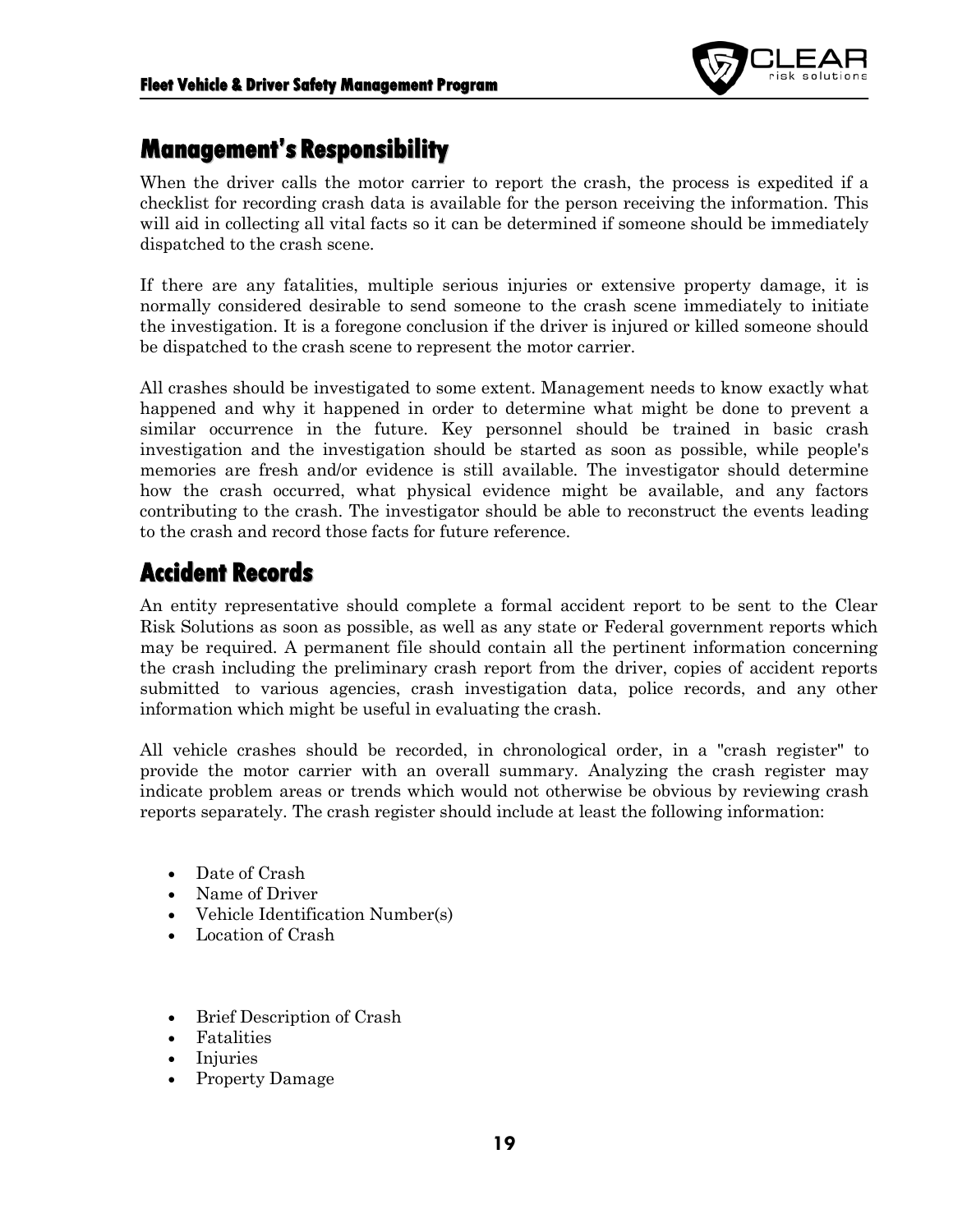

### <span id="page-19-0"></span>**Determining the Preventability of Accidents**

At this point a determination should be made as to whether the crash was a "preventable crash" on the part of the entity's driver. This is irrespective of the legal conditions surrounding a crash, as preventability relates to "defensive driving" and not legal culpability.

A preventable crash is one in which the driver failed to exercise every reasonable precaution to prevent the crash. In order to avoid becoming involved in a preventable crash it is necessary for a driver to understand the concept of and practice defensive driving.

Defensive driving is driving to prevent crashes in spite of the incorrect actions of others or adverse driving conditions such as weather, traffic, lighting, vehicle or road condition, or the driver's physical or mental state. The results should be entered on the driver's individual record card, thus giving management a complete synopsis of the person's driving history. Reviewing that record may indicate remedial training or disciplinary action is necessary.

## <span id="page-19-1"></span>**Crash Analysis**

Proper crash analysis involves the gathering of facts, arranging them in a usable format, and analyzing what transpired. A properly developed accident reporting and recording system will allow management to not only determine "primary" causes of crashes but will also help identify "contributing" causes which might be overlooked otherwise.

The investigation of each crash should seek not only the specific act which was involved but should go further into the conditions responsible so your control program can be set up to correct these conditions. This means checking the driver's record for similar occurrences, length of service, indications of poor attitude or lack of skill. It means questioning whether a proper job of selection was done and whether training was adequate:

- Does it appear the driver has been properly supervised and were there previous indications which should have warned of this impending crash?
- Were there any equipment deficiencies involved?
- Could the scheduling or routing be improved and is there any indication of improper maintenance?

Such an investigation helps to show the basic conditions responsible and point out the area in which either specific or general corrective action should be taken. The information derived from the crash analysis should be used constructively to educate employees or change procedures in an effort to prevent future occurrences.

### <span id="page-19-2"></span>**Program Development and Evaluation**

Proper consideration in the selection, training with supervision of drivers and the selection, scheduling, routing and maintenance of equipment should result in a smooth, well-knit operation and achievement of management's goals.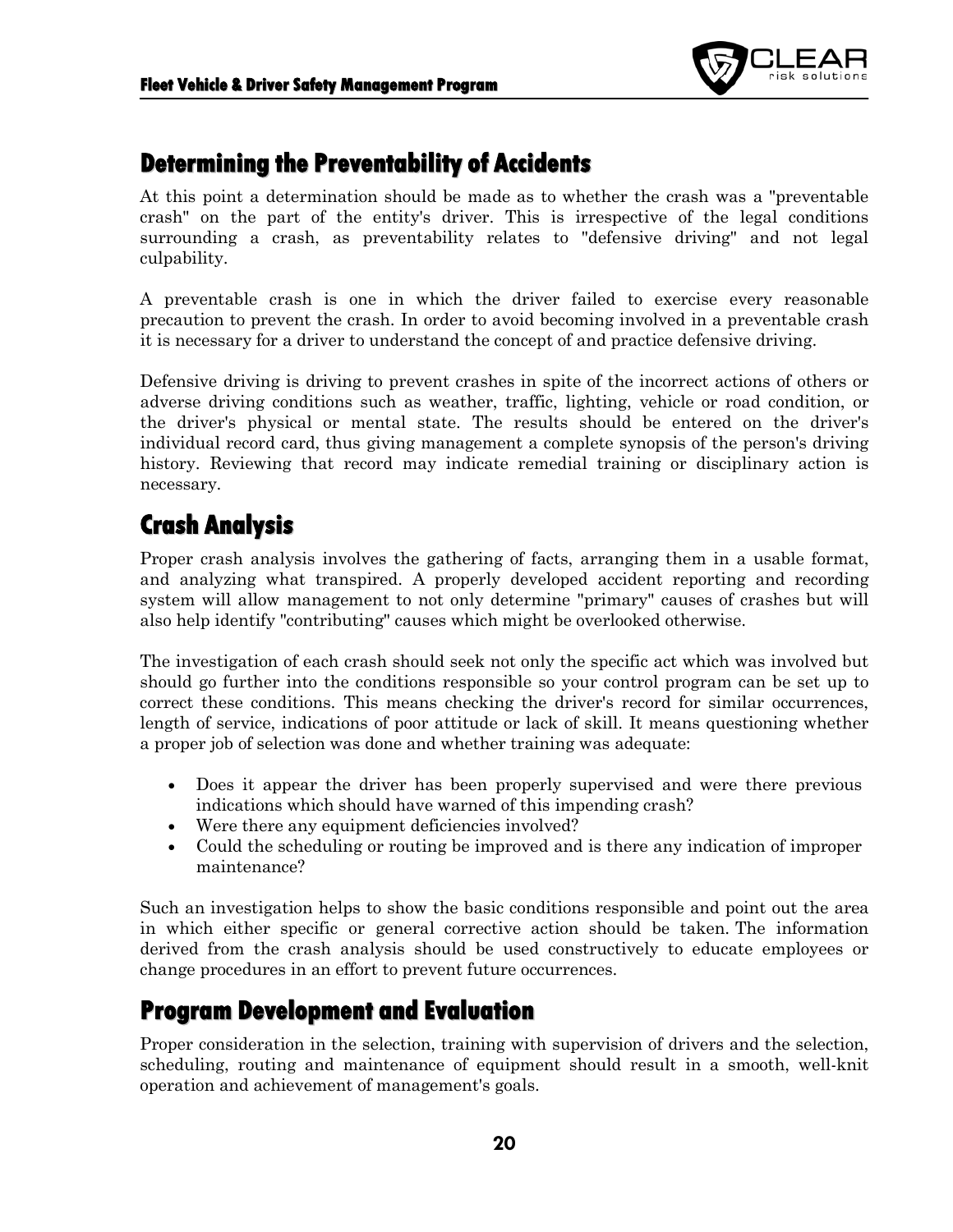

A breakdown in any of these areas will produce undesirable results in terms of delays, crashes, damaged equipment and cargo, poor morale, customer complaints and high operating costs.

A careful examination of your operating procedures and crash records should identify some possible shortcomings of your present operations. To help you systematically evaluate the major areas of concern we have developed a checklist (below) highlighting those items. During the evaluation, note the different conditions you feel may be responsible for present operating problems or could lead to future problems. This should provide you with some indication of what actions might solve the most problems and allow you to establish priorities for corrective action. Discuss your findings with other supervisors whenever possible to get their input and to foster a team effort to implement improvements.

Remember certain actions you take may work to improve several problems. For example, improvement in the preventative maintenance program can help reduce maintenance costs, prolong the life of equipment, eliminate road failures, reduce crashes due to mechanical failure, and improve driver attitude regarding equipment condition.

Establishment of more effective driver training methods can improve skill and emphasize approved procedures which tend to eliminate mistakes, mis-deliveries, cargo damage and citizen complaints. The practice of defensive driving principles will reduce crashes, will reduce damage to equipment and cargo, and reduce excessive operating costs.

The following questions should be exemplary of the type of approach you should take when reviewing operating procedures. Keep records of what problems you feel exist to enable you to justify corrective action and to identify new trends as they develop.

#### *Driver Selection*

- Do you have a definite program for driver selection?
- Is it as good as it should be and is it adhered to, or is it mostly on paper and frequently forgotten when you are busy or short of drivers?

### *Driver Training*

- Do you have a definite training program or is it on a "hit or miss" basis?
- Do you check the driver's past record carefully to determine if reported experience and knowledge are factual?
- Does your program provide for retraining as necessary when unsatisfactory performance or crashes are identified?

#### *Driver Supervision*

- Are your supervisory responsibilities adequately handled, or is there overlapping and occasional friction?
- Are there areas where no one is clearly responsible?
- Can your relations with your drivers be improved?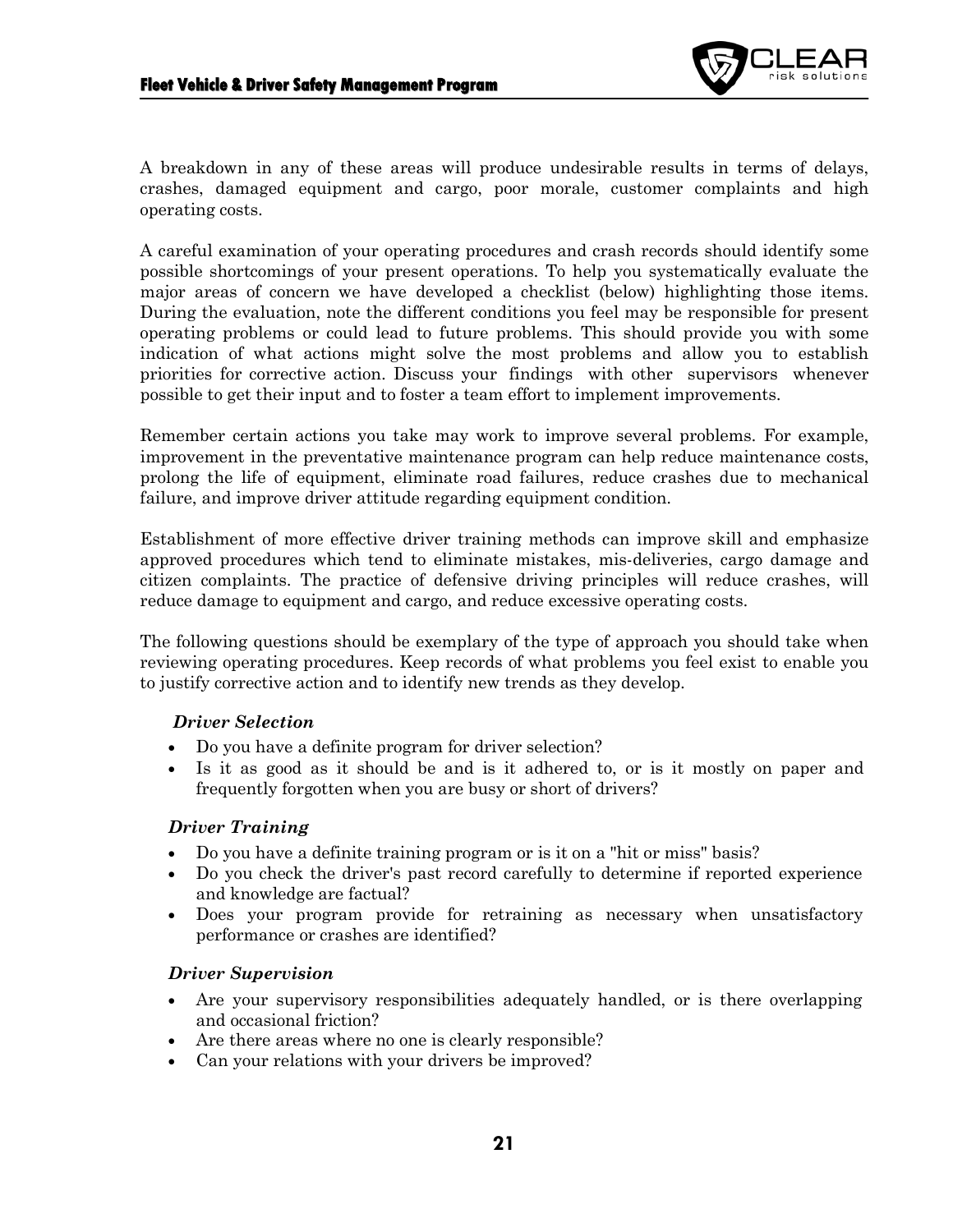

### *Equipment*

- Is the equipment adequately designed for the job it is expected to do?
- Is the physical condition of your equipment good or is it below average?
- Do you have a well-defined and adequate preventative maintenance program and is it being followed?
- Is your spare parts inventory adequate, thus avoiding delays and idle equipment, or is it excessive, thus tying up an unnecessary amount of capital?
- Could increased standardization of equipment reduce inventory?
- Do you have a definite equipment replacement program?

### *Routing and Scheduling*

• Can you improve on these procedures for greater efficiency of operation and greater safety?

### *Damage to Equipment and Cargo*

- Where, when and why is damage to equipment occurring, either as a result of crashes or other causes?
- Where, when and why is damage to cargo, other than those caused by highway crashes, taking place?

### *Security*

Where, when and why are cargo shortages and overages occurring?

### *Operating Costs*

- Have you analyzed your operating costs to the degree you can determine the operating costs for a particular unit?
- How do your operating costs per unit compare with your fleet average?
- How do your operating costs per unit compare with other similar fleets?
- If this figure is high what is the cause?

### *Citizen Complaints*

- Do you keep a record of all customer complaints?
- Are complaints due to delays, cargo damage, short deliveries, etc.?

Corrective action should be specific. Each action you contemplate should be thoroughly reviewed to verify there is agreement the action should be effective, when it will be taken, who will be involved in implementing it and how it should be implemented. Make sure everyone is following the actions agreed upon and keep in touch with those involved to ascertain if they are having any difficulty or have any criticism of the plans put into effect.

Check to see if the program is accomplishing what it was intended to accomplish. If not, verify all involved are properly implementing the recommendations and sufficient time has elapsed to verify the results. Emphasize the program will never be "perfect" in your contacts with other supervisors. Point out you are constantly seeking improvements and necessary revisions must be made as the need for them becomes apparent. Periodic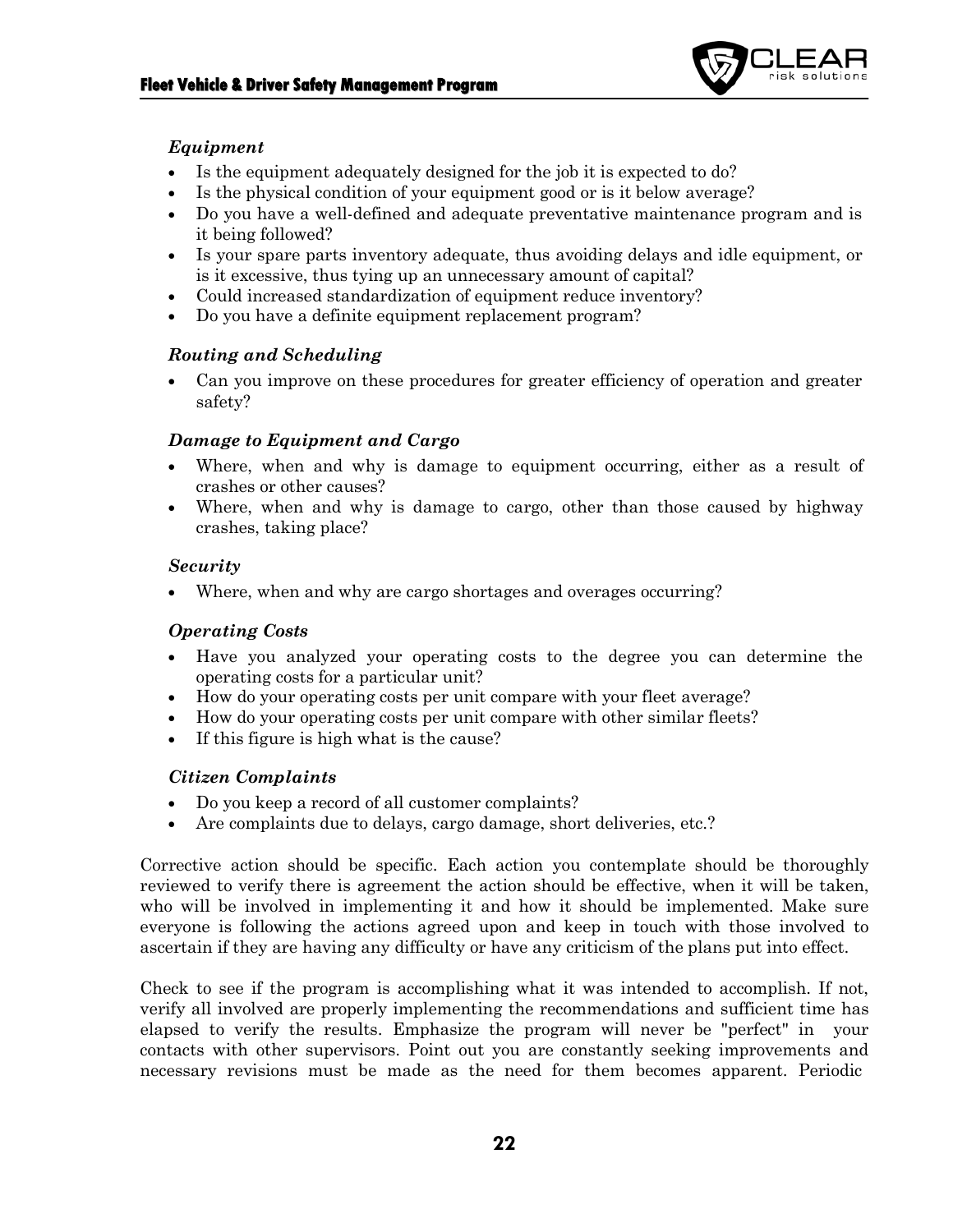

reevaluation is the only way to verify operating procedures are maintained at peak performance levels.

No matter what kind of highway safety program you have in mind for your workplace-and remember, even the smallest program can bring significant cost savings-you can follow these six simple steps.

# **6 Steps to Driver Safety**

### <span id="page-22-1"></span><span id="page-22-0"></span>**Step #1: Obtain Management's Commitment**

To develop a fleet management program, you need the support of management. To obtain that support, you need to show that a highway safety program in the workplace is affordable and simple to implement, that it will alter employee behavior, and that it will have a positive impact on entity budgets.

### *How to Approach Management*

- Refer to some of the facts and statistics on pages 27 & 28 to demonstrate the costs associated with traffic crashes.
- Illustrate the potential cost savings of a highway safety program.
- Explain how staff resources could be used effectively to organize a program.
- Explain how the program will be evaluated and how progress will be reported to management.
- If management is still not convinced of the need for the program, suggest that they conduct a simple needs assessment, collecting information on current costs associated with highway injuries and baseline data on employee attitudes and behaviors related to highway safety. Then, if it looks as if there really is a demonstrable need for change, they will be more likely to support a program.

## <span id="page-22-2"></span>**Step #2: Identify Your Costs**

Identifying exactly what your entity pays out for motor vehicle crashes will help you demonstrate the need for a comprehensive motor vehicle and pedestrian safety program. Cost analysis will also enable you to focus the resources where they will be most helpful.

### *Where to Start*

Start by collecting data on both the direct and indirect costs to your entity of all motor vehicle crashes in which employees were involved. Work with your human resource manager, safety manager, workers' compensation representative, accountants, and medical and motor vehicle insurance representatives to obtain the numbers you'll need.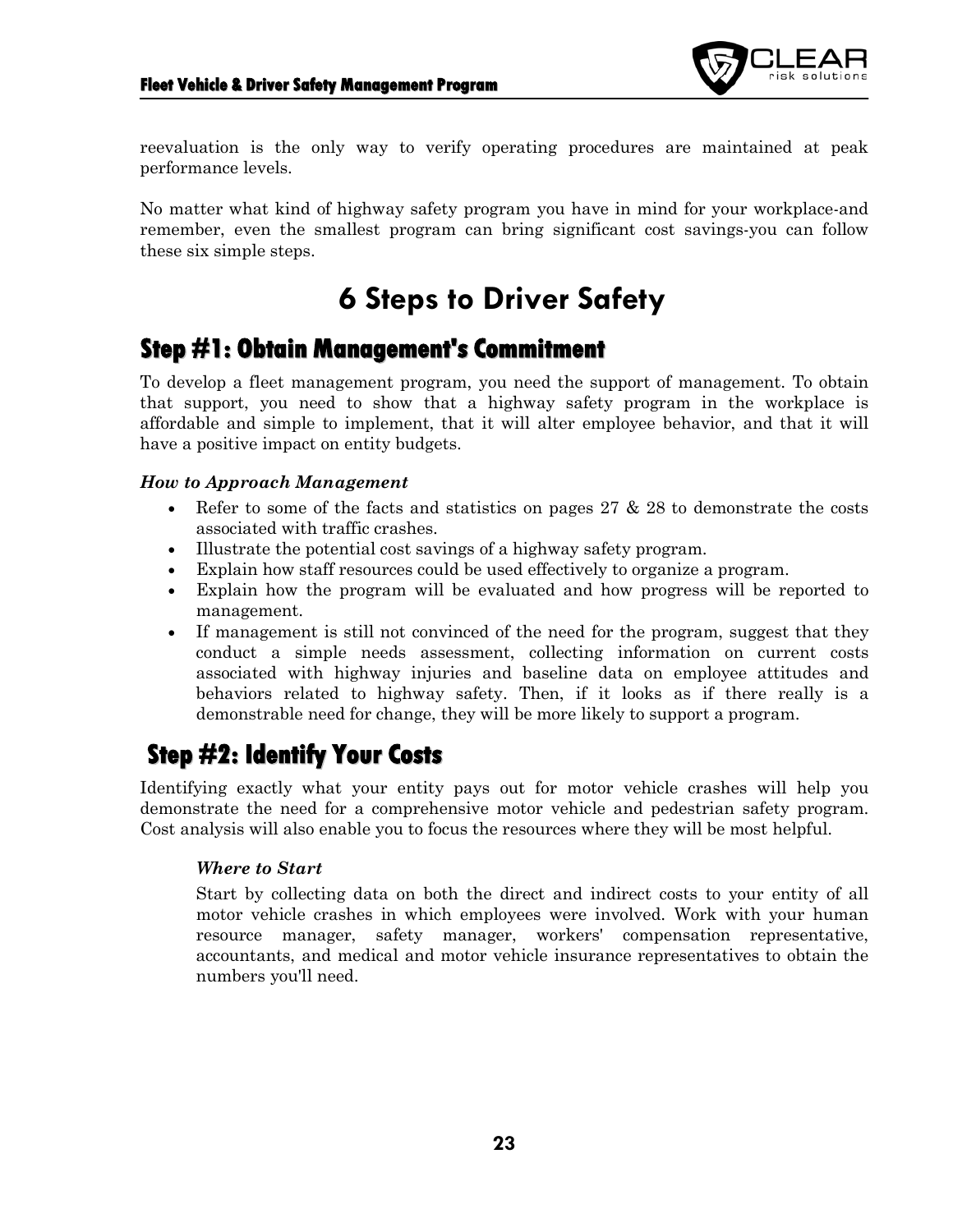

#### *Using the Worksheet*

At the end of this booklet, you will find Worksheet 1: Costs of Highway Crashes. Identify each itemized expense that is relevant to your entity, collect the necessary data, and total your entity's expenditures. If your entity has incurred expenses that are not itemized on this list, be sure to add them to the worksheet.

### <span id="page-23-0"></span>**Step #3: Develop An Action Plan**

#### • *Set concrete objectives*

Write your objectives in terms of concrete, measurable behaviors.

#### • *Set a realistic date for meeting each objective*

Example: "Raise employee use of safety belts on the job from 42% to 50% in the next 60 days." Each month, choose activities that support the objectives. In order to ensure that you meet your objectives, you must arrange for ongoing activities that support your goals. When designing these activities, be sure that they relate directly to the attitudes and behaviors you want to change, and assign responsibilities clearly. Example: "Personnel will distribute a fact sheet on the importance of safety belt use to every employee this week."

#### • *Design a system for documenting your results.*

Assign specific personnel and record-keeping systems for documenting each activity designed to reach your objectives. Note any problems in implementation.

#### • *Create an evaluation plan.*

Formulate a plan for evaluating the success of your program. In order to have a clear criterion for assessing progress, collect baseline data on relevant factors such as safety belt use before implementing your traffic safety program. Determine exactly how to measure changes in attitudes and behavior. (See Step #6.) Determine who will be in charge of evaluations and how often evaluations will be conducted.

### <span id="page-23-1"></span>**Step #4: Implement Highway Safety Policies**

Create a clear and comprehensive set of traffic safety policies and communicate them to all employees. Post them throughout the workplace, distribute copies periodically, and discuss the policies at entity meetings. Offer incentives for sticking to the rules, and point out the consequences of disregarding them. Feel free to adapt the following sample policies for your use.

#### • *Sample Alcohol Use Policy*

"This entity has a vital interest in maintaining safe, healthy, and efficient working conditions for its employees. Therefore, the consumption of alcohol by any employee during 'duty hours' is prohibited. Duty hours consist of all working hours, including break periods and on-call periods, whether on or off entity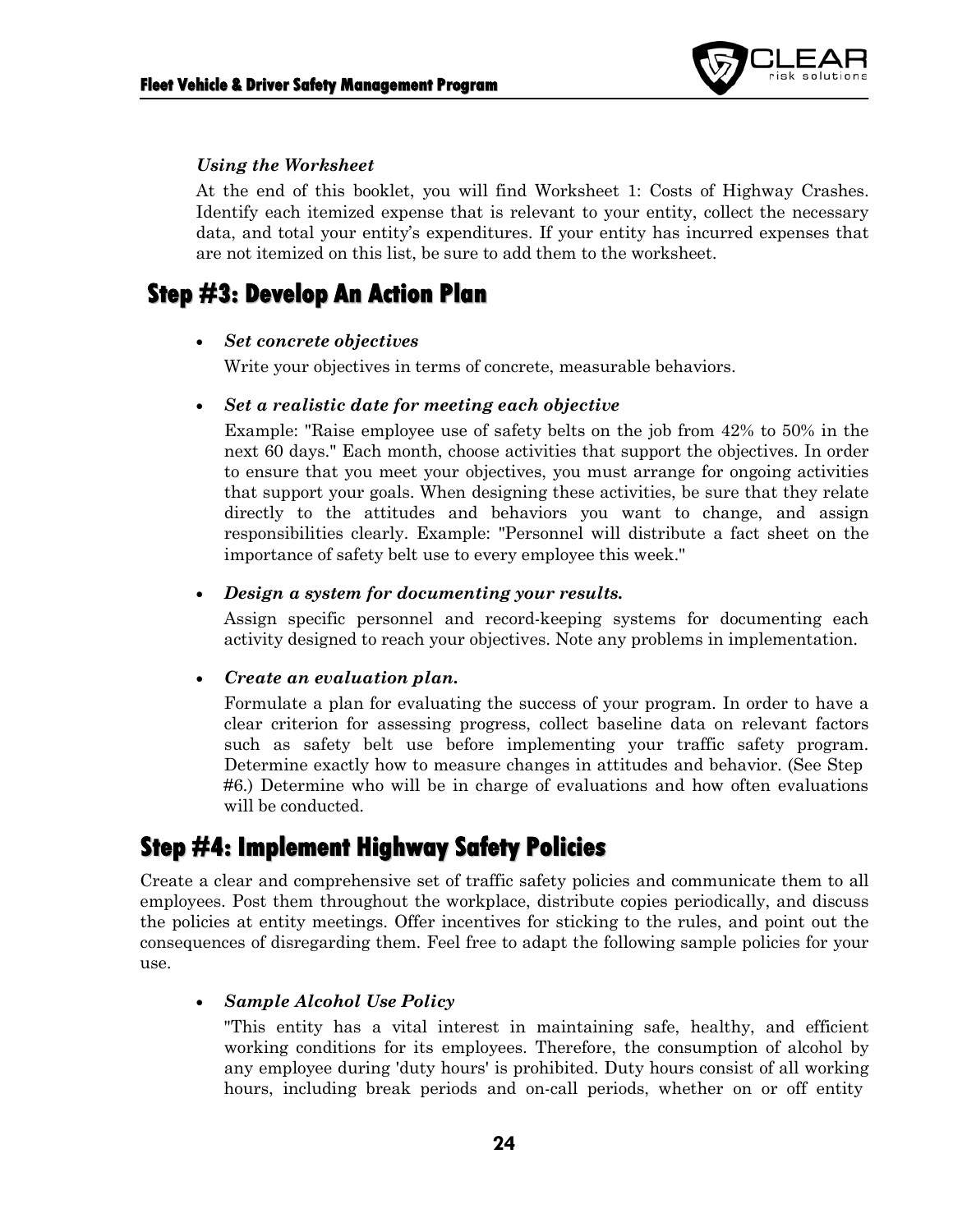

premises. The consumption of alcohol while performing entity business or while in a entity facility is prohibited. The use of alcohol during non-working hours under circumstances that this entity determines adversely affect the entity's reputation in the community is also prohibited."

### • *Sample Safety Belt Use Policy*

"This entity recognizes that safety belt use is an important and effective means of protecting our employees. Employees should always use safety belts while traveling on official business, and employees should operate vehicles only after passengers are buckled up. Establishing mandatory safety belt use is now a policy of the highest priority."

### <span id="page-24-0"></span>**Step #5: Implement An Awareness Campaign**

Encourage employees to come up with fun, creative ways to boost awareness of safety issues and procedures. Invite suggestions on what types of special privileges and awards would most likely motivate employees to engage in safe driving practices. To get you started, here are some ideas for year-round activities.

#### *Winter*

- Create a list of "Duties of a Responsible Party Host," and send it out as a memo or post it on the bulletin board. Include recipes for non-alcoholic beverages and tips on how to handle intoxicated guests.
- Sponsor a "Designated Driver" program at your entity 's holiday party. Offer a special gift to any employee or guest who agrees to be a designated driver and abstains from drinking alcoholic beverages that evening.
- For the holidays, donate child safety seats to a local charity.
- Challenge your employees to come up with ideas for alcohol-free holiday activities. Pick one to sponsor.

### *Spring*

- Conduct a safety belt check day. Have parking lot attendants check drivers and passengers as they enter and leave the lot. Different departments or shifts can compete for the highest use rate. Offer awards for the winners.
- Start a "Saved by the Belt/Safety Seat/Helmet" feature in your entity newsletter. Request first-person accounts of how safety belts, car seats, and motorcycle or bicycle helmets saved the lives of employees and their family members.
- Sponsor a brown-bag lunch and invite a speaker from your local highway safety office, police department, or fire station to discuss highway safety issues.

#### *Summer*

• Promote the use of safety belts in paycheck stuffers. Remind employees to always obey posted speed limits and not to drink and drive, especially during the busy vacation season between Memorial Day and Labor Day.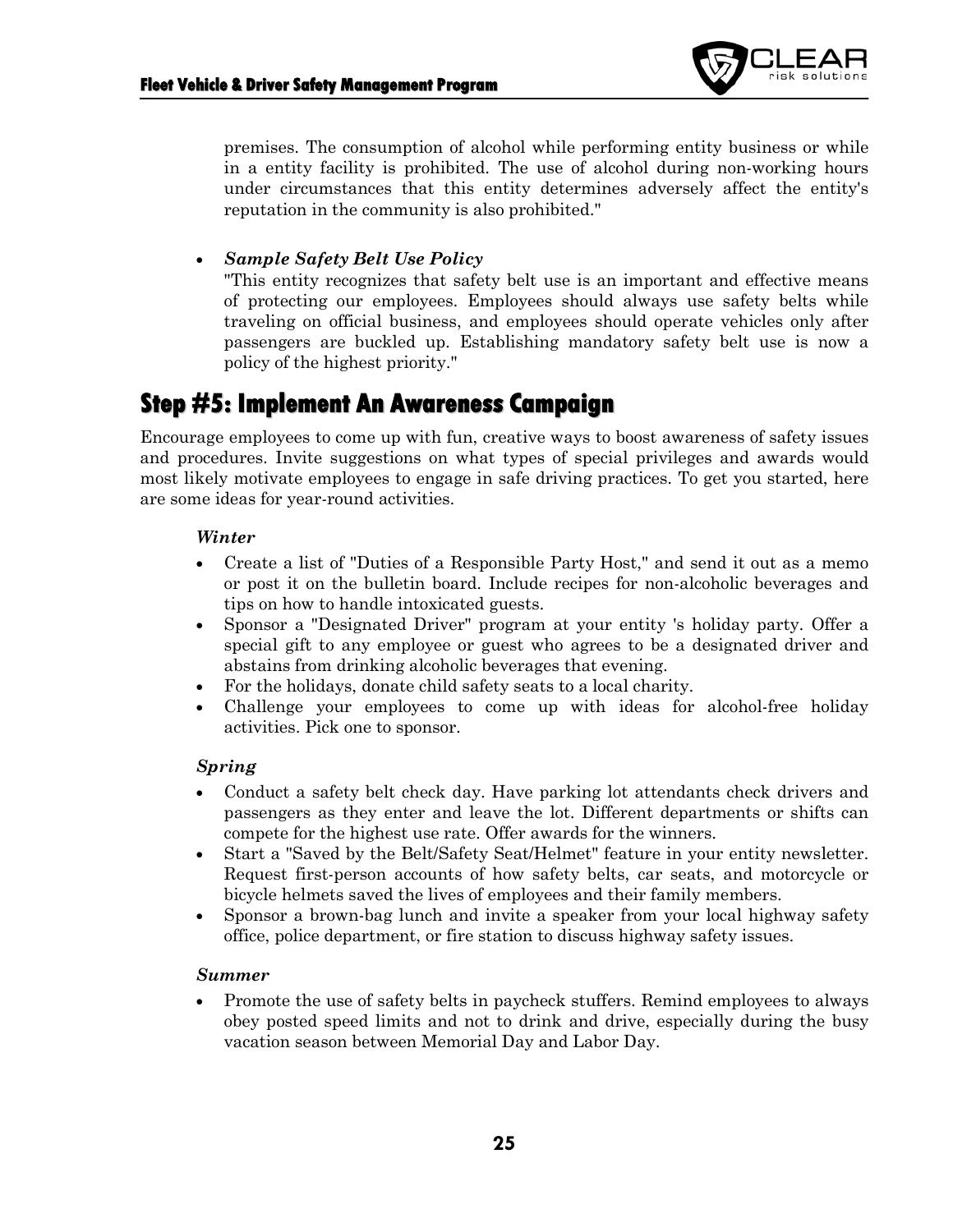

- Host a entity picnic, and as employees and their families arrive, give a reward to each person who is wearing a safety belt, using child safety seats, or wearing a motorcycle or bicycle helmet.
- Sponsor a contest in which the children of employees develop traffic safety messages for Father 's Day. Post the entries so that they are visible to employees and visitors. Judge the entries by age group and present the winners with coloring books, free movie passes, or T-shirts.
- Spread the message to your employees that while motorcycles and bicycles are fun, motorcycle- and bicycle-related injuries are not.

#### *Fall*

- Send employees reminders about the beginning of the new school year and the need to pay special attention to children boarding and exiting school buses.
- Hold a raffle for safety items such as bicycle helmets and car seats at the next employee meeting. Begin the meeting with a reminder to buckle up, obey posted speed limits, avoid drinking and driving, and always wear motorcycle or bicycle helmets.
- Hold a pizza party or potluck lunch to celebrate a crash-free quarter or month. Feature the event in your entity newsletter.
- Collaborate with a local college or high school to offer defensive driving courses to young employees.

### <span id="page-25-0"></span>**Step #6: Evaluate Your Program**

At regular intervals, evaluate the progress your employees have made toward reaching your program objective. Consider each objective carefully when deciding what evaluation method to use.

If you are having trouble devising a way to evaluate a certain objective, maybe the objective itself is too vaguely written. Revise it so that it describes a measurable or observable behavior, as in the following example:

*Difficult to measure reliably: "Employees understand the concept of the designated driver."*

*Easier to measure reliably: "One hundred percent of employees are able, when asked, to define a 'designated driver' as the member of a group who refrains completely from consuming alcohol at a social event and takes responsibility for driving home friends or fellow workers who have consumed alcohol."*

Evaluation should be ongoing. If you learn your employees' highway safety habits are improving, great! Get the information out to management and the workforce alike to justify the program and reinforce learning. But if evaluation shows that you are not yet achieving success, don't be discouraged. You've just obtained valuable information that can help you refocus your efforts in more productive ways.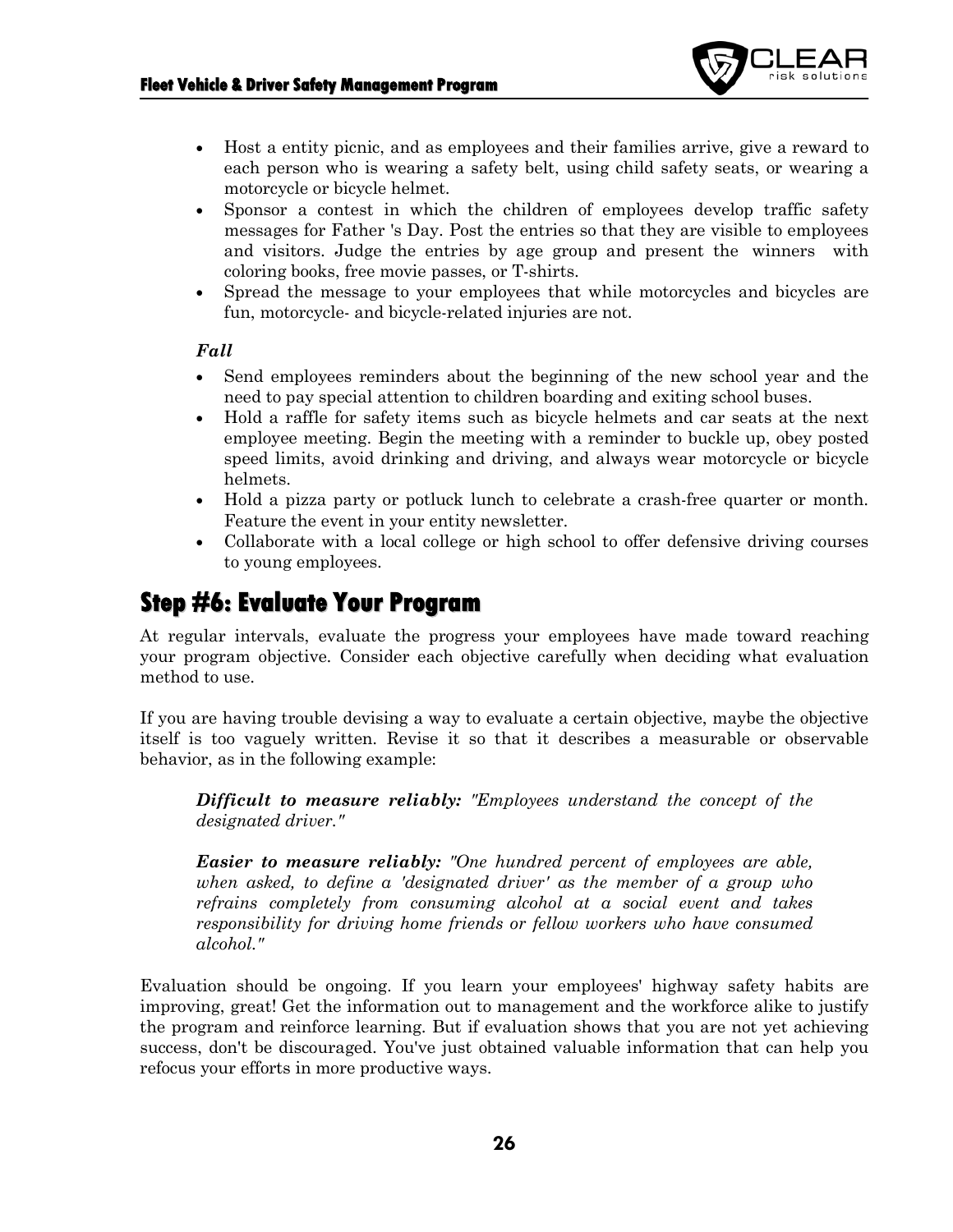

### *Using the Worksheet*

At the end of this booklet, you will find *Worksheet 2: Sample Evaluation Formats*. These formats are provided to show you some of the different ways you can evaluate different kinds of objectives.

For example, Sample Objective #1 deals with employee attitudes and beliefs. A good way to learn about people's attitudes is to ask them direct questions, such as those in the three Sample Questionnaire Items provided. When you write your own questionnaires, make sure that each attitude or belief is clearly stated and that you give employees a range of responses to check or circle.

Sample Objective #2 deals with hard financial data related to company expenditures over a target time period. The best way to collect this data is with a written data collection form. Use the same form whenever you collect data, so that you can easily compare findings from different time periods.

Sample Objective #3 deals with actual employee behaviors. The best way to measure this kind of objective is through real-life observations. To help you make and record accurate observations, use a written form like the one shown on the worksheet.

See Step #2 on how to use this worksheet.

| <b>Direct Costs</b>                                 | Cost |
|-----------------------------------------------------|------|
| Workers' compensation benefits                      |      |
| Healthcare costs for off-duty injuries              |      |
| Increases in medical insurance premiums             |      |
| Auto insurance and liability claims and settlements |      |
| Physical and vocational rehabilitation costs        |      |
| Life insurance and survivor benefits                |      |
| Group health insurance dependent coverage           |      |
| Property damage (equipment, products, etc.)         |      |
| Motor vehicle repair and replacement                |      |
|                                                     |      |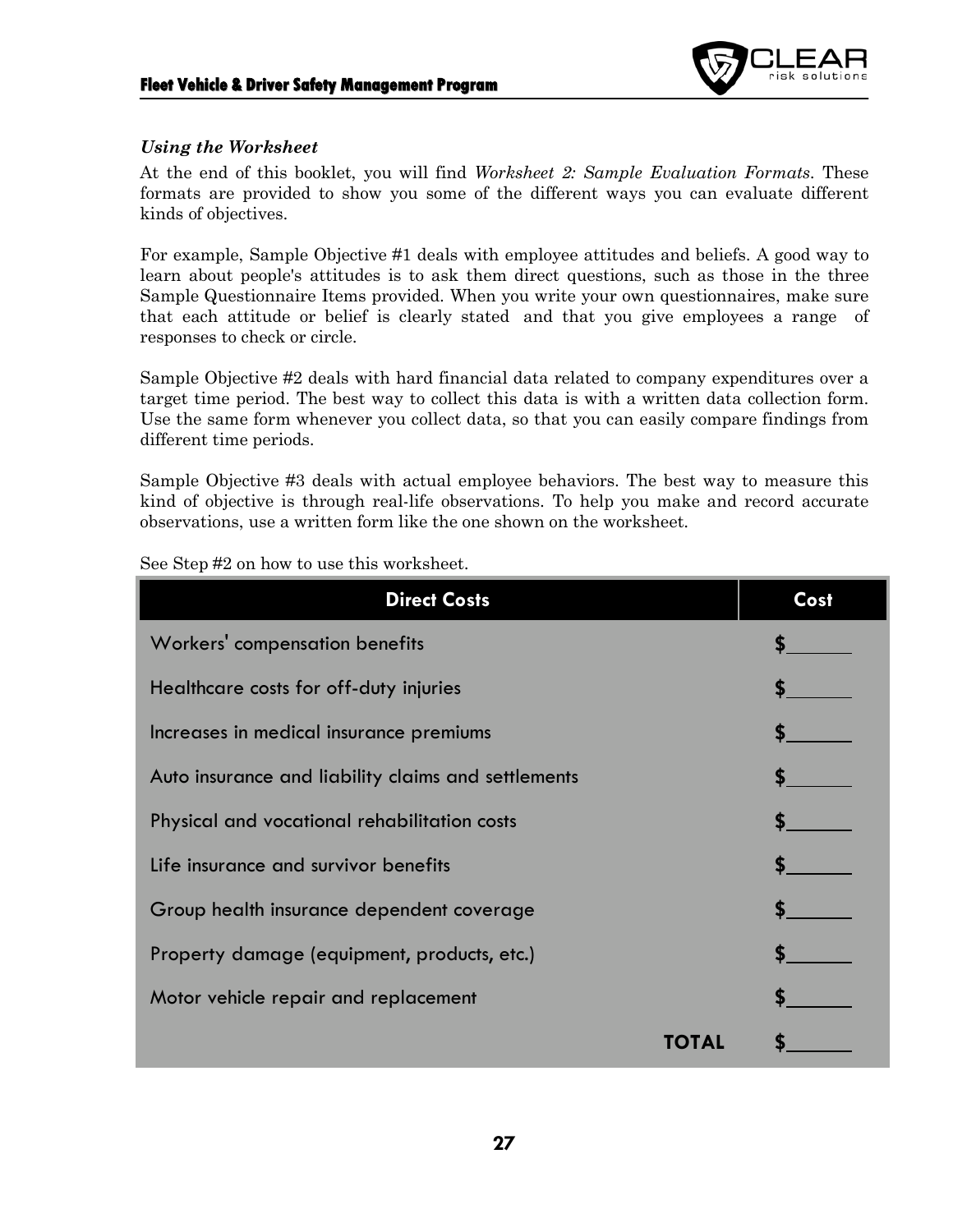

| <b>Indirect Costs</b>                                                                                            | Cost |
|------------------------------------------------------------------------------------------------------------------|------|
| Supervisor's time (rescheduling, making special arrangements)                                                    |      |
| Fleet manager 's time to coordinate vehicle repair, replacement,<br>etc.                                         | \$   |
| Reassignment of personnel to cover for missing employees (less<br>efficiency)                                    | \$   |
| Overtime pay (to cover work of missing employees)                                                                |      |
| Employee replacement                                                                                             |      |
| Reentry and retraining of injured employees                                                                      |      |
| (documentation of<br><b>Administrative</b><br>injuries,<br>costs<br>treatment,<br>absences; crash investigation) | \$   |
| Inspection costs                                                                                                 |      |
| Failure to meet customer requirements resulting in loss of business                                              |      |
| TOTAL                                                                                                            |      |

See Step #6 on how to use this worksheet.

*Sample Objective #1:* Employees will demonstrate attitudes and beliefs that foster compliance with motor vehicle safety regulations.

| <b>Sample Questionnaire Items</b>                                                          |       |           |                                                                          |  |
|--------------------------------------------------------------------------------------------|-------|-----------|--------------------------------------------------------------------------|--|
| Posted speed limits should be followed exactly.                                            |       |           |                                                                          |  |
| Strongly<br>Agree                                                                          | Agree | Disagree  | Strongly<br>Disagree                                                     |  |
| It is safe to drive after drinking alcohol as long as you drive more slowly<br>than usual. |       |           |                                                                          |  |
|                                                                                            |       |           |                                                                          |  |
| Agree                                                                                      |       | Uncertain | Disagree                                                                 |  |
| motor vehicle.                                                                             |       |           | Children should be buckled into safety seats every time they travel in a |  |
| <b>Strongly Agree</b>                                                                      | Agree | Disagree  | <b>Strongly Disagree</b>                                                 |  |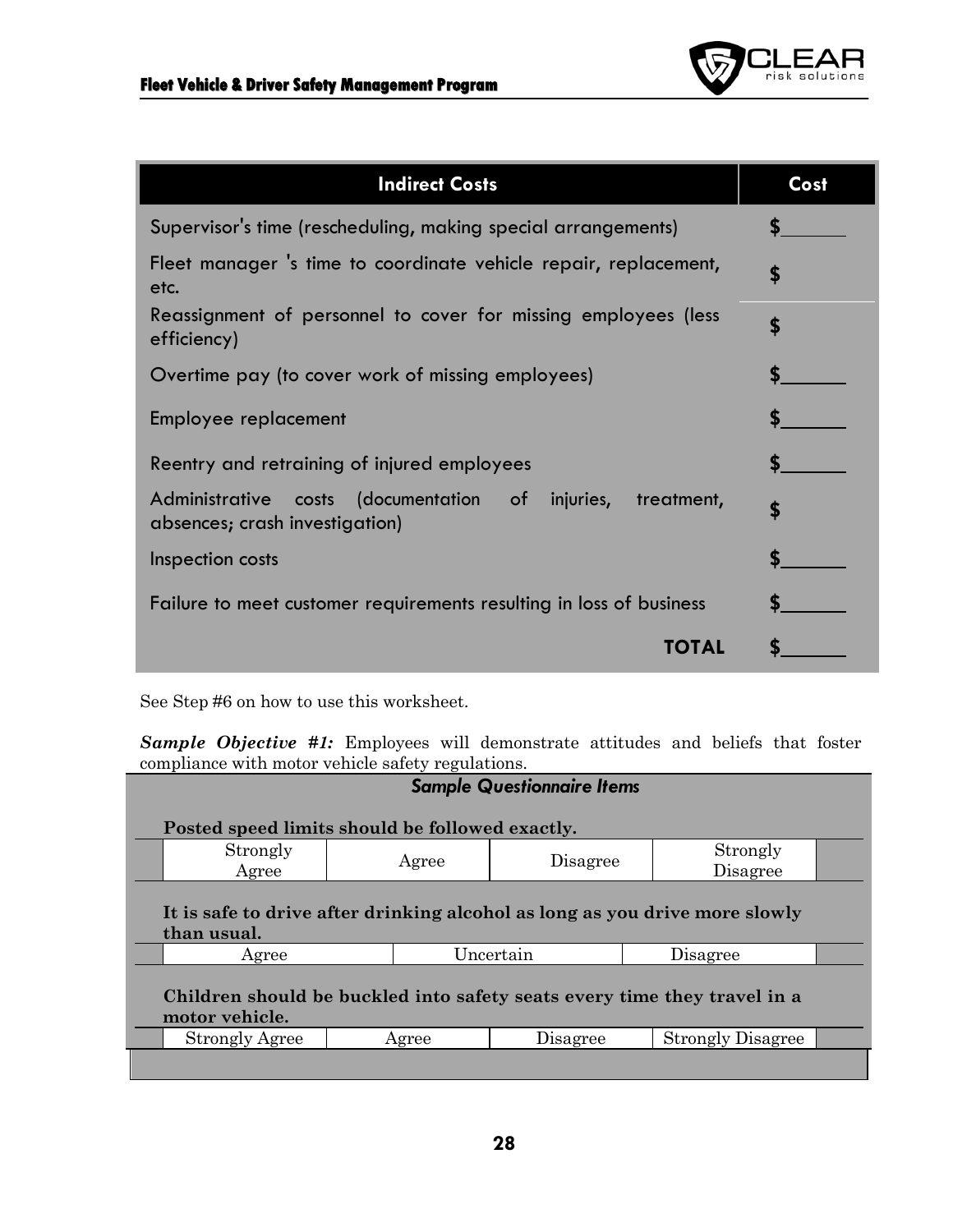

*Sample Objective #2:* Dollars spent on workers' compensation will drop by at least 10% between the first and second quarters of the year.

Sample Data Collection Form

| Dollars spent on workers' compensation |                   |
|----------------------------------------|-------------------|
| First Quarter \$                       | Second Quarter \$ |

*Sample Objective #3:* The number of employees observed following the company's highway safety policies will rise by at least 25% by the end of the first year after implementation.

Sample Form for Direct Observation

| Number of employees observed wearing seat belts or helmets when entering<br>parking lot on annual check day |                     |  |  |
|-------------------------------------------------------------------------------------------------------------|---------------------|--|--|
| Before program instituted                                                                                   | After program begun |  |  |
| Number of infants strapped into regulation safety seats                                                     |                     |  |  |
| Last year's picnic______                                                                                    | This year's picnic  |  |  |
| Number of official designated drivers at holiday party                                                      |                     |  |  |
| Last year                                                                                                   | This year           |  |  |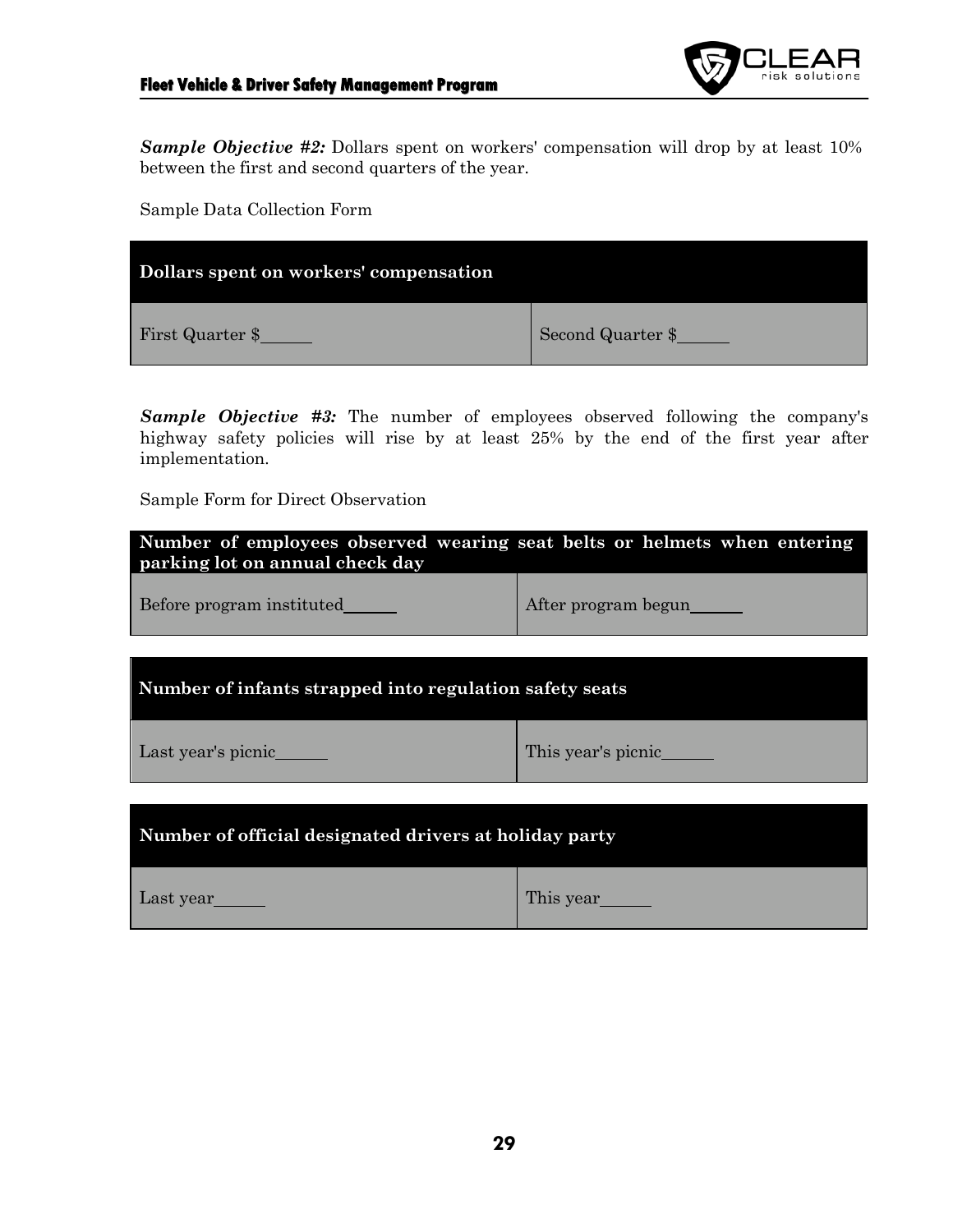

# <span id="page-29-0"></span>**Sample Policy Template: Fleet Management Program**

### **1. INTRODUCTION**

- 1.1. Our Fleet Management Program has three main objectives:
	- 1.1.1. To select and utilize operators of **ENTITY** -owned or controlled vehicles who have satisfactory or better driving records.
	- 1.1.2. To create mechanisms to assist in the safe and proper maintenance, registration and insurance of **ENTITY** -owned or controlled vehicles.
	- 1.1.3. To create mechanisms to assist the **ENTITY** to select qualified drivers to operate fleet vehicles in a safe and courteous fashion which reflects positively on **ENTITY** .
- 1.2. We ask for cooperation and compliance from each employee and manager who operates or supervises a work unit in which **ENTITY** vehicles are operated.

### **2. DEFINITIONS**

**The Fleet:** The Fleet consists of all **ENTITY**-owned or leased motor vehicles. It includes all automobiles, station wagons, pick-up trucks, vans, buses, large trucks and all other classes of vehicles operated routinely on public roads.

**Fleet Driver:** A Fleet Driver is any employee, student or other authorized operator assigned or allowed to operate a Fleet vehicle.

**DOT (Department of Transportation) Driver:** Specialized individual operator, who by virtue of function or vehicle operated is subject to additional federal regulatory restrictions. Will possess a CDL (Commercial Driver's License) to operate fleet vehicle(s).

**MVR (Motor Vehicle Record):** A certified copy of an individual's driving record for at least the past three years of operation, obtained from the Department of Motor Vehicles in the state in which the driver's license is issued.

**Crash:** A term used in place of "accident" used to describe an undesirable event damaging a vehicle or injuring a person with a vehicle.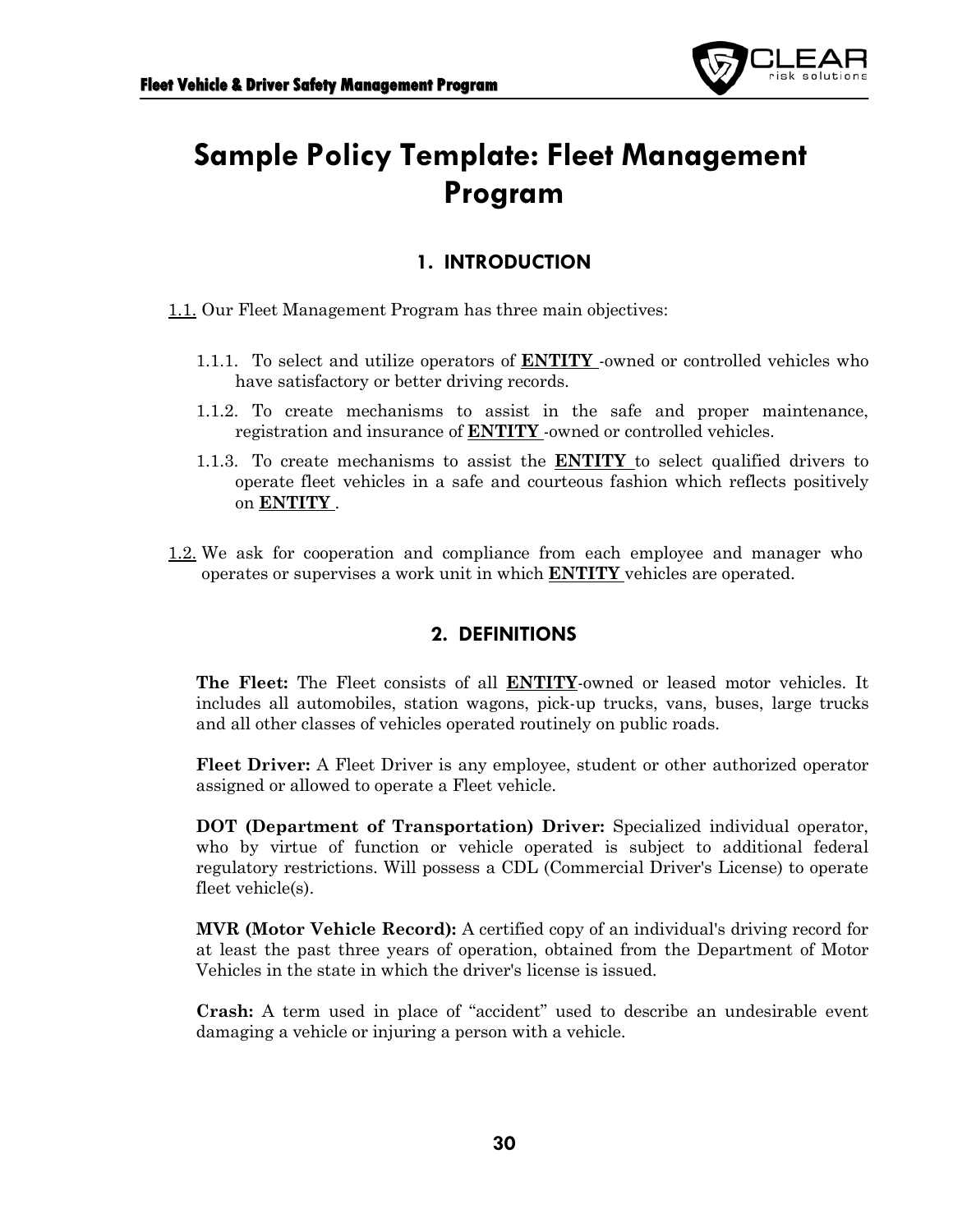

### **1. CLASSIFICATION OF DRIVERS**

- 1.1. Drivers are classified according to vehicle use and the amount of time spent driving. All drivers fall into one of the following three categories:
	- 1.1.1. **Category I – Incidental Drivers:** Includes automobile and light truck drivers who operate vehicles for transportation to and from work locations or for light or incidental pickup and delivery work. Intended for employees whose job classification requires operation of a vehicle for less than 50% of total time.
	- 1.1.2. **Category II – Regular Drivers:** Includes any employee classified as a driver, or primarily functions as a full-time driver. Also, employees who regularly spend more than 50% of their time operating and loading or unloading vehicles.
	- 1.1.3. **Category III – DOT Drivers:** Includes ONLY employees subject to Department of Transportation, Federal Motor Carrier Safety Regulations. Intended primarily for operators of oversized or specialized equipment, or tractor-trailer combinations. Includes holders of CDL (Commercial Driver's License), primarily the Trash Truck Driver. Specific instructions regarding the location, frequency and types of pre-assignment and postcrash drug and alcohol testing will be provided to each DOT driver prior to assignment.

### **2. PROGRAM REGULATIONS**

#### 2.1. **Use of Fleet Vehicles**

- 2.1.1. ENTITY -owned or controlled vehicles are provided and maintained primarily for ENTITY business use.
	- 2.1.2. Employees assigned to operate or allowed control over a **ENTITY** vehicle are expected and required to follow the Fleet Management Program regulations and maintain a satisfactory or better driving record.
	- 2.1.3. Employees who lose the privilege of operating **ENTITY** vehicles subject themselves to possible reassignment, disciplinary action or termination.
	- 2.1.4. No personal use of **ENTITY-**owned or controlled vehicles is permitted.
	- 2.1.5. Non-exempt employees are not permitted to use assigned **ENTITY** vehicles for personal business unless prior authorization from the operating unit manager or supervisor is obtained.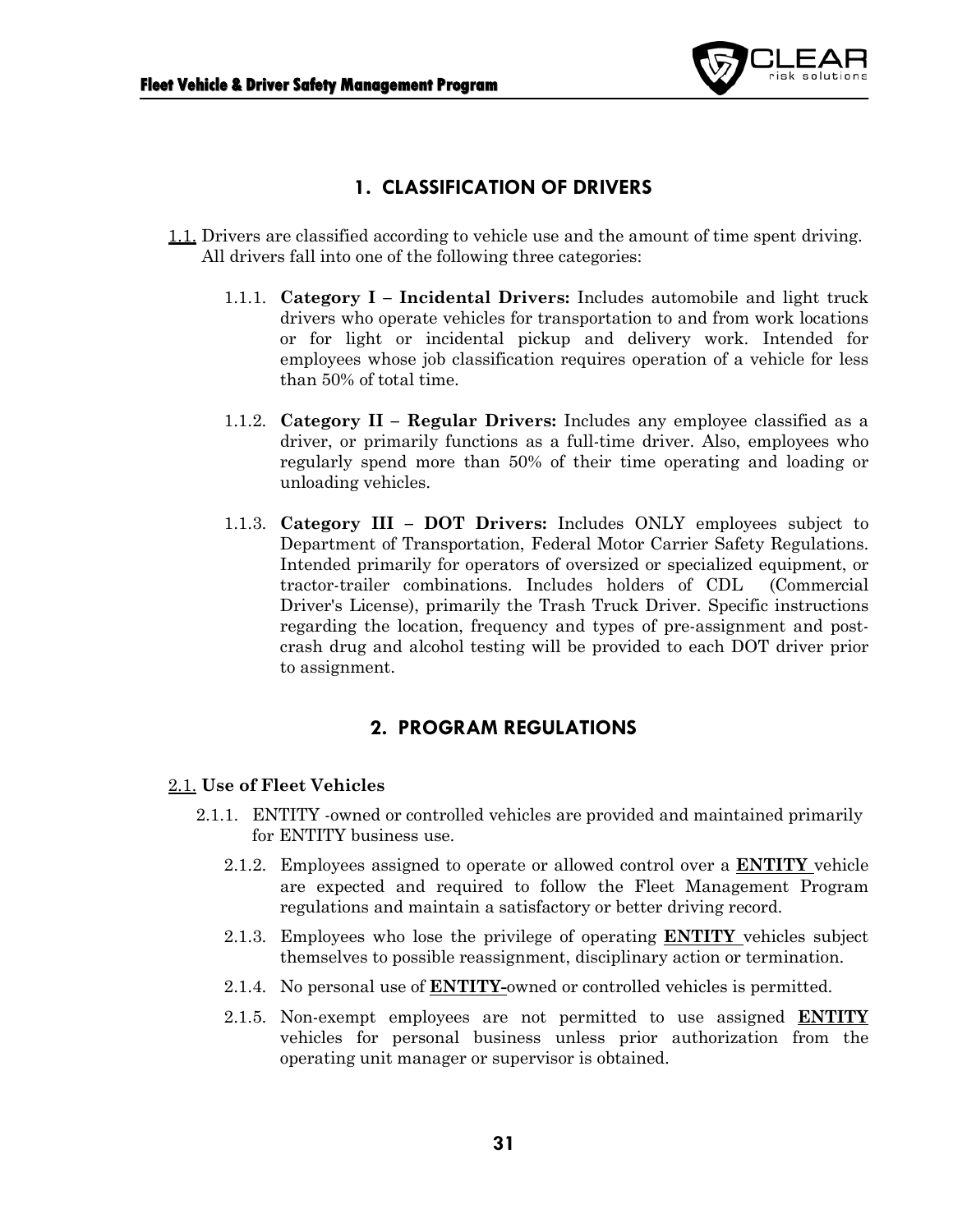

#### 2.2. **Fleet Driver Responsibility**

- 2.2.1. Each operator of a **ENTITY** vehicle is responsible for the following:
	- 2.2.1.1. Participation in fleet safety training program and successful completion of corrective driving program(s), if required.
	- 2.2.1.2. Operation of **ENTITY** vehicles in compliance with **ENTITY**, local, State and Federal regulations.
	- 2.2.1.3. Reporting of all unsafe vehicle conditions immediately to his/her supervisor.
	- 2.2.1.4. Prompt and accurate preparation and submission of all required vehicle reports to his/her supervisor.
	- 2.2.1.5. Immediate written notification to his/her supervisor of all crashes and traffic violations, whether involving **ENTITY** or privately owned vehicles.

#### 2.3. **Operating Unit Manager's Responsibility**

- 2.3.1. Each manager who has Fleet vehicles assigned to his/her operation is responsible for the following:
	- 2.3.1.1. Equitable and consistent application of the Fleet Safety regulations throughout his/her operation.
	- 2.3.1.2. Ensuring his/her Fleet vehicles are properly licensed, inspected and maintained.
	- 2.3.1.3. Ensuring only properly licensed and qualified drivers are selected and assigned **ENTITY** vehicles to operate.
	- 2.3.1.4. The identification of program violators and/or poor drivers and issuance of corrective, or if necessary, disciplinary action.
	- 2.3.1.5. The issuance and replenishment of "glove-box" accident reporting kits.

#### 2.4. **Fleet Safety Coordinator**

- 2.4.1. The coordinator of Fleet Safety is responsible for the following:
	- 2.4.1.1. Training of operating unit managers in regard to their role in the Fleet Safety program.
	- 2.4.1.2. Preparation and maintenance of program monitoring records.
	- 2.4.1.3. Coordination of the reporting, investigating and claims management of all fleet driver crashes and vehicle related damage or property loss incidents.
	- 2.4.1.4. Identification of program violators and poor drivers and the coordination of associated disciplinary action.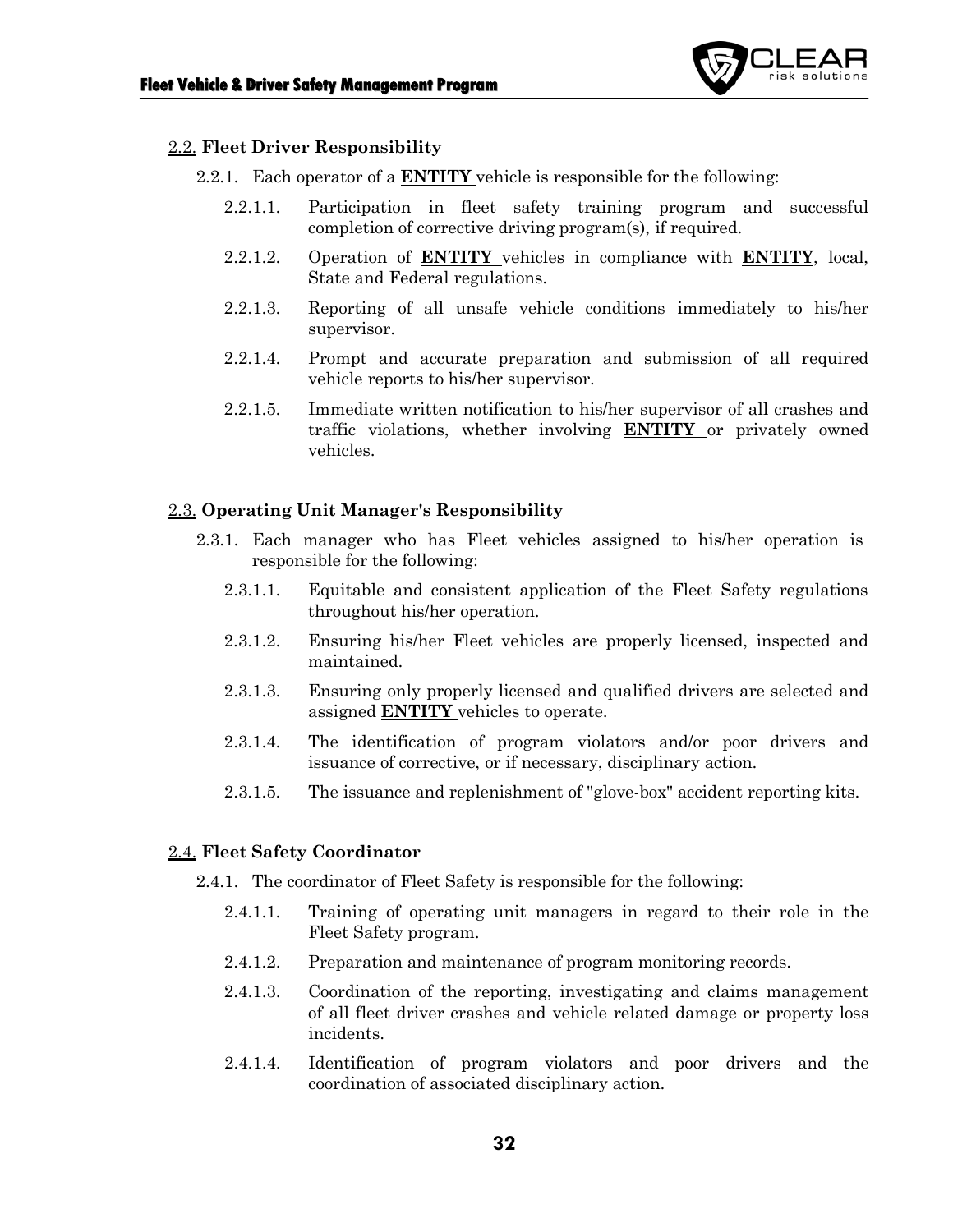

- 2.4.1.5. Classification as "preventable" or "non-preventable" of:
	- crashes involving a fleet vehicle where damage only to the fleet vehicle or to other **ENTITY** property is involved, or
	- crashes involving a fleet vehicle causing minor damage to property of a third party.
- 2.4.2. For any crash involving significant property damage to a third party or any physical injury, however minor, to anyone, the Fleet Safety Coordinator will cooperate with the **ENTITY** 's insurance carriers, their investigators and counsel to the **ENTITY** in any investigation. Judgments with respect to preventability in these instances will be reached with full consultation with the ENTITY's insurance carrier and counsel.
- 2.4.3. The preparation of program status reports and the reporting of program violations and problems to senior **ENTITY** administrators.

### 2.5. **Fleet Safety Investigator**

- 2.5.1. Members of the Safety Committee will serve as Fleet Safety Investigators and will be responsible for the following:
	- 2.5.1.1. Acquisition of certified driving records for each new employee assigned as a regular driver, and the annual acquisition/review of certified driving records for a sample of current employees assigned as incidental drivers.
	- 2.5.1.2. Completion of the new employee/new driver certification paperwork.
	- 2.5.1.3. Investigation and review of each crash involving **ENTITY** fleet vehicles. Submission of recommendation(s) to prevent reoccurrence.
	- 2.5.1.4. Coordination of the delivery of the **ENTITY** Safe Driver Program to new fleet operators. Utilization of the program on VCR tapes may be used in lieu of attendance by certain employees.
	- 2.5.1.5. Providing assistance to Fleet Safety Coordinator, preparing reports as needed or requested, and providing assistance to operating unit managers as needed or required.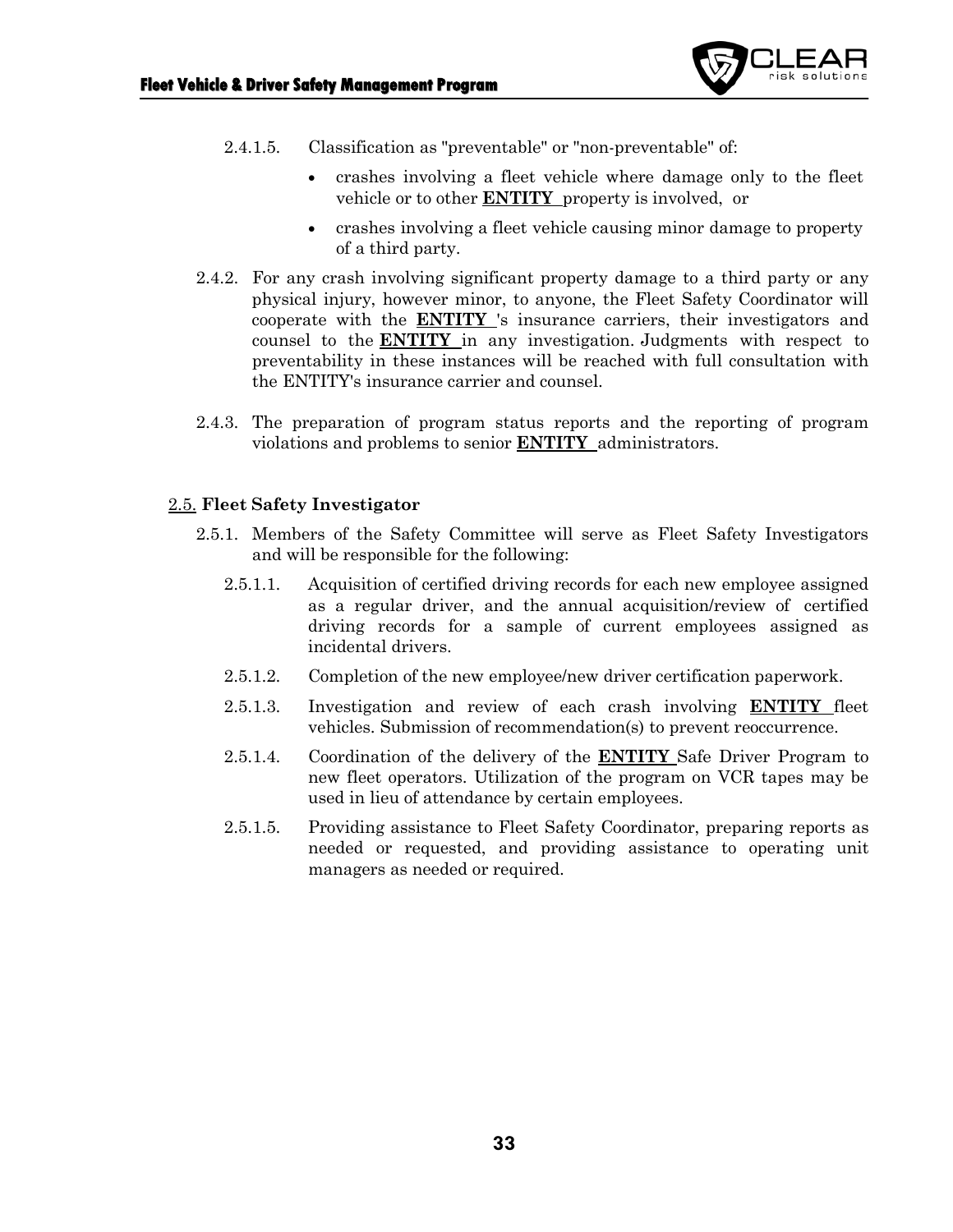

### **3. DRIVER SELECTION PROCESS**

3.1. Each new employee or individual who is being assigned to operate a fleet vehicle must follow the following procedure:

#### 3.1.1. **New Employee**

- 3.1.1.1. Each applicant must complete an Employment Application and have it on file with the Human Resources Department prior to the start of the driver selection process.
- 3.1.1.2. Each applicant for a position in which he/she might be required to operate a fleet vehicle must produce a valid operating license issued by the state in which he/she resides. A photocopy of the license should be attached to the employment application.
- 3.1.1.3. Each candidate who is being considered for assignment as an incidental or regular driver must complete a Driving Record Certification Report form (Appendix D) which should be attached to the application.
- 3.1.1.4. A copy of the employment application, photocopy of the driver's license and driving record certification form should be sent to the administration for processing.
- 3.1.1.5. A new employee may be assigned as an incidental driver PRIOR to his/her Motor Vehicle Record check only if the employee has certified on the driving record questionnaire he/she was not involved in any crashes or cited for moving traffic violations in the previous 3 years.
- 3.1.1.6. Regular and DOT drivers must not be assigned to operate fleet vehicles until the MVR check is completed and found acceptable.

#### 3.1.2. **Current Employees Seeking Assignment as Fleet Driver**

- 3.1.2.1. A current employee who is seeking assignment as an incidental or regular driver must complete a Driving Record Certification Report form (Appendix D). The completed report along with a copy of the employee's driver's license should be sent to the Human Resources Office for processing.
- 3.1.2.2. Current employees may be assigned as incidental drivers after certification on the Driving Record Certification Report he/she has not been involved in any crashes nor cited for moving traffic violations within the last three years.
- 3.1.2.3. Regular and DOT drivers must not be assigned to operate Fleet vehicles until the MVR check is completed and found acceptable.
- 3.1.2.4. Eligibility Requirements for New Fleet Drivers
- 3.1.2.5. A complete list of eligibility requirements is contained in Appendix B.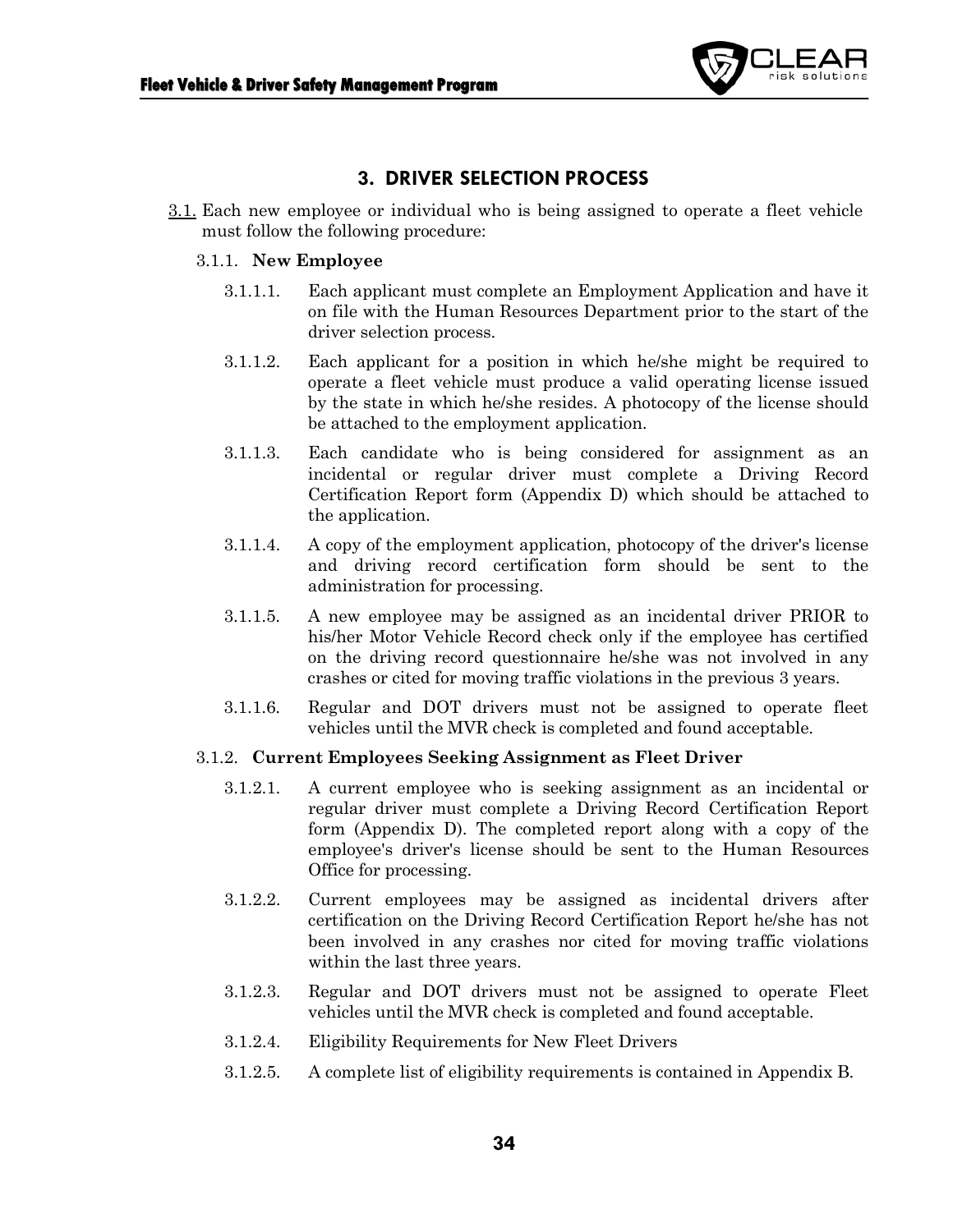

#### 3.2. **Safe Driver Program**

3.2.1. Incidental Drivers: Satisfactory completion of the ENTITY Safe Driver Program within 90 days of employment or assignment. This program consists of Regular Drivers and DOT Drivers: Satisfactory completion of the ENTITY Safe Driver program prior to assignment as a Fleet Driver.

#### 3.3. **Fleet Driver Operating Status**

- 3.3.1. A record of each Fleet Driver's status will be maintained by the Fleet Safety Coordinator.
- 3.3.2. No separate operating permit will be issued for operation of ENTITY Fleet vehicles.
- 3.3.3. The Fleet Safety Coordinator will assure the operating unit manager is notified in writing at any time a Fleet Driver's operating status within their unit is withdrawn or negatively impacted.

### **4. FLEET SAFETY REGULATIONS**

- 4.1. No employee may operate a **ENTITY** -owned or controlled vehicle without a valid state operator's license for the particular class of vehicle. Each Fleet Driver must produce at least annually or upon demand a valid state operator's license.
- 4.2. No employee may operate a Fleet vehicle without being in the ACTIVE Fleet Driver operating status, as maintained by the Fleet Safety Coordinator.
- 4.3. Each driver must attend initial driver orientation and other Fleet safety presentations as scheduled or required.
- 4.4. No driver shall operate a Fleet vehicle at any time without wearing a seat belt and requiring all passengers to wear a seat belt.
- 4.5. All occupants of **ENTITY** vehicles are required to comply with applicable State motor vehicle laws, including laws which require occupants of a vehicle's front seat(s) to use seat belts.
- 4.6. No driver shall operate a cellular telephone while driving a **ENTITY**-owned vehicle, except when utilizing a hands-free headset or speaker-microphone system.
- 4.7. No employee shall operate a Fleet vehicle in violation of **ENTITY**, local, State or Federal regulations. (Employees are responsible for paying all parking and traffic violation fines and associated costs incurred while operating or in charge of a **ENTITY** vehicle.)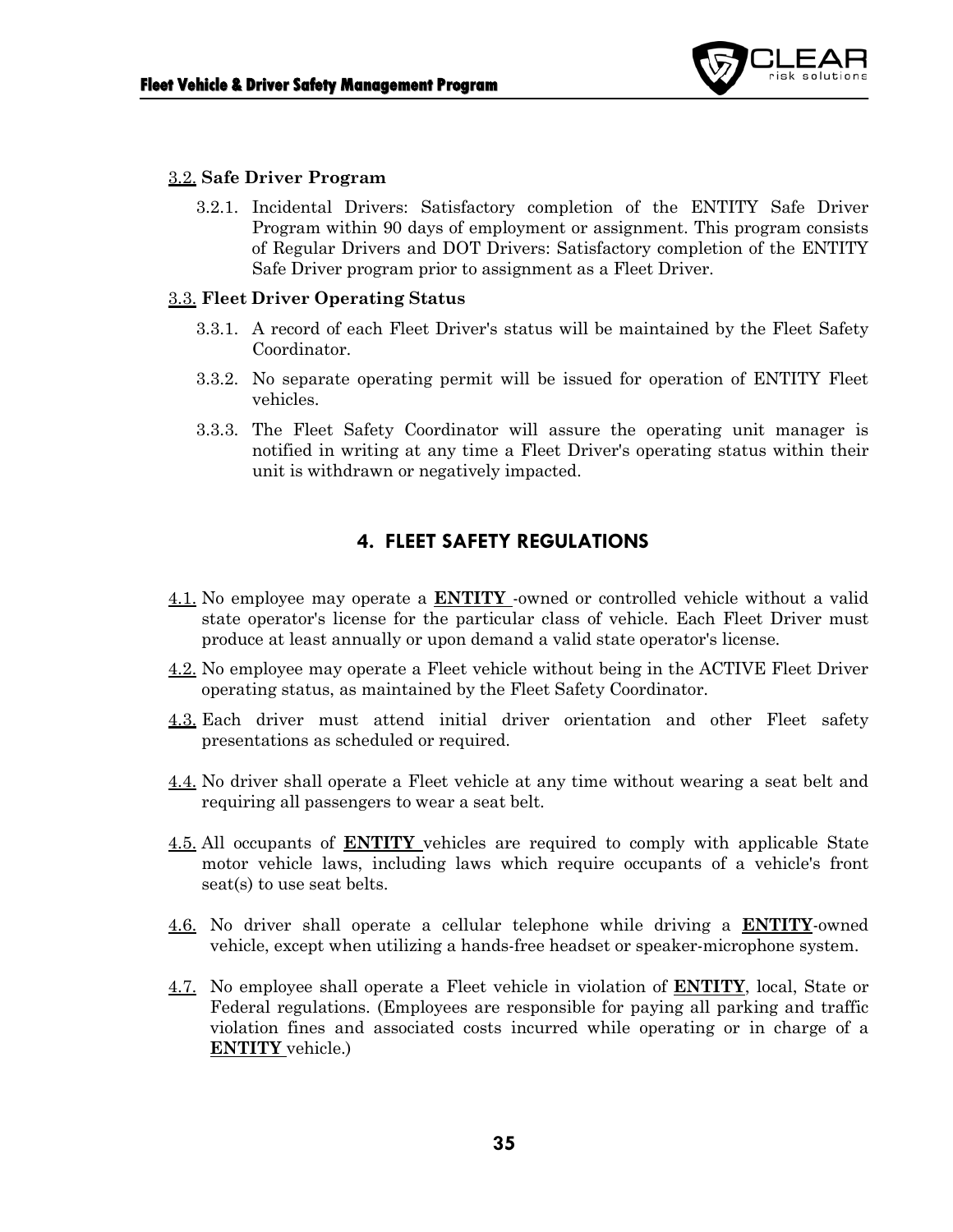

- 4.8. No employee may operate a Fleet vehicle while under the influence of alcohol or illicit drugs.
- 4.9. No driver shall allow any other Fleet driver to operate an assigned Fleet vehicle without his/her supervisor's approval. No other persons (non fleet drivers) may be permitted to operate the vehicle without the prior written permission of the Fleet Safety Coordinator.
- 4.10. No employee shall use or permit use of an assigned vehicle in any unauthorized manner.
- 4.11. No driver may operate a Fleet vehicle with identified unsafe conditions. All unsafe conditions must be immediately reported to his/her supervisor.
- 4.12. Each driver must report every crash and property damage incident involving the Fleet vehicle to his/her supervisor within one workday. Immediate notice is required in all cases involving bodily injury, regardless of how slight.
- 4.13. No employee shall falsify, withhold, or suppress any Fleet related reports or information.
- 4.14. Each driver must remove the ignition key and lock all doors on his/her assigned Fleet vehicle whenever it is left unattended and unsupervised.
- 4.15. No employee shall refuel a Fleet vehicle with the engine running, or smoke near any vehicle which is being refueled or serviced.
- 4.16. No driver shall prematurely leave the scene of an crash involving the driver or vehicle being operated, except temporarily to summon police or medical assistance.
- 4.17. No employee shall cause physical damage to a Fleet vehicle, or allow physical damage or loss to occur by his/her failure to act.
- 4.18. Fleet vehicles must be properly registered and inspected for operation upon streets or highways. Golf carts, utility vehicles or other equipment not specifically designed for street use must be operated on **ENTITY** grounds and sidewalk areas only.

### **5. VEHICLE OPERATION & MAINTENANCE**

5.1. ENTITY vehicles licensed for operation on public roads are required to be serviced and maintained in accordance with Fleet Services guidelines. Every vehicle must undergo an annual inspection by the Fleet Services. If authorized by Fleet Services, ENTITY departments with dedicated, full-service vehicle maintenance facilities with trained staff may provide services, maintenance and inspections in compliance with this policy.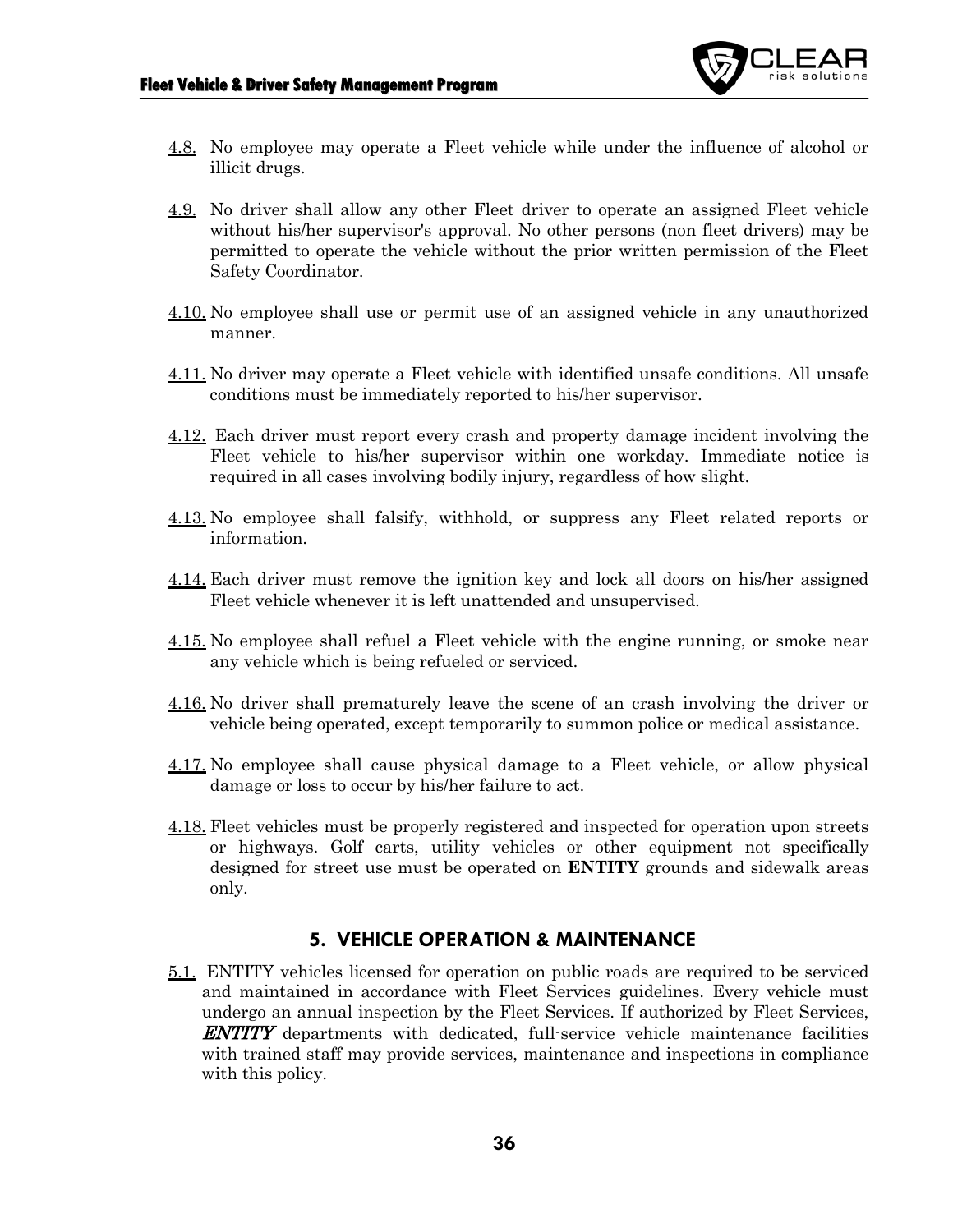

- 5.2. The annual vehicle inspection shall focus on areas of the vehicle which directly affect its safe operation including steering, tires, brakes, glass, lights, emissions system and horn. The inspector will provide a written, signed report of the areas/equipment /items inspected, including the date, name of facility and inspector, vehicle make/model and identification number, mileage, and notations of operating deficiencies. Provided the vehicle has no operating deficiencies it shall be deemed to have passed the inspection and may be returned to normal usage. Correction of any operating deficiency must be completed within seven calendar days of the inspection. Repairs are to be performed at Fleet Services' maintenance facility or as otherwise approved in this policy. After correction of deficiencies, the vehicle must pass re-inspection.
- 5.3. Fleet Services guidelines for vehicle service and maintenance include complying with manufacturer's service recommendations, using recommended types of gasoline; maintaining proper fluid levels (oil, antifreeze coolant, brake and transmission, etc.) and ensuring proper tire pressure; working signals, lights (headlamps, turn-signal lights, tail-lights, brake-lights, etc.), brakes, and other vehicle safety items.
- 5.4. Failure to comply with the service, maintenance and inspection requirements of this program may result in suspension of driving privileges, increased insurance charges, and/or loss of the vehicle.

#### **6. PROGRAM ENFORCEMENT**

- 6.1. Policies and procedures outlined in the ENTITY Employee Handbook(s) will be used to implement disciplinary action.
- 6.2. The Personnel Services Department and the Operating Unit Manager must be informed in writing when any disciplinary action is undertaken relating to the Fleet Safety Program.
- 6.3. All written warnings or suspensions of operating status will be approved by the Fleet Safety Coordinator, prior to their issuance to the driver.

#### **7. CRASH REPORTING**

- 7.1. Each Fleet Driver is required to report every crash and property damage incident involving a Fleet vehicle as noted above in Section F10.
- 7.2. Each Fleet vehicle has been provided a "glove-box" accident reporting kit by Clear Risk Solutions which should be completed at the crash scene.
- 7.3. In the event of an crash involving a Fleet vehicle:
- 7.4. Dial local law-enforcement authority to report the crash. Dial 911 first, then "O" if 911 is not available.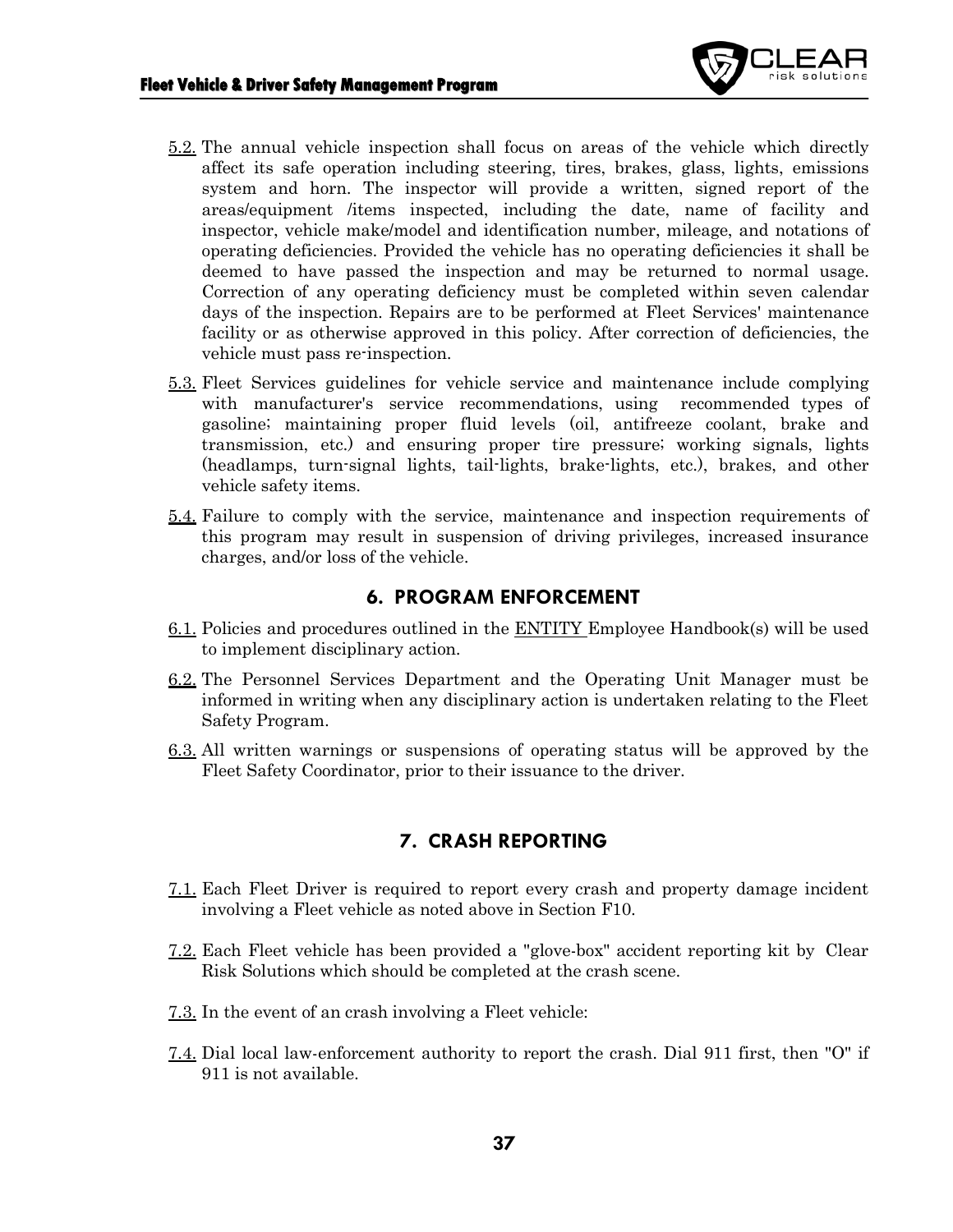

- 7.5. Be prepared to give your name, a description of the crash location, cross-streets or local landmarks to help locate the scene, a brief description of the crash, a brief description of any injuries and the location from which you are calling. Remain calm and stay on the line - let the dispatcher terminate the call.
- 7.6. As soon as possible, telephone the **ENTITY ADMINISTRATION** to report the crash or gain assistance in completing any accident reports or paperwork.
- 7.7. Drivers should not discuss crashes with anyone except **ENTITY** managers and representatives of our insurance entity or their attorneys, or investigating Police Officers.
- 7.8. Each Fleet driver must immediately notify his/her supervisor of all crash related contacts by representatives of other insurance companies or their attorneys or by any "outside" investigators.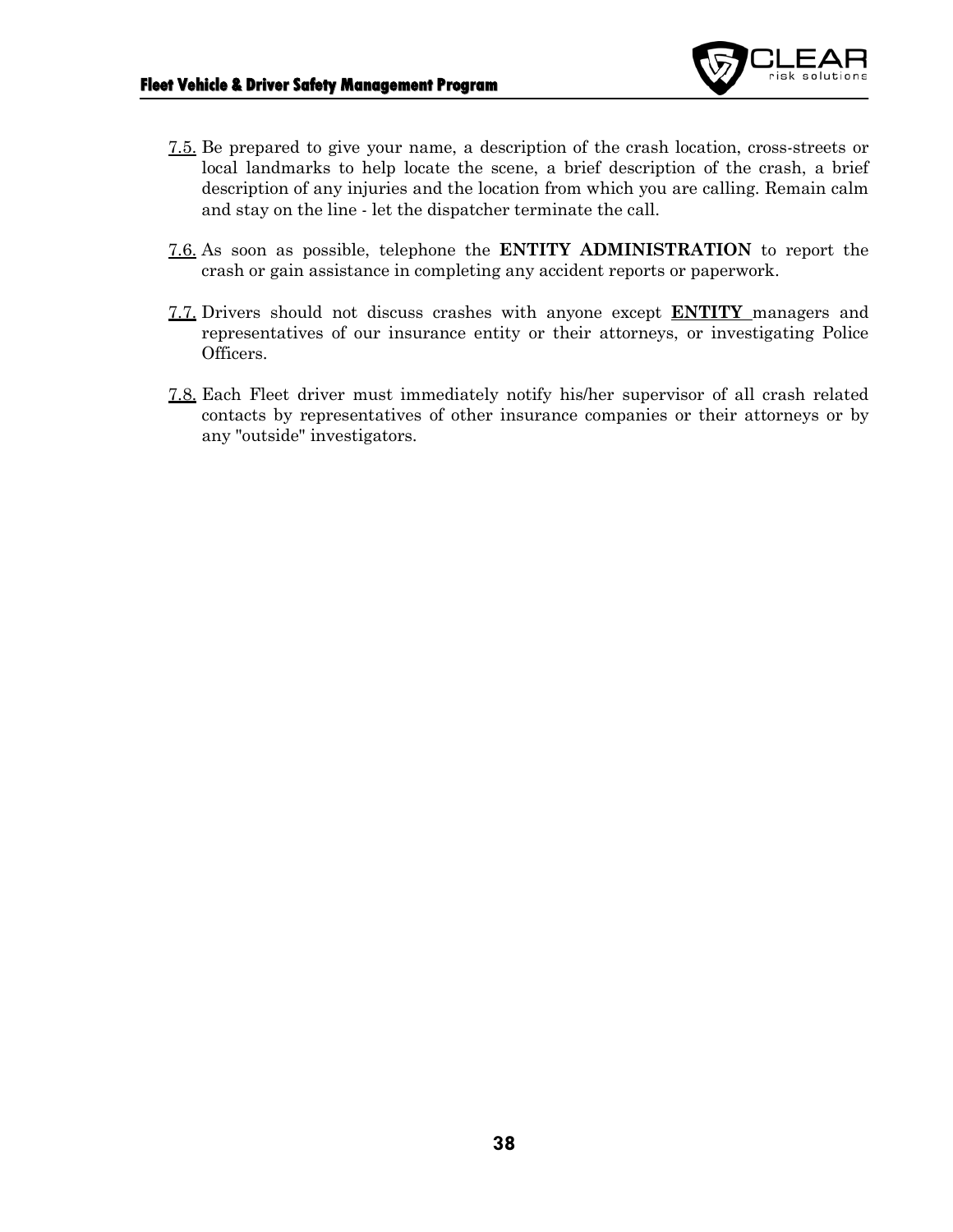

# **APPENDIX A**

# **ENTITY SAFE DRIVER PROGRAM**

<span id="page-38-1"></span><span id="page-38-0"></span>The core of the Safe Driver Program is the use of the Clear Risk Solutions Safe Driver Presentation, available for on-site presentation by calling 800-407-2027, ask for Patti Ferguson.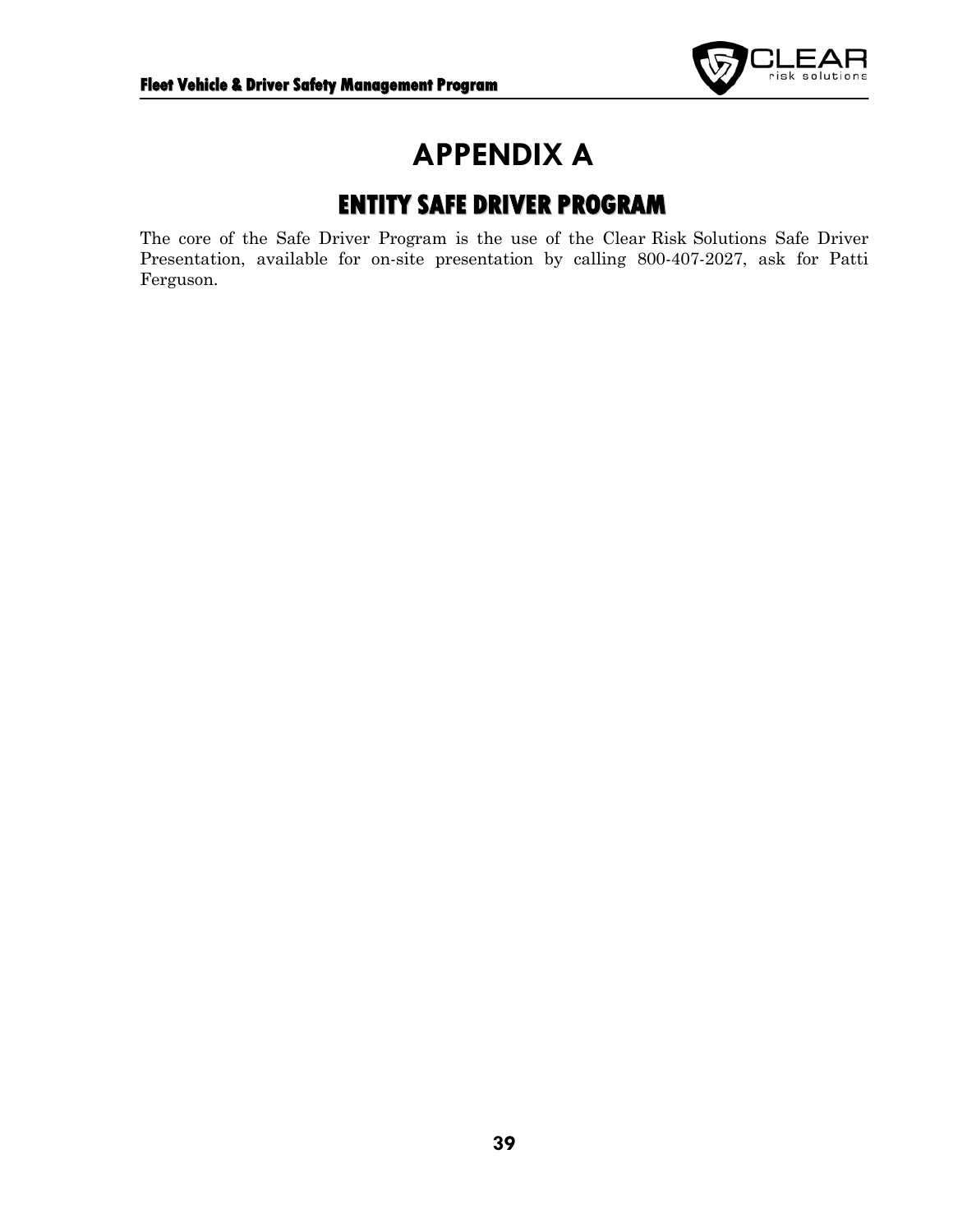

# **APPENDIX B**

### <span id="page-39-0"></span>**LIST OF ELIGIBILITY REQUIREMENTS FOR NEW FLEET DRIVERS**

<span id="page-39-1"></span>Candidates for fleet driving assignments will not be deemed acceptable if any of the following conditions exist:

- 1. Falsification or omission of personal or fleet information, including experience, crashes and driving violations.
- 2. If driving privileges were either temporarily or permanently revoked, suspended, withdrawn or denied at any time during the past three years.
- 3. Conviction, or pleading guilty to, or forfeiture of bond or collateral for operating a vehicle while under the influence of alcohol, a narcotic drug or its derivatives, an amphetamine or its formulations, or any other illicit drugs.
- 4. Conviction, or pleading guilty to, or forfeiture of bond or collateral for vehicle hit and run or leaving the scene of an accident involving personal injury or death.
- 5. Confirmed clinical or admitted diagnosis of alcoholism, coupled with current use of alcohol or confirmed use of illicit drugs.
- 6. A record of three or more moving violations in the previous twelve months or a total of five or more during the previous three years.
- 7. A record of three or more preventable vehicle crashes or property damage or loss incidents in the previous twelve months or a total of five or more during the previous three years.
- 8. Any physical or mental condition which may interfere with the safe operation of a motor vehicle. In making this determination, the **ENTITY** will take into account whether reasonable accommodations for the proposed driver would correct the potential safety concern.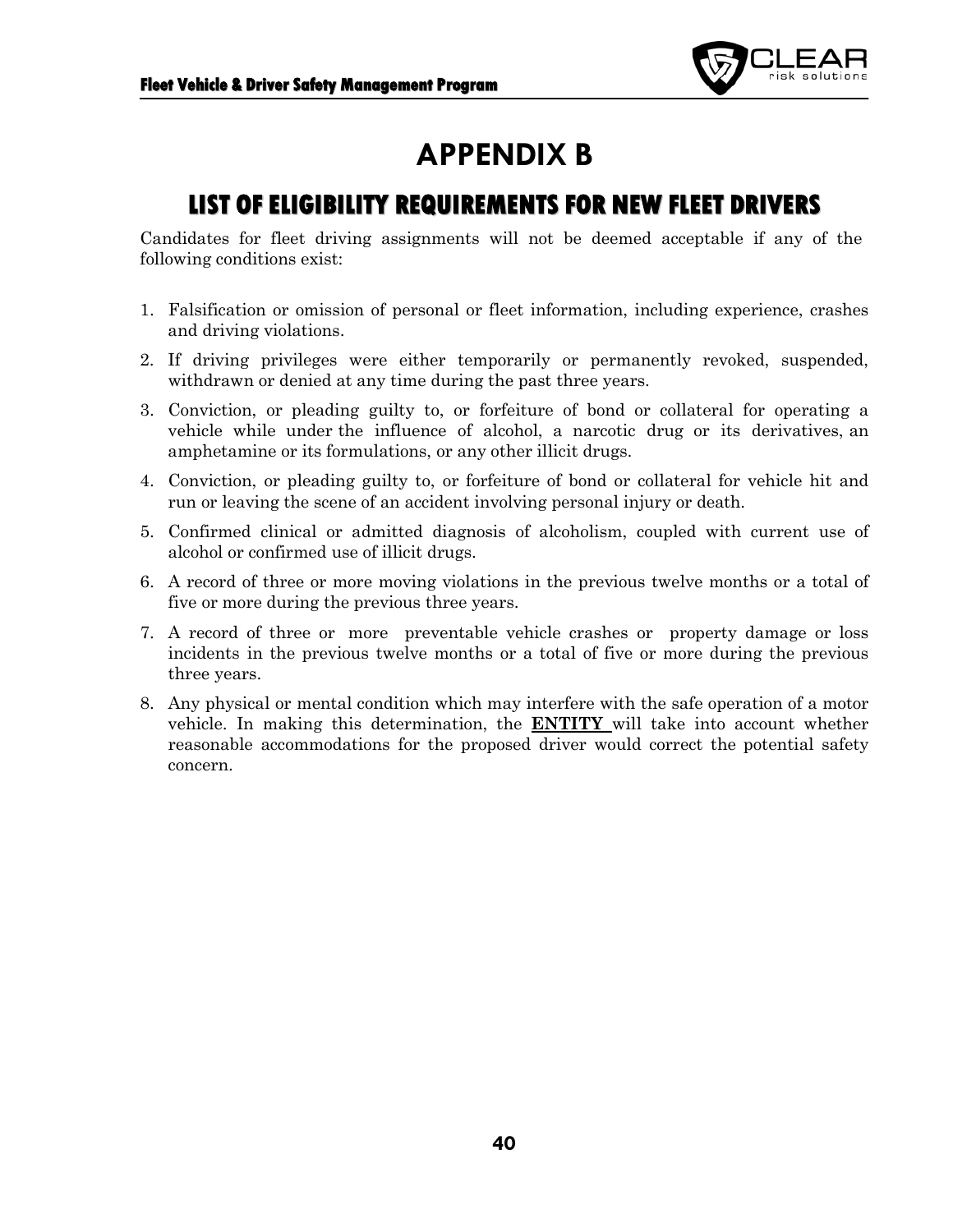

# **APPENDIX C**

## <span id="page-40-1"></span><span id="page-40-0"></span>**EMPLOYEE/VOLUNTEER VEHICULAR TRAVEL ON ENTITY BUSINESS**

- 1. Employees driving their own automobile while traveling on business within the scope of employment for the ENTITY would be covered by worker's compensation for bodily injury to the employee. Entitys should verify all drivers have valid operator's licenses without restrictions.
- 2. Damage to the employee's personal vehicle while traveling on business within the scope of employment for the ENTITY would be covered by the employee's own insurance as primary coverage.
- 3. Injuries to other persons or damage to others' vehicles would be treated for insurance purposes in most cases with the employee's insurance as primary coverage and the ENTITY's insurance as excess coverage with the potential in some circumstances to drop down as primary coverage.
- 4. The duty to defend the employee if the employee were sued would typically belong to the appropriate insurance carrier as described above.
- 5. Volunteers are generally covered by the ENTITY's general liability policy for bodily injury or property damage caused to third parties arising out of their activities in the course of ENTITY-sponsored volunteer work.
- 6. Although the ENTITY does not provide health insurance to volunteers, the ENTITY's general liability coverage may respond to situations where the volunteer himself or herself is injured in the course of volunteer work where the ENTITY was negligent in some fashion.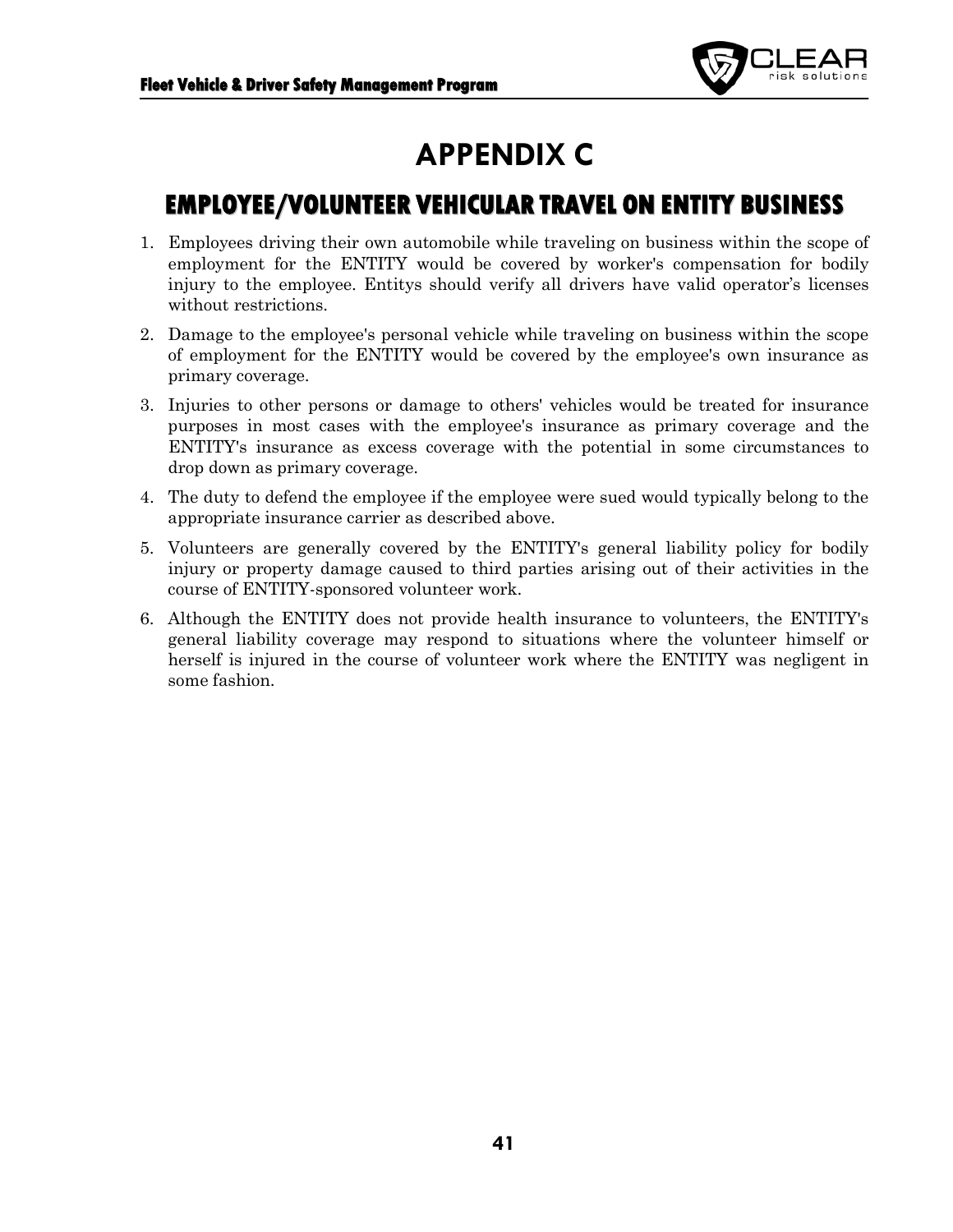

# **APPENDIX D**

# **DRIVING RECORD CERTIFICATION REPORT**

<span id="page-41-1"></span><span id="page-41-0"></span>**Instructions to new employees, or new Fleet drivers**: Please list the information requested below for the last three (3) years and promptly return the completed report to your manager or the individual who gave it to you.

**Instruction to current Fleet drivers:** Please list the information requested below for the period:

Date\_

<span id="page-41-2"></span>Return this form to your supervisor not later than

## **MOTOR VEHICLE ACCIDENTS**

Include all crashes in which you were involved regardless of the ownership of the vehicle.

| <b>Accident Date</b> | Description of Accident | Injuries |
|----------------------|-------------------------|----------|
|                      |                         |          |
|                      |                         |          |
|                      |                         |          |

## **MOTOR VEHICLE VIOLATIONS**

<span id="page-41-3"></span>List all violations of motor vehicle laws or ordinances (exclude Parking Violations) for which you pleaded guilty, were convicted, or forfeited bond or collateral. Include all citations currently pending disposition.

| Date | Jurisdiction Description of Offense | Fine/Penalty |
|------|-------------------------------------|--------------|
|      |                                     |              |
|      |                                     |              |
|      |                                     |              |

I certify all pending violations or citations are included and the above is true and accurate to the best of my knowledge.

| Driver's License Number | State     | <b>Expiration Date</b> |
|-------------------------|-----------|------------------------|
| <b>Print Name</b>       | Signature | Date                   |

| Report reviewed by Fleet Safety Coordinator | Date |
|---------------------------------------------|------|
|                                             |      |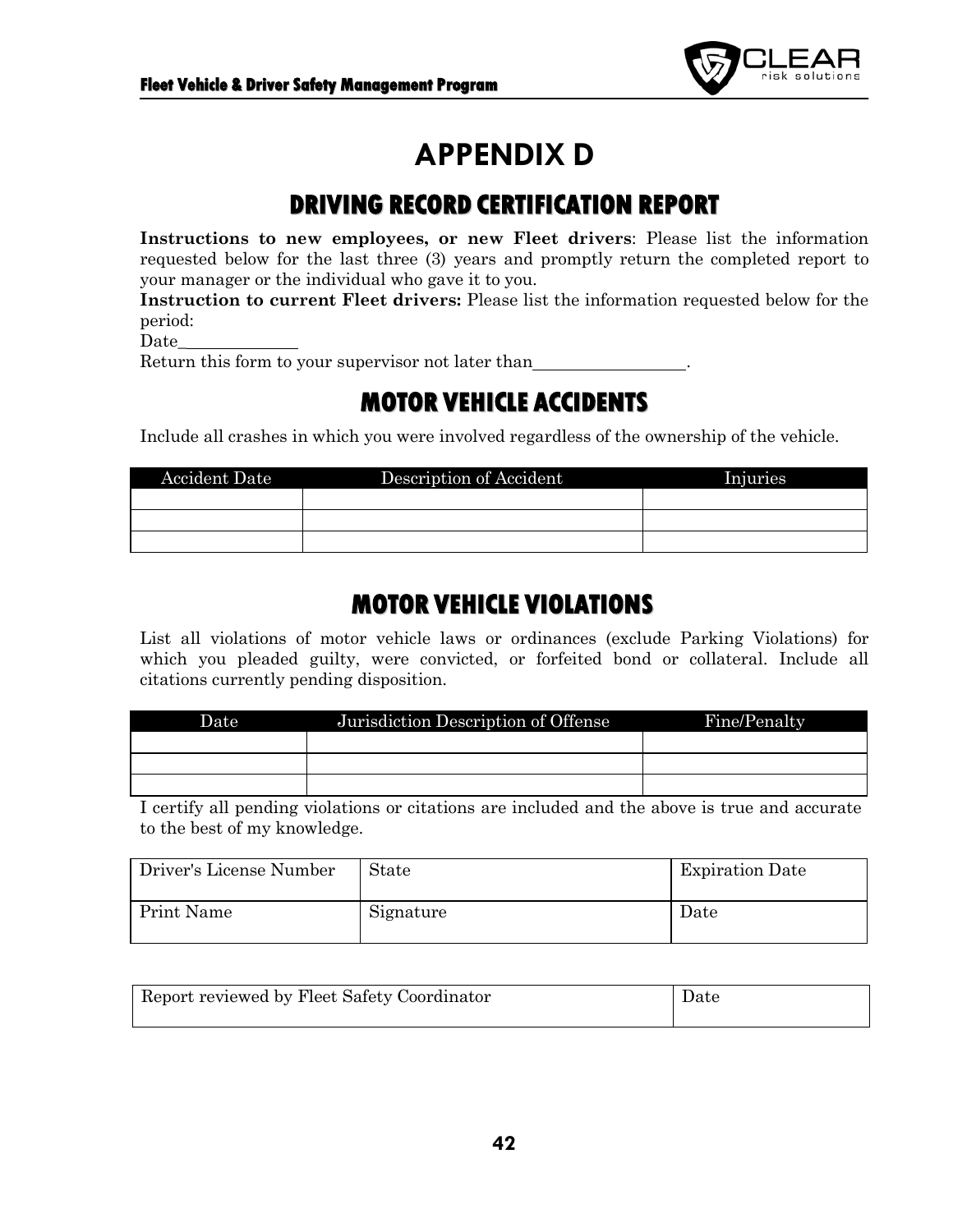

# **APPENDIX E**

# **MOTOR VEHICLE-RELATED INJURY FACTS**

<span id="page-42-1"></span><span id="page-42-0"></span>According to the National Safety Council, motor vehicle-related injuries continue to be the leading cause of accidental injuries in the United States.

| <b>Leading Causes of Unintentional Injury Deaths</b><br><b>United States, 2002</b> |        |
|------------------------------------------------------------------------------------|--------|
| Motor Vehicle                                                                      | 44,000 |
| Poisoning                                                                          | 15,700 |
| Falls                                                                              | 14,500 |
| Suffocation by Inhalation or Ingestion of Food or Other Object                     | 4,200  |
| Drowning                                                                           | 3,000  |
| Source: National Safety Council                                                    |        |

### **Deaths and Injuries On the Road**

- There is a death caused by a motor vehicle crash every 12 minutes; there is a disabling injury every 14 seconds.
- Motor vehicle crashes are the leading cause of death for people ages 1 to 33.
- The age groups most affected by motor vehicle crashes are 15-24 and 75+.
- There were an estimated 5,700 pedestrian deaths and 80,000 injuries.
- Walking in the roadway accounted for only 10% of all pedestrian deaths and injuries.
- About 3 in every 10 Americans will be involved in an alcohol-related traffic crash at some time in their lives.
- Bicycling resulted in about 700 deaths in collisions with motor vehicles.

### **Death Trends**

- Motor vehicle-related deaths increased 1% from 2001 to 2002.
- The 2002 mileage death rate of 1.56 was down 1% from 2001 and the lowest rate on record. (Mileage death rate: the number of fatalities per 100 million vehicle-miles of travel)

### **Recommendations to Reduce Motor-Vehicle Deaths and Injuries**

- Strengthen seat belt laws nationwide.
- Parents and caregivers should make certain children are properly buckled in ageappropriate safety seats.
- Child safety seats reduce fatal injury by 71% for infants less than 1 year old and by 54% for children 1 - 4 years old.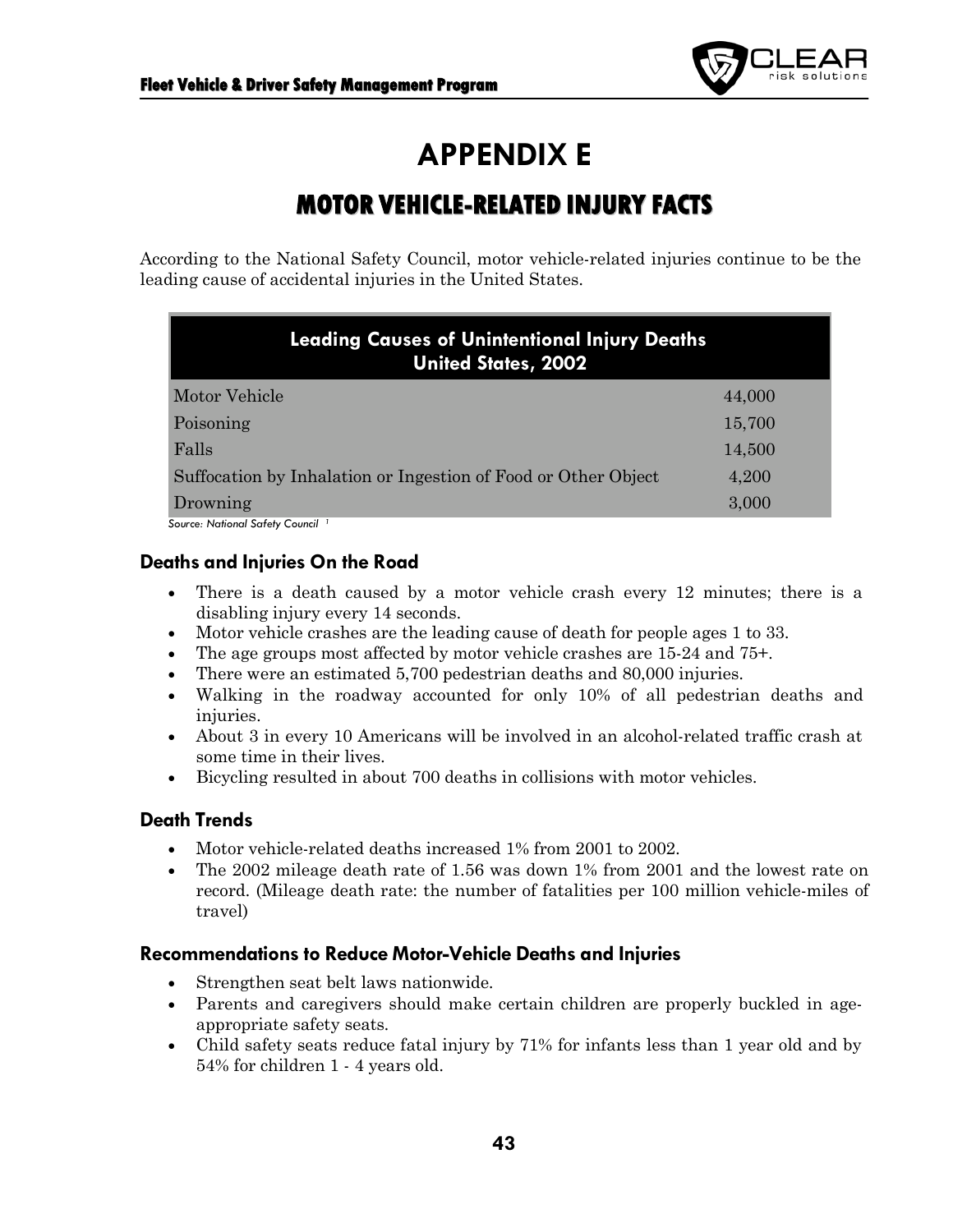

Every state should enact graduated licensing laws. Graduated licensing laws allow all novice drivers to gain critical experience behind the wheel in lower risk settings before driving in more difficult environments. Motor vehicle crashes are the leading cause of death for teenagers.

### **Costs of Motor-Vehicle Crashes**

The calculable costs of motor-vehicle crashes are wage and productivity losses, medical expenses, administrative expenses, motor vehicle damage, and employer costs. In 2002, the costs of all these items for each death (not each fatal crash), injury (not each injury crash), and property damage crash were:

| Death                                                             | \$1,090,000 |
|-------------------------------------------------------------------|-------------|
| Nonfatal Disabling Injury                                         | \$39,900    |
| <b>Property Damage Crash</b><br>(including nondisabling injuries) | \$6,200     |

To estimate the costs of motor-vehicle crashes which occur while on the job, see Costs of Other Injuries below.

Expressed on a *per death* basis, the cost of **all** motor vehicle crashes, i.e. fatal, nonfatal injury, and property damage, was \$5,520,000. This includes the cost of one death, 52 nonfatal disabling injuries, and 380 property damage crashes (including minor injuries). This average may be used to estimate the motor-vehicle crash costs for a state provided that there are at least 10 deaths and only one or two occurred in each fatal crash. If fewer than 10 deaths, estimate the costs of deaths, nonfatal disabling injuries, and property damage crashes separately.

### **Motor-vehicle injuries by severity**

Estimates are given here of the 2002 costs by severity of injuries, as defined in sections 2.3.4 through 2.3.6 of the *Manual on Classification of Motor Vehicle Traffic Accidents* (Sixth Edition) ANSI Standard D16.1-1996. These injury severity designations are sometimes referred to as class "A," "B," and "C."

| Incapacitating Injury (A)             | \$52.100 |  |  |
|---------------------------------------|----------|--|--|
| Non-incapacitating Evident Injury (B) | \$17,200 |  |  |
| Possible Injury (C)                   | \$9,800  |  |  |

These estimates may be helpful for cities and states which do not use the concept of "disabling injury" (see definitions). Estimates used for deaths or property damage crashes are not changed by using these estimates.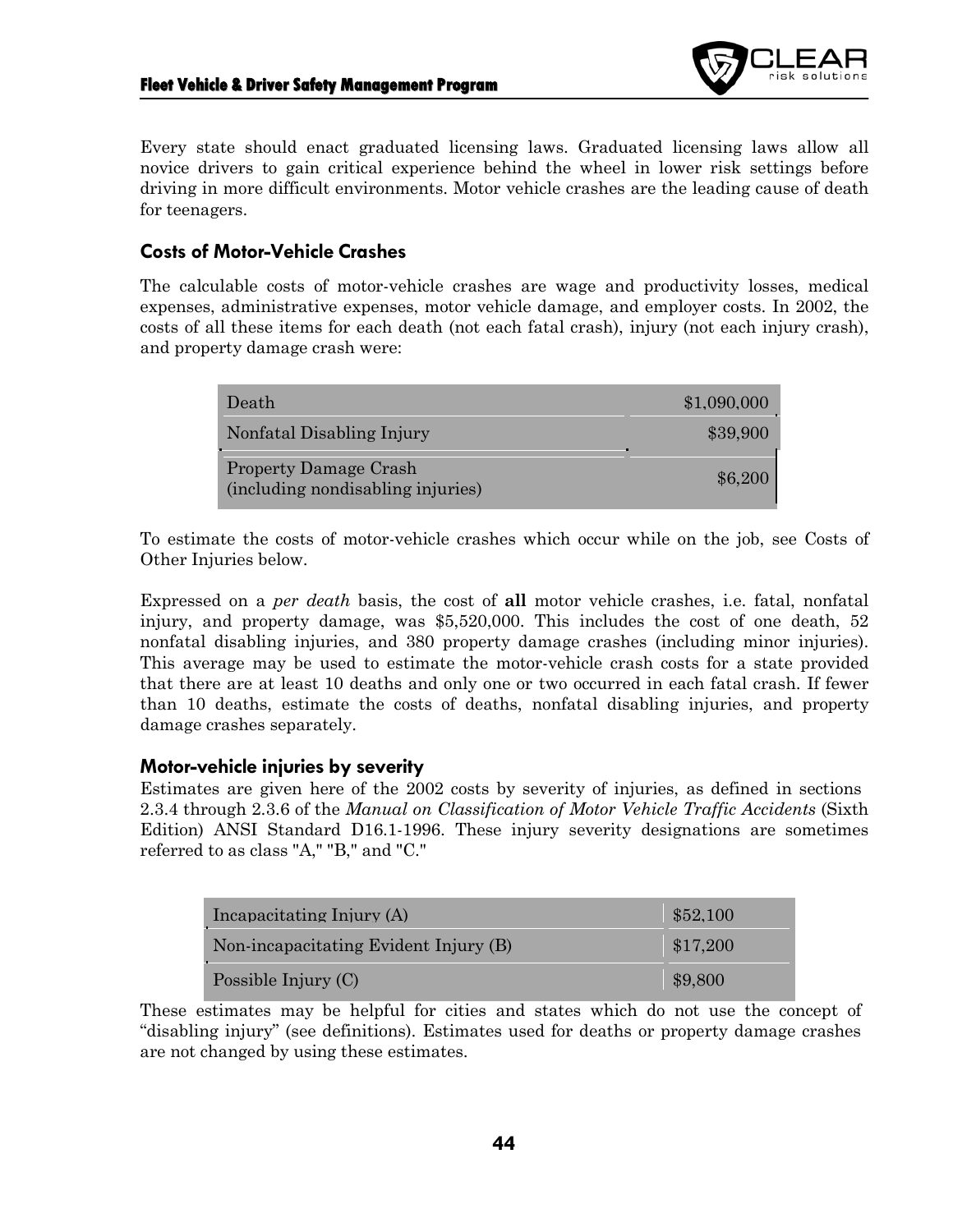

### **Cost-benefit analysis**

The figures above are appropriate for measuring the economic loss to a community resulting from past motor-vehicle crashes. They should not be used, however, in computing the dollar value of future benefits due to traffic safety measures because they do not include the value of a person's natural desire to live longer or to protect the quality of one's life. That is, the economic loss estimates do not include what people are willing to pay for improved safety. Recent work has been done to create the necessary theoretical groundwork and empirical valuation of injury costs under the "willingness to pay" or comprehensive cost concept. Estimates in the following section are based on the comprehensive cost concept and should be used for cost-benefit analyses wherever feasible.

### **Comprehensive costs of motor-vehicle crashes**

In addition to the economic cost components listed above, the following comprehensive costs also include a measure of the value of lost quality of life which was obtained through empirical studies of what people actually pay to reduce their safety and health risks. In 2002 the average comprehensive costs on a *per injured person* basis were:

| Death                             | \$3,470,000 |
|-----------------------------------|-------------|
| Incapacitating Injury             | \$172,000   |
| Non-incapacitating Evident Injury | \$44,200    |
| Possible Injury                   | \$21,000    |
| No Injury                         | \$2,000     |

Since the lost quality of life figures, which are included in the above comprehensive costs calculations, do not represent real income not received nor expenses incurred, they should not be used to determine the pure economic impact of past crashes.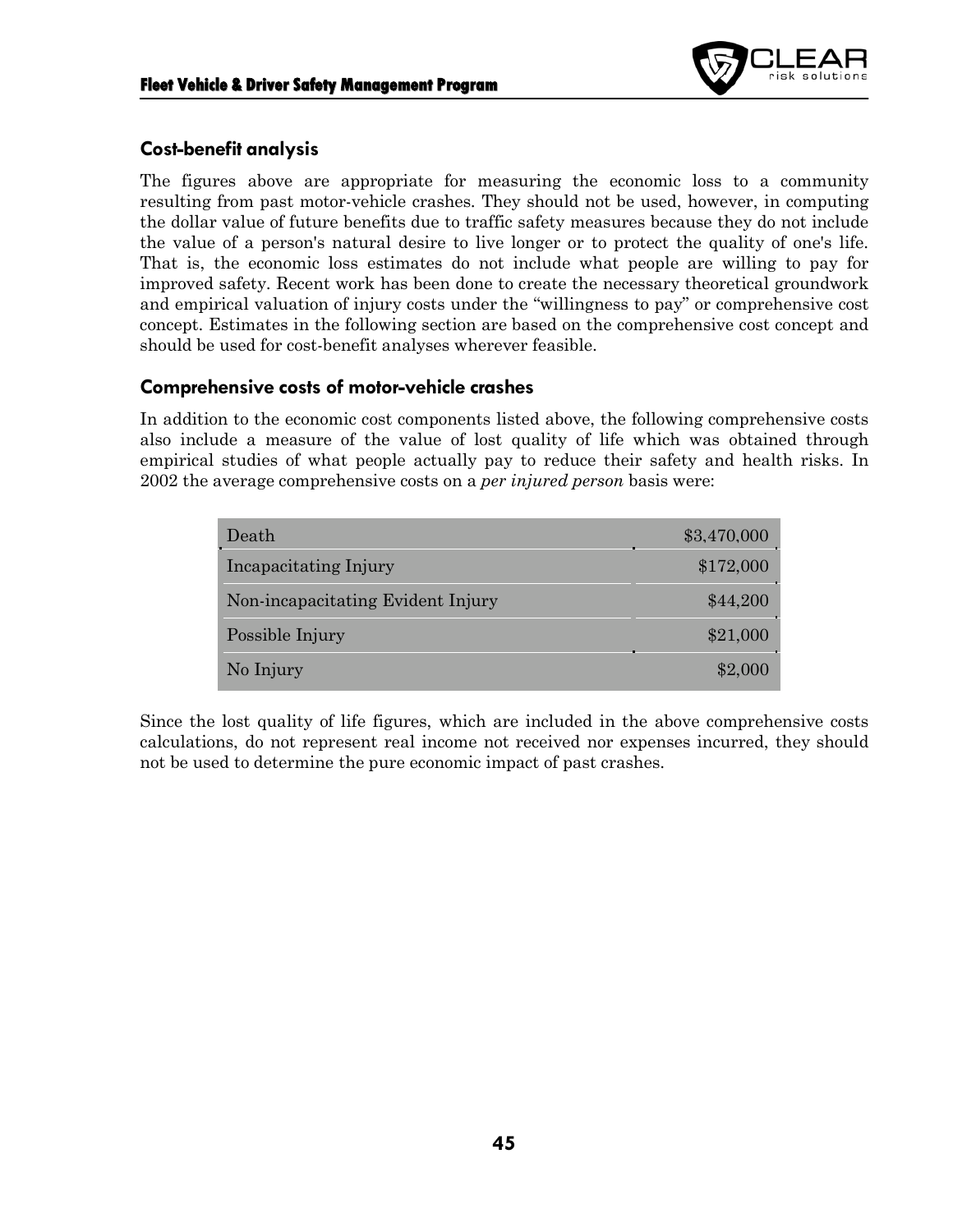

# **APPENDIX F FLEET SAFETY GUIDELINES CHECKLIST**

<span id="page-45-1"></span><span id="page-45-0"></span>

| <b>Company Name</b><br>Date:                     |  |   |   |           |
|--------------------------------------------------|--|---|---|-----------|
| <b>Safety Coordinator</b>                        |  |   |   |           |
|                                                  |  | Y | N | <b>NA</b> |
| <b>Management</b><br>Written Fleet Safety Policy |  |   |   |           |
| Communicated                                     |  |   |   |           |
| <b>Driver Selection</b>                          |  |   |   |           |
| Job Description                                  |  |   |   |           |
| <b>Application Form</b>                          |  |   |   |           |
| Interview                                        |  |   |   |           |
| References Checked                               |  |   |   |           |
| MVR's/Records                                    |  |   |   |           |
| Pre-placement Physical Exam                      |  |   |   |           |
| <b>Written Tests</b>                             |  |   |   |           |
| <b>Driving Tests</b>                             |  |   |   |           |
| Valid License                                    |  |   |   |           |
| <b>Driver Training</b>                           |  |   |   |           |
| Orientation                                      |  |   |   |           |
| "Student" Trips                                  |  |   |   |           |
| <b>On-Going Training</b>                         |  |   |   |           |
| Supervision                                      |  |   |   |           |
| Supervisors Accountable                          |  |   |   |           |
| <b>Communication Kept Open</b>                   |  |   |   |           |
| <b>Supervisor Training</b>                       |  |   |   |           |
| <b>Crash Investigations and Records</b>          |  |   |   |           |
| Crashes Investigated                             |  |   |   |           |
| <b>Crashes Reviewed Analyzed</b>                 |  |   |   |           |
| <b>Crash Records Maintained</b>                  |  |   |   |           |
| <b>Crash Review Committee</b>                    |  |   |   |           |
| <b>Maintenance</b>                               |  |   |   |           |
| <b>Equipment Specifications</b>                  |  |   |   |           |
| <b>Planned Program</b>                           |  |   |   |           |
| Records                                          |  |   |   |           |
| Motivation/Recognition                           |  |   |   |           |
| Driver Recognition                               |  |   |   |           |
| Award Program                                    |  |   |   |           |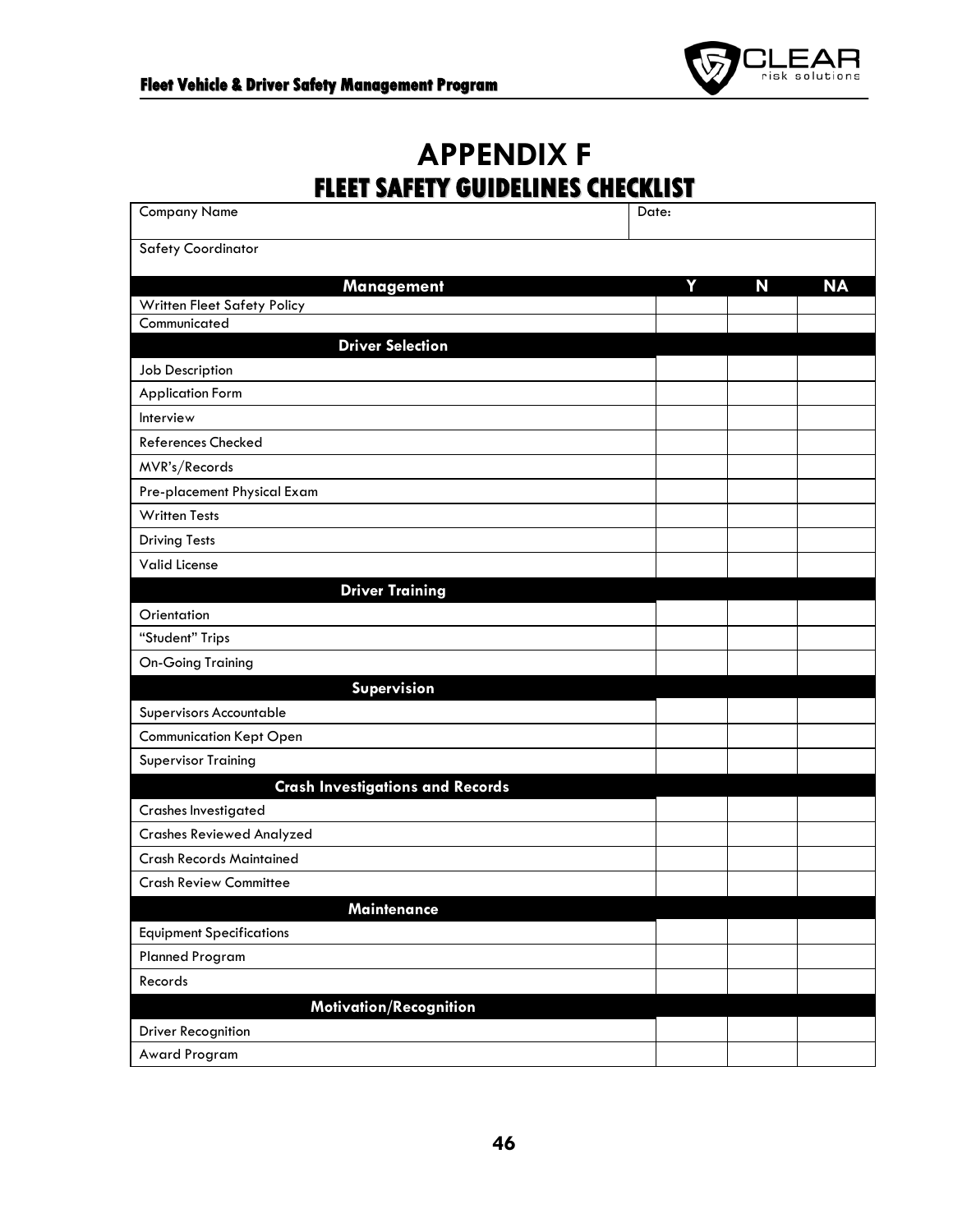

# **APPENDIX G**

## **PRE-TRIP SAFETY CHECKLIST**

*The person driving the vehicle is to complete this form.*

*Form must be completed before driving the vehicle.*

<span id="page-46-1"></span><span id="page-46-0"></span>

| Vehicle $#$<br>Date          | Year<br>Mileage | Make Model<br><b>Work Ticket</b> | VINH:<br><b>Driver's Name</b> |  |
|------------------------------|-----------------|----------------------------------|-------------------------------|--|
|                              |                 |                                  |                               |  |
| <b>Approved Drivers List</b> |                 |                                  |                               |  |

|  |  |  |                                  |  |  | Driver is on the current list of   Coordinator's Signature | Date |
|--|--|--|----------------------------------|--|--|------------------------------------------------------------|------|
|  |  |  | approved drivers for the entity. |  |  |                                                            |      |

| <b>Item</b>                             | OK | <b>Comments</b> |
|-----------------------------------------|----|-----------------|
| <b>Body of Vehicle</b>                  |    |                 |
| Tires: Condition & Air Pressure         |    |                 |
| Horn                                    |    |                 |
| State Inspection & Registration Sticker |    |                 |
| Oil Level on Dipstick                   |    |                 |
| <b>Radiator Fluid Level</b>             |    |                 |
| <b>Brake Fluid Level</b>                |    |                 |
| <b>Transmission Fluid Level</b>         |    |                 |
| Power Steering Fluid Level              |    |                 |
| <b>Belts and Hoses</b>                  |    |                 |
| Wipers and Fluid Reservoir              |    |                 |
| Low & High Beam Headlights              |    |                 |
| <b>Brake Lights</b>                     |    |                 |
| <b>Turn Signal Lights</b>               |    |                 |
| <b>Emergency Flasher Lights</b>         |    |                 |
| Vehicle Insurance Card Valid?           |    |                 |
| <b>Gas Tank Full</b>                    |    |                 |
| Fire Extinguisher                       |    |                 |
| <b>Flares</b>                           |    |                 |
| First Aid Kit                           |    |                 |
| Accident Report Kit                     |    |                 |

I agree to: (1) Read and follow the Pre-Trip Safety Checklist Instructions on the back of this form. (2) Require all occupants to wear seatbelts. (3) Not to drive the vehicle with luggage or other items placed above the bottom of any *window frame in the vehicle.*

| <b>Driver's Signature</b> | Date |
|---------------------------|------|
|                           |      |
|                           |      |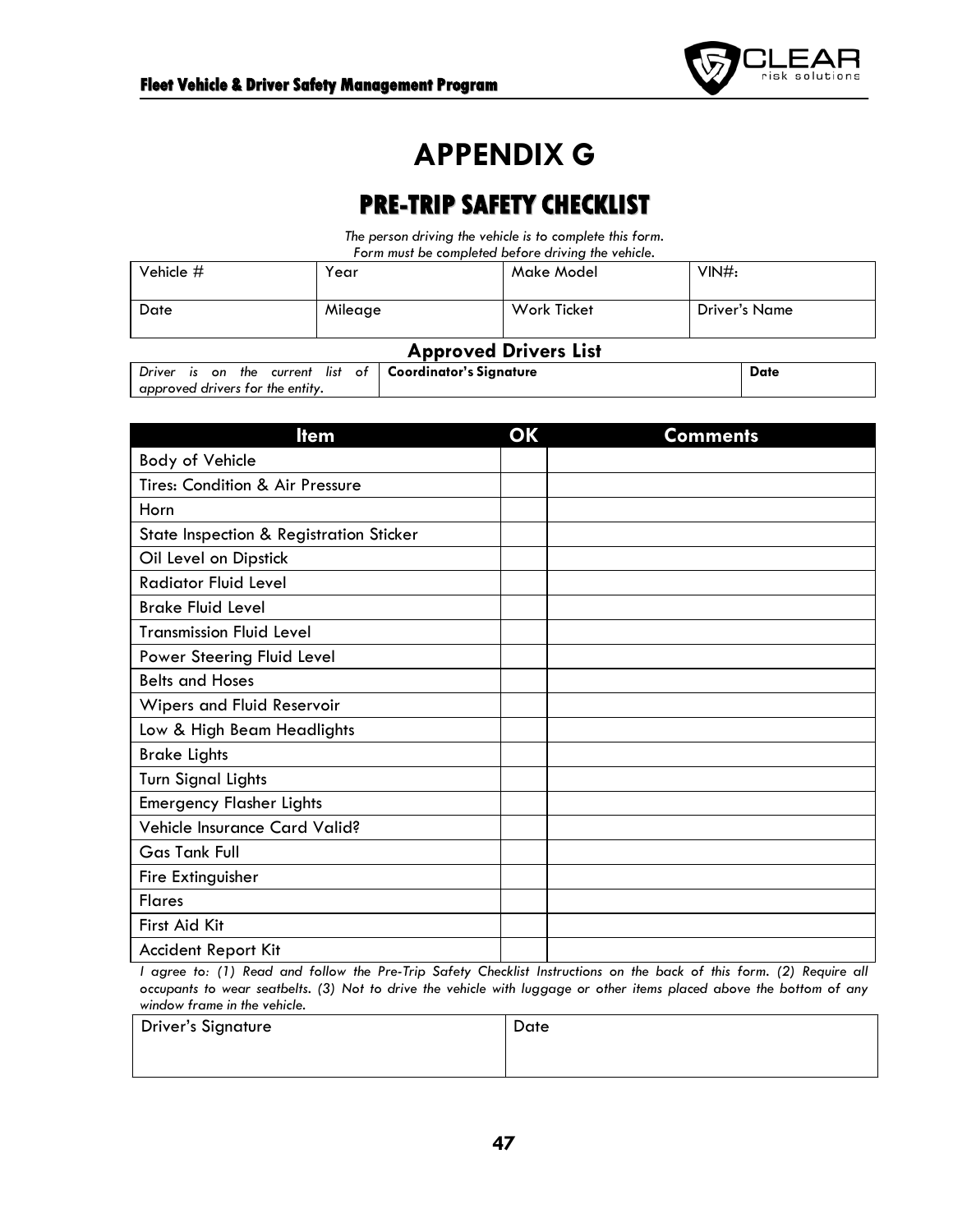

## **PRE-TRIP SAFETY CHECKLISTINSTRUCTIONS**

<span id="page-47-0"></span>This Pre-trip safety checklist was developed from research of the automotive industry's generally accepted recommendations on items to be checked before a trip and from forms already in use by several entities. Individual entities and/or departments may wish to add to the form to meet their individual needs. **The department and individual responsible for the entity vehicles will** also be responsible for maintaining a folder for both the "Pre-Trip Safety Check List," "Vehicle Check Out Form" and the **"Vehicle Maintenance Log" (or equivalent) in their respective office.**

#### **INSTRUCTIONS:**

- **1. Vehicle #:** This is the individual inventory or shop number for the vehicle.
- **2. Year, Make & Model:** An example would be: "88 Ford F150 Pickup.
- **3. VIN#:** Is the "vehicle identification number" found on a metal plate just below the driver's side windshield or inside the doorframe of the driver's door.
- **4. Date:** Is the date that the vehicle was checked or work was done on the vehicle.
- **5. Mileage:** Mileage at the time the vehicle is checked or work is done on the vehicle.
- 
- **6. Driver's Name:** Name of Driver doing the "Pre-Trip Safety Check List" **7. Coordinator's Signature:** Entity vehicle coordinator signs and dates this line after checking to make sure that the driver is on the current list of approved drivers for the Entity.
- **8. Driver's Signature** (Bottom of Page): Driver signs and dates after completing Pre-Trip Safety Checklist.

#### **ITEMS:**

(Place an "X" under each item checked and found to be O.K.)

- **Body:** Check body of vehicle for damage. Document any damage found on vehicle.
- **Tire Inspections:** Condition & Air Pressure **(Including Spare) (Also check for Tire Jack)**: Inspect the tread on the tire using a tire gauge and visual inspections. (If the tire tread is 3/11 of an inch or less the vehicle should not be driven until the tire **is replaced)** Check the air pressure in the tires using an air gauge.
- **Horn:** Test vehicle's horn
- **State Inspection/License Registration Sticker:** Check State Vehicle Inspection & License Stickers to make sure they are current.
- **Oil Level on Dipstick:** Check the oil dipstick in the vehicle. If oil is not at the full mark add the appropriate amount.
- **Radiator Fluid Level:** Check the radiator fluid level. If fluid is not at the full mark add the appropriate amount.
- **Brake fluid level:** Check the brake fluid reservoir. If fluid is out side the minimum or maximum line have the brake system checked by a qualified mechanic before driving vehicle.
- **Transmission Fluid:** Check the transmission fluid dipstick. Add transmission fluid as needed.
- **Power Steering Fluid Level:** Check the power steering dipstick in the vehicle. If fluid is not at the full mark add the appropriate amount.
- **Belts and Hoses – Condition:** Check belts and hoses. Replace worn or damaged belts and/or hoses as needed.
- **Wipers and Fluid Reservoir:** Check wiper blades on windshield. Replace if worn or damaged. Add washer fluid as needed.
- **Low & High Beam Headlights:** Check high and low beams on headlights. Replace lamps as needed
- **Brake lights:** Check brake lights. If brake light is out replace bulb or fuse as needed.
- **Turn signals:** Check signal lights. If signal light is out replace bulb or fuse as needed.
- **Emergency Flashers Lights:** Check emergency flashers. If flasher is out replace bulb or fuse as needed.
- **Vehicle Insurance Card Valid:** Is the vehicle's insurance card valid?
- **Gas Tank Full:** Is the gas tank full?
- **Fire Extinguisher:** Is extinguisher fully charged?
- **Flares:** Is the set number of flares in the vehicle?
- **Emergency Instructions:** Envelope in vehicle will contain things such as the accident form and a list of things to do after an accident.

When the driver finds a problem such as low fluid level in the **brake reservoir the vehicle will not be driven until checked by a qualified mechanic. The driver will need to make other arrangements for a vehicle.**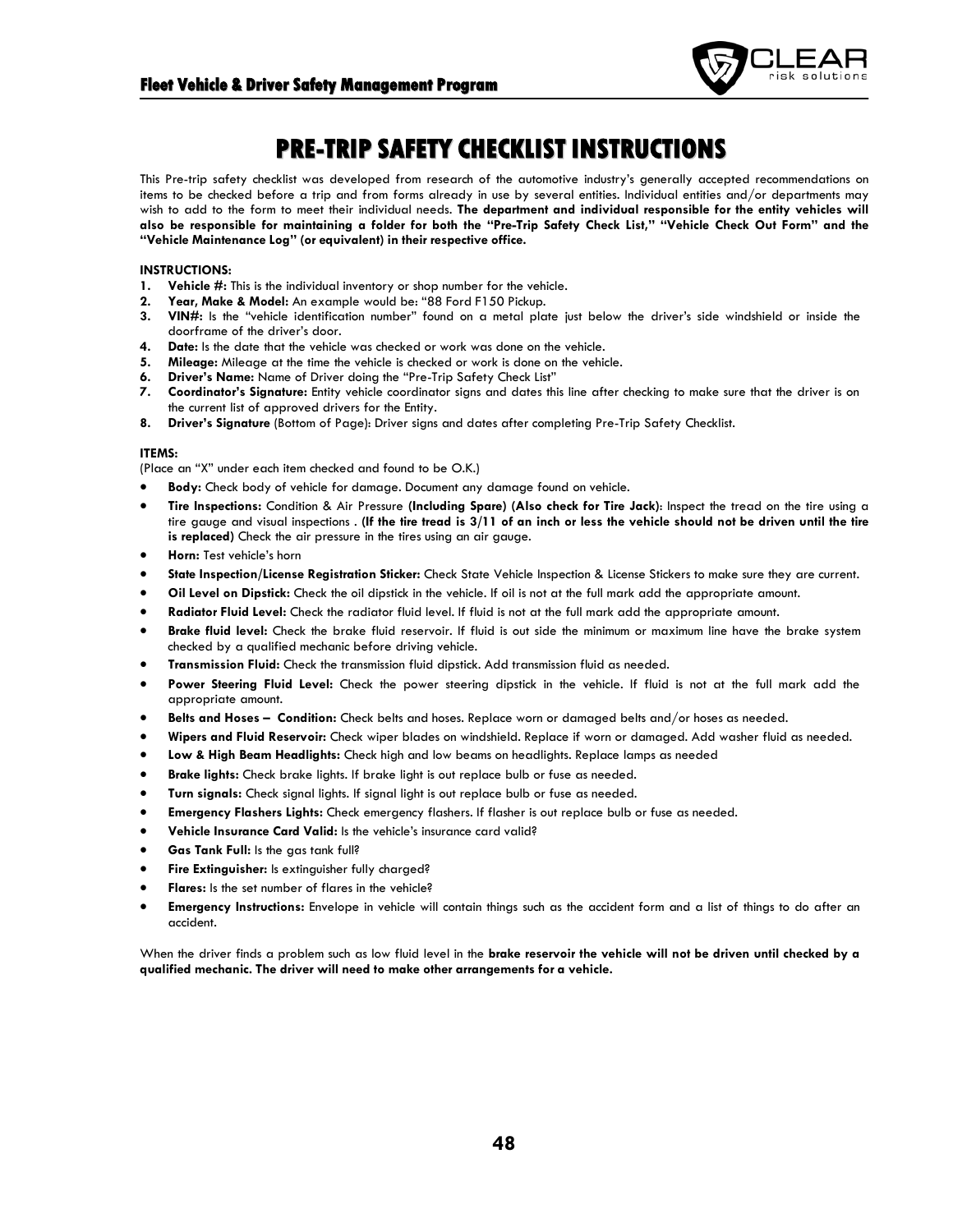

## <span id="page-48-0"></span>**APPENDIX H 12,000 MILE SAFETY INSPECTION AND PREVENTATIVE MAINTENANCE SERVICE FORM**

*Perform yearly if vehicle runs fewer than 12,000 miles per year.*

<span id="page-48-1"></span>

| Vehicle #                                                                                          | Date                                        |           | Odometer        |
|----------------------------------------------------------------------------------------------------|---------------------------------------------|-----------|-----------------|
| Make                                                                                               | Year                                        |           | Model           |
| License                                                                                            | <b>VIN</b>                                  |           | Technician      |
|                                                                                                    | <b>PART I — ENGINE AND BRAKE EVALUATION</b> |           |                 |
| <b>ITEM</b>                                                                                        |                                             | <b>OK</b> | <b>COMMENTS</b> |
| Inspect Condition of Brake Lining and Wheel Cylinders                                              |                                             |           |                 |
|                                                                                                    | <b>PART II - MINOR ENGINE TUNE</b>          |           |                 |
| <b>IGNITION TUNE-UP</b> (if necessary)                                                             |                                             |           |                 |
| Clean and tighten battery terminals.                                                               |                                             |           |                 |
| Clean or replace and adjust spark plugs.                                                           |                                             |           |                 |
| <b>Replace fuel filters</b>                                                                        |                                             |           |                 |
| Check operation of manifold heat controls (if equipped).                                           |                                             |           |                 |
| <b>SERVICE EMISSION SYSTEM</b>                                                                     |                                             |           |                 |
| Clean PCV valve and lines.                                                                         |                                             |           |                 |
| Check tension of all drive belts; adjust if necessary.                                             |                                             |           |                 |
| Check operation of all lights, instruments and gauges                                              | <b>PART III - MECHANICAL</b>                |           |                 |
| Vacuum dust from drums and brake assemblies.                                                       |                                             |           |                 |
| Replace wheel cylinders showing signs of leakage.                                                  |                                             |           |                 |
| Replace brake lines or hoses showing signs of leakage                                              |                                             |           |                 |
| Repack wheel bearings, adjust brakes.                                                              |                                             |           |                 |
| <b>VISUAL INSPECTION OF:</b>                                                                       |                                             |           |                 |
| <b>Exhaust System</b>                                                                              |                                             |           |                 |
| Rear Axle and Transmission for grease seal leaks.                                                  |                                             |           |                 |
| Cooling system, radiator core, freeze plugs, hoses and                                             |                                             |           |                 |
| water pump                                                                                         |                                             |           |                 |
| Fuel system for leaks.                                                                             |                                             |           |                 |
| Condition of tires.                                                                                |                                             |           |                 |
| Engine oil leaks.                                                                                  |                                             |           |                 |
| Suspension system, tie rod ends, steering.                                                         |                                             |           |                 |
| Engine mountings.                                                                                  |                                             |           |                 |
| Seat belts and shoulder harness for cuts, tears, or damage<br>to webbing, buckles, or attachments. |                                             |           |                 |
|                                                                                                    | <b>PART IV - ROAD TEST</b>                  |           |                 |
| <b>Operation of Brakes</b>                                                                         |                                             |           |                 |
| <b>Unusual Noises</b>                                                                              |                                             |           |                 |
|                                                                                                    |                                             |           |                 |
| <b>Transmission Slippage</b>                                                                       |                                             |           |                 |
| <b>Drive Shaft</b>                                                                                 |                                             |           |                 |
|                                                                                                    |                                             |           |                 |

| Reviewed by Motor Vehicle Inspector<br>.<br>. | Date<br>___ |
|-----------------------------------------------|-------------|
|                                               |             |